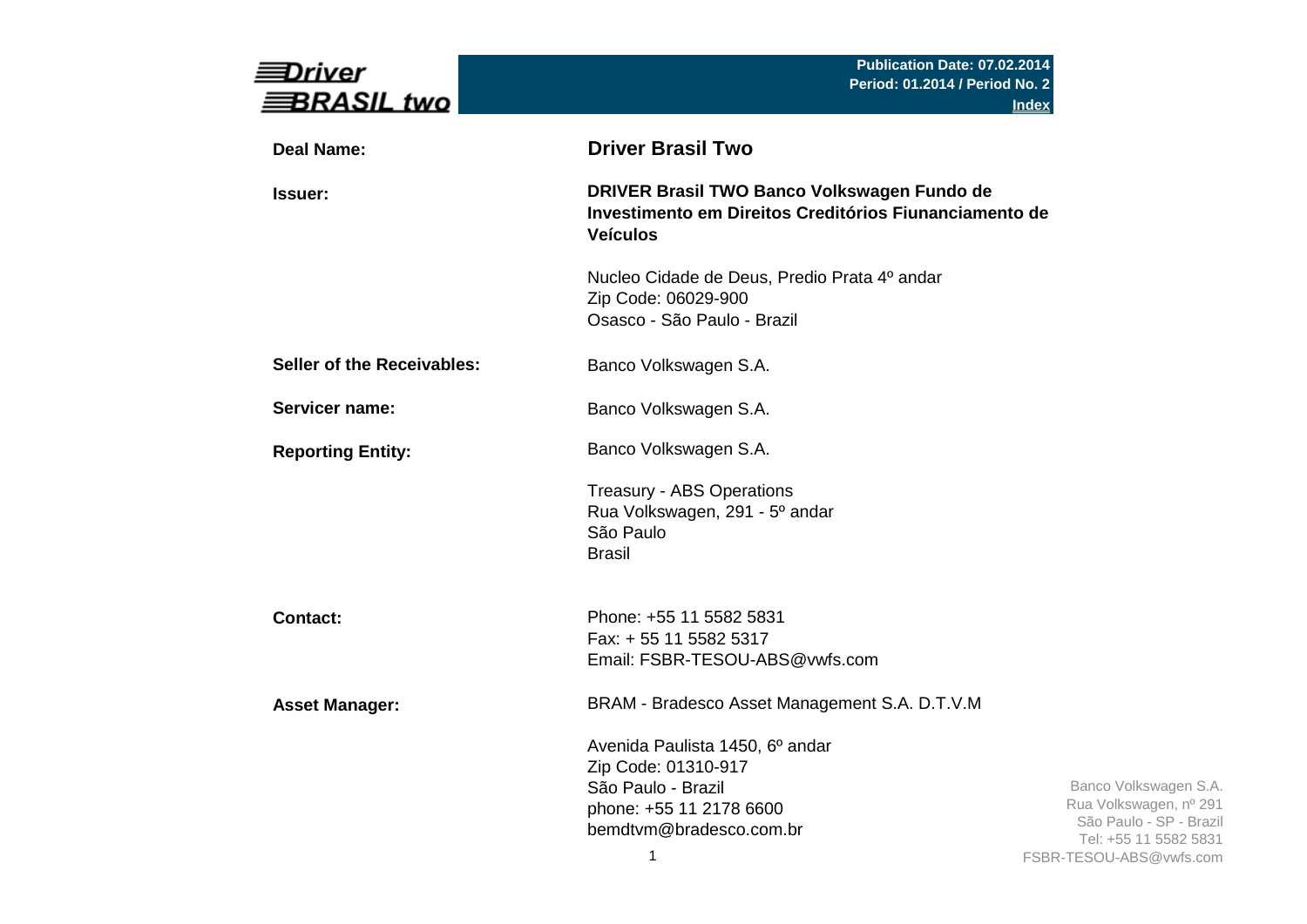| ≡Driver     |  |
|-------------|--|
| ≡BRASIL two |  |

**Publication Date: 07.02.2014 Period: 01.2014 / Period No. 2 Index**

### **Contents**

| Page           | <b>Table of Contents</b>                 |
|----------------|------------------------------------------|
| 1              | Cover                                    |
| $\overline{2}$ | <b>Contents</b>                          |
| 3              | <b>Reporting Details</b>                 |
| 4              | <b>Parties Overview</b>                  |
| 5              | <b>Transaction Events I</b>              |
| 6              | <b>Transaction Events II</b>             |
| $\overline{7}$ | <b>Transaction Events III</b>            |
| 8              | <b>Information regarding the Notes I</b> |
| 9              | Information regarding the Notes II       |
| 10             | <b>Credit Enhancement</b>                |
| 11             | <b>Swap Fixing / Waterfall</b>           |
| 12             | <b>Amortisation Profile I</b>            |
| 13             | <b>Amortisation Profile II</b>           |
| 14             | <b>Run Out Schedule I</b>                |
| 15             | <b>Run Out Schedule II</b>               |
| 16             | <b>Outstanding Contracts</b>             |
| 17             | <b>Delinquencies</b>                     |
| 18             | <b>Recoveries</b>                        |
| 19             | Pool Data I                              |
| 20             | Pool Data II                             |
| 21             | Pool Data III                            |
| 22             | Pool Data IV                             |
| 23             | Pool Data V                              |
| 24             | Glossary                                 |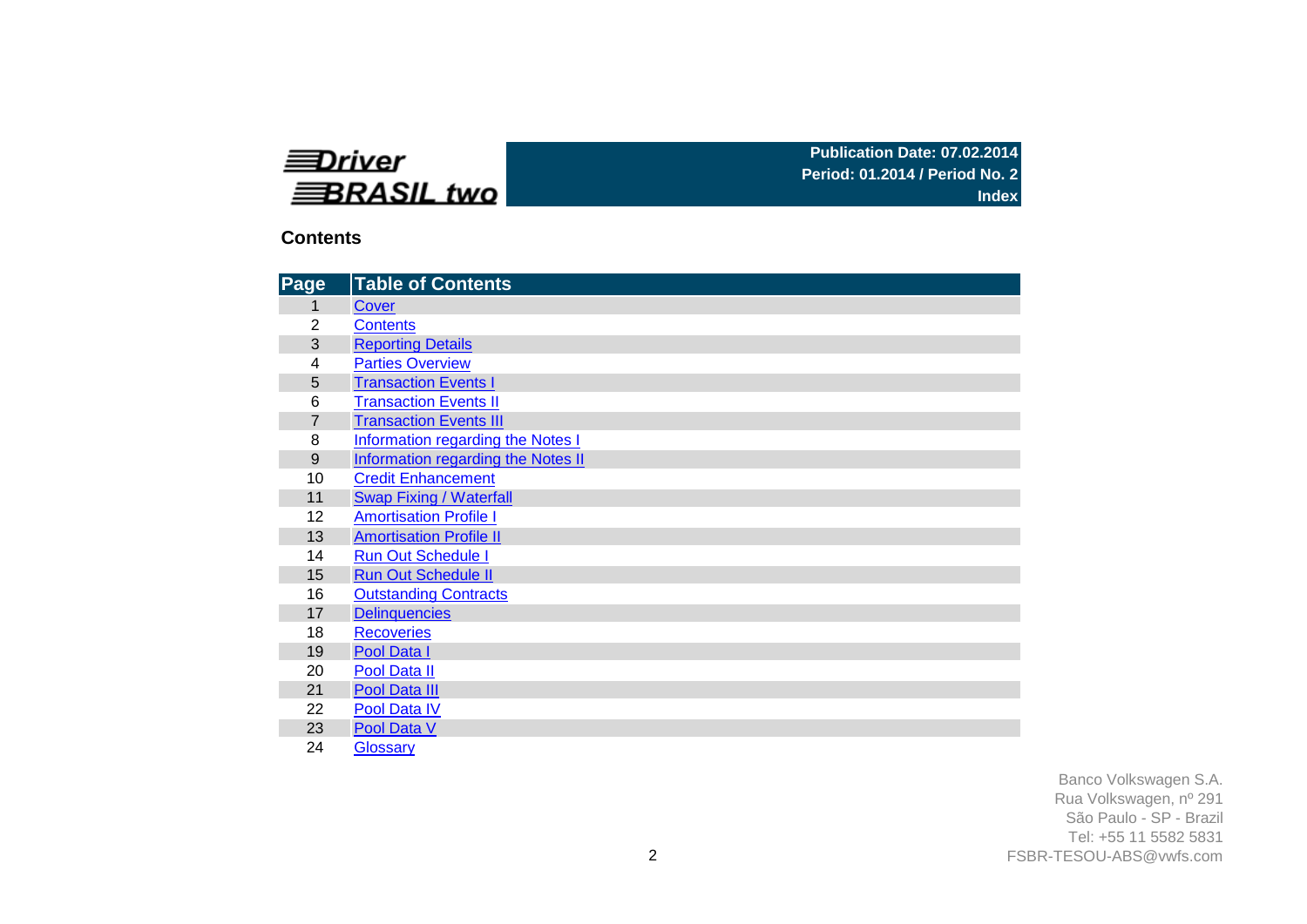# **EDriver BRASIL** two

**Publication Date: 07.02.2014 Period: 01.2014 / Period No. 2 Index**

# **Reporting Details**

| <b>Deal Overview</b>                |                               |                                     |                                     |
|-------------------------------------|-------------------------------|-------------------------------------|-------------------------------------|
| <b>Cut-Off Date</b>                 |                               | 17/12/2013 Publication Date:        | 7/2/2014                            |
| Scheduled Date of Clean-Up-<br>Call |                               | August 2016 Payment Date:           | 06.02.2014 (4th of each month)      |
| <b>Legal Maturity Date</b>          | December 2018 Reporting Date: |                                     | 31.01.2014 (last day of each month) |
| <b>Issue Date</b>                   |                               | 11/12/2013 Asset Collection Period: | from 01.01.2014 until 31.01.2014    |
| Period No.:                         |                               | 2 Interest Accrual Period           | from 11.12.2013 until 06.02.2014    |
| Reporting frequency:                |                               | monthly Note Payment Period:        | from 11.12.2013 until 06.02.2014    |
| <b>Next Payment Date:</b>           |                               | 6/2/2014 Days accrued:              | 57                                  |

| <b>Type of Car at Pool Cut</b> | <b>Number of</b><br><b>Contracts</b> | <b>Percentage of</b><br><b>Contracts</b> | Outstanding<br><b>Discounted</b><br><b>Principal Balance</b> | Percentage Outstanding<br><b>Discounted Principal</b><br><b>Balance</b> |
|--------------------------------|--------------------------------------|------------------------------------------|--------------------------------------------------------------|-------------------------------------------------------------------------|
| <b>New Cars</b>                | 54.082                               | 91,26%                                   | 982.628.189,61                                               | 92,75%                                                                  |
| Used Cars                      | 5.178                                | 8,74%                                    | 76.758.090,68                                                | 7,25%                                                                   |
| <b>Total</b>                   | 59.260                               | 100,00%                                  | 1.059.386.280,29                                             | 100,00%                                                                 |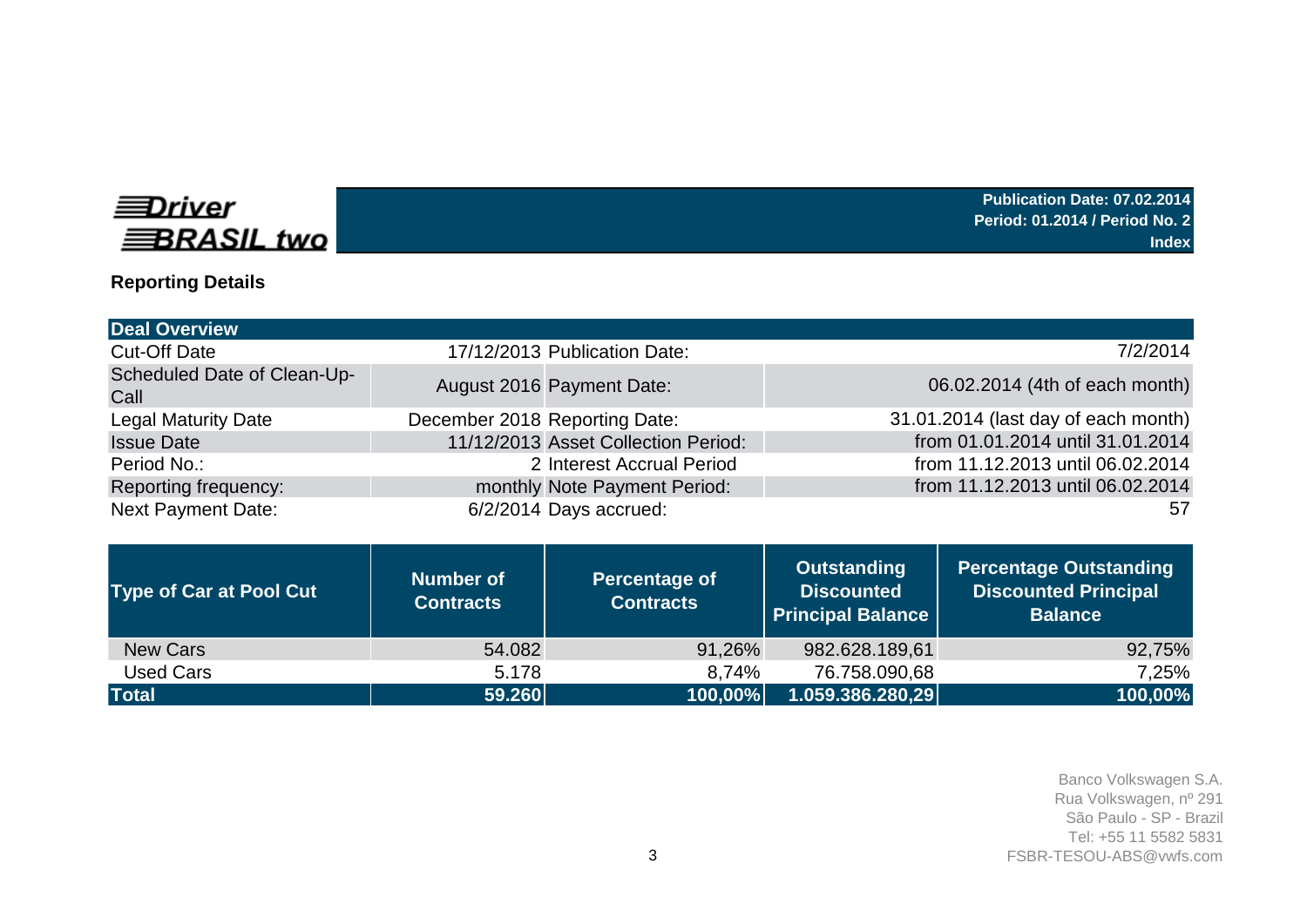

#### **Parties Overview**

| Administrator:            | <b>BEM DISTRIBUIDORA DE TÍTULOS E VALORES</b><br><b>MOBILIÁRIOS LTDA</b><br>Cidade de Deus<br>Bairro Vila Yara - 4º andar<br>Osasco - São Paulo<br><b>Brazil</b>                                                                                                                                                                                                                     | <b>Asset Manager:</b>    | BRAM - Bradesco Asset Management S.A. D.T.V.M<br>Avenida Paulista 1450, 6º andar<br>Zip Code: 01310-917<br>São Paulo - Brazil<br>phone: +55 11 2178 6600<br>bemdtvm@bradesco.com.br                |
|---------------------------|--------------------------------------------------------------------------------------------------------------------------------------------------------------------------------------------------------------------------------------------------------------------------------------------------------------------------------------------------------------------------------------|--------------------------|----------------------------------------------------------------------------------------------------------------------------------------------------------------------------------------------------|
| <b>Custodian Bank:</b>    | Banco Bradesco S.A.<br>Cidade de Deus<br>Bairro vila Yara - 4º andar<br>Osasco - São Paulo<br><b>Brazil</b>                                                                                                                                                                                                                                                                          | <b>Collection Agent:</b> | Banco Volkswagen S.A.<br>Treasury - ABS Operations<br>Rua Volkswagen, 291<br>São Paulo<br><b>Brazil</b><br>Phone: +55 11 5582 55831<br>FSBR-TESOU-ABS@vwfs.com                                     |
| <b>Swap Counterparty:</b> | Itaú BBA<br>Av. Brigadeiro Faria Lima, 3400<br>$30$ ao $80$ andar<br>São Paulo - SP<br><b>Brazil</b>                                                                                                                                                                                                                                                                                 | <b>Clearing System:</b>  | <b>CETIP S.A. - Mercados Organizados</b><br>Av. Brigadeiro Faria Lima, 1663, 1º andar<br>Jardim Paulistano São Paulo - SP<br>CEP: 01452-001<br>phone: +55 11 4152 9370<br>atendimento@cetip.com.br |
| <b>Rating Agencies</b>    | Moody's América Latina Ltda.<br>Avenida Nações Unidas, 12551 16º andar<br>04578-903 São Paulo<br>Brazil<br>martin.fernandez-romero@moodys.com<br>rodrigo.conde@moodys.com<br><b>Standard &amp; Poors Brasil</b><br>Avenida Brigadeiro Faria Lima, 201 18º andar<br>05426-100 São Paulo<br><b>Brazil</b><br>leandro.albuquerque@standardpoors.com<br>gustavo.belger@standardpoors.com | 4                        | Banco Volkswagen S.A.<br>Rua Volkswagen, nº 291<br>São Paulo - SP - Brazil<br>Tel: +55 11 5582 5831<br>FSBR-TESOU-ABS@vwfs.com                                                                     |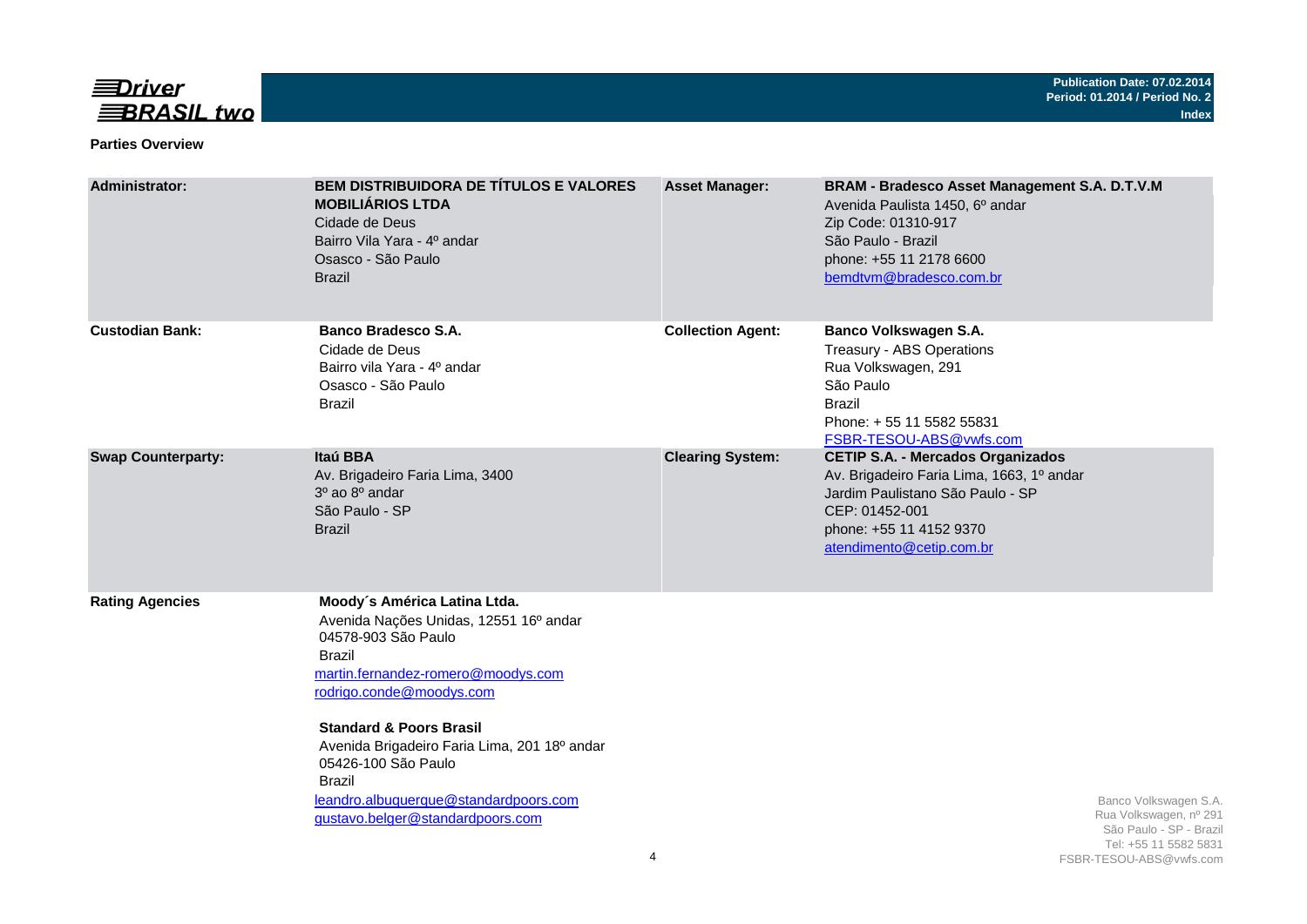

# **Transaction Events (I)**

| <b>Clean-Up Call Condition</b>                         |           |                                                                   |
|--------------------------------------------------------|-----------|-------------------------------------------------------------------|
| Percentage of Current Outstanding Discounted Portfolio | $91,50\%$ |                                                                   |
| Min. Percentage of Outstanding Discounted Portfolio    | 10.00%    | The Clean-Up-Call Condition is planned to be reached in Aug 2016. |

#### **Clean-Up Call**

Banco Volkswagen S.A. will have the right at its option to exercise a Clean-Up Call and to repurchase the Loan Receivables from Driver Brasil One when the sum of the Discounted Principal Balance for all loan contracts is less than 10 per cent. of the sum of the Discounted Principal Balance for all Loan contracts as of the Cut Off Date, provided that all payment obligations under the Quotas will be thereby fulfilled.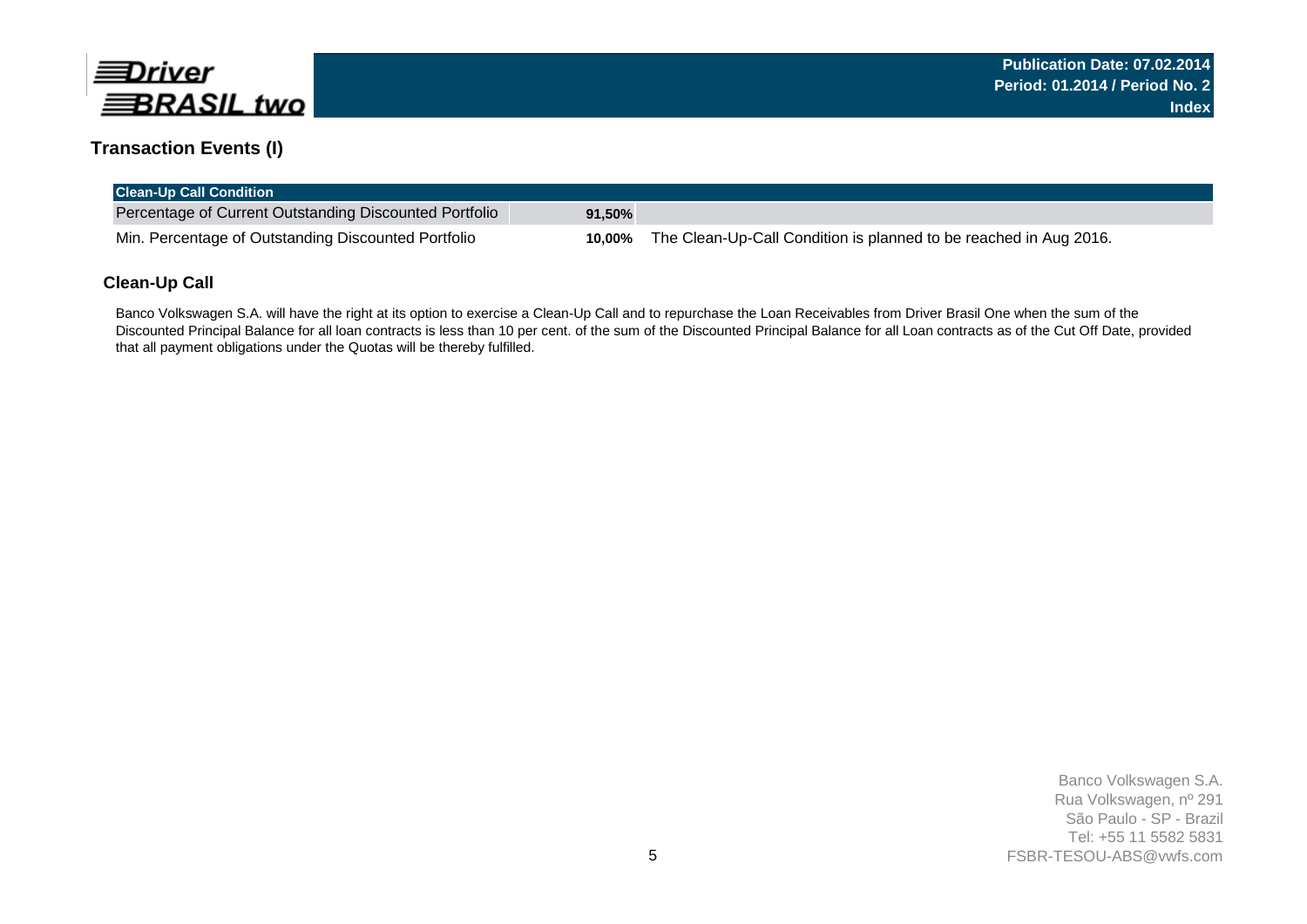

#### **Transaction Events (II)**

| <b>Credit Enhancement Increase Conditions</b>                                                                                                                 |           |
|---------------------------------------------------------------------------------------------------------------------------------------------------------------|-----------|
| Level 1a Credit Enhancement Increase Condition - Cumulative Late Delinguencies do not amount to 2.6% for any<br>Payment Date before and incl. 12/2014         | NO.       |
| Level 1b Credit Enhancement Increase Condition -Cumulative Late Delinguencies do not amount to 4.8% for any<br>Payment Date between 01/2015 and incl. 12/2015 | <b>NO</b> |
| Level 2 Credit Enhancement Increase Condition - Cumulative Late Delinguencies do not amount to 7.4% for any<br><b>Payment Date</b>                            | <b>NO</b> |

|                                                  | <b>Outstanding</b><br>Number of<br><b>Discounted Principal</b><br><b>Contracts</b><br><b>Balance (in Arrears)</b> |  | <b>Outstanding</b><br><b>Discounted Principal</b><br><b>Balance (at Late</b><br>Delinquency) |  |
|--------------------------------------------------|-------------------------------------------------------------------------------------------------------------------|--|----------------------------------------------------------------------------------------------|--|
| Cumulative Late Delinguencies BOP                |                                                                                                                   |  |                                                                                              |  |
| Late Delinguencies                               |                                                                                                                   |  |                                                                                              |  |
| Cumulative Late Delinguencies EOP                |                                                                                                                   |  | R\$                                                                                          |  |
| Dissounted Drippinal Delange as of Dool Out Data |                                                                                                                   |  | DФ<br>1.050.298.290.20                                                                       |  |

| Discounted Principal Balance as of Pool-Cut Date                                      | 1.059.386.280,29 |
|---------------------------------------------------------------------------------------|------------------|
| Cumulative Late Delinguency as percentage of Discounted Principal Balance at Pool-Cut | 0,00000%         |

R\$ 1.059.386.280,29

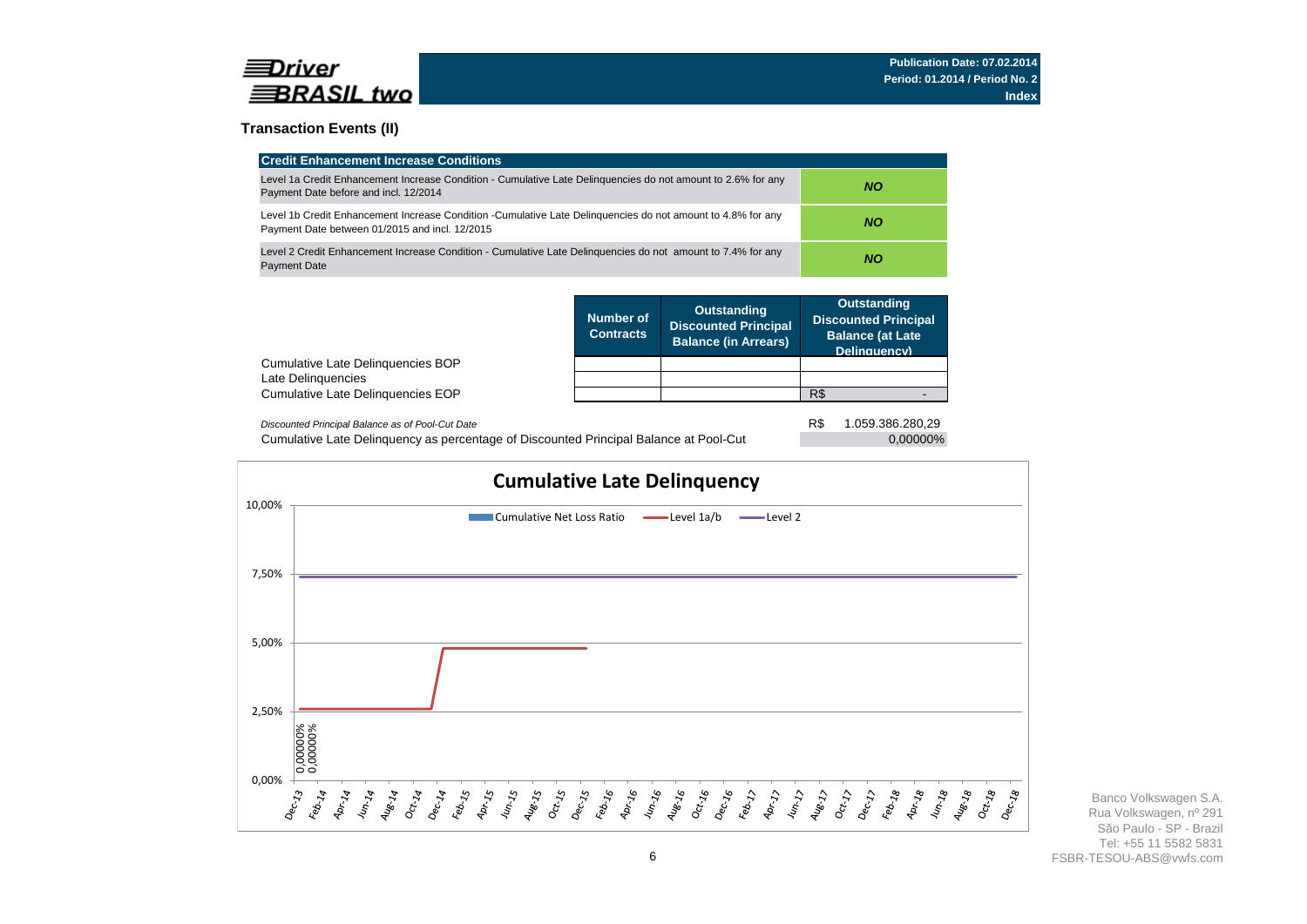

# **Transaction Events (III)**

| Administrator            |                  | Moody's           |                |                  | S&P               |                |
|--------------------------|------------------|-------------------|----------------|------------------|-------------------|----------------|
| <b>BEM DTVM</b>          | <b>Long Term</b> | <b>Short Term</b> | <b>Outlook</b> | <b>Long Term</b> | <b>Short Term</b> | <b>Outlook</b> |
| Rating                   | Aaa.br           | <b>BR-1</b>       | n.a.           | brAAA            | $brA-1$           | n.a            |
|                          |                  |                   |                |                  |                   |                |
| <b>Custodian Bank</b>    |                  | Moody's           |                |                  | S&P               |                |
| Banco Bradesco           | <b>Long Term</b> | <b>Short Term</b> | <b>Outlook</b> | <b>Long Term</b> | <b>Short Term</b> | <b>Outlook</b> |
| Rating                   | Aaa.br           | <b>BR-1</b>       | n.a.           | brAAA            | $brA-1$           | n.a            |
|                          |                  |                   |                |                  |                   |                |
| <b>Swap Counterparty</b> |                  | Moody's           |                |                  | S&P               |                |
| Itaú BBA                 | <b>Long Term</b> | <b>Short Term</b> | <b>Outlook</b> | <b>Long Term</b> | <b>Short Term</b> | <b>Outlook</b> |
| Rating                   | Aaa.br           | <b>BR-1</b>       | n.a.           | brAAA            | $brA-1$           | n.a            |
|                          |                  |                   |                |                  |                   |                |
| <b>Servicer</b>          |                  | <b>Moody's</b>    |                |                  | S&P               |                |
| Banco Volkswagen S.A.    | <b>Long Term</b> | <b>Short Term</b> | <b>Outlook</b> | <b>Long Term</b> | <b>Short Term</b> | <b>Outlook</b> |
| Rating                   | n.a.             | n.a.              | n.a.           | brAAA            | n.a.              | <b>Stable</b>  |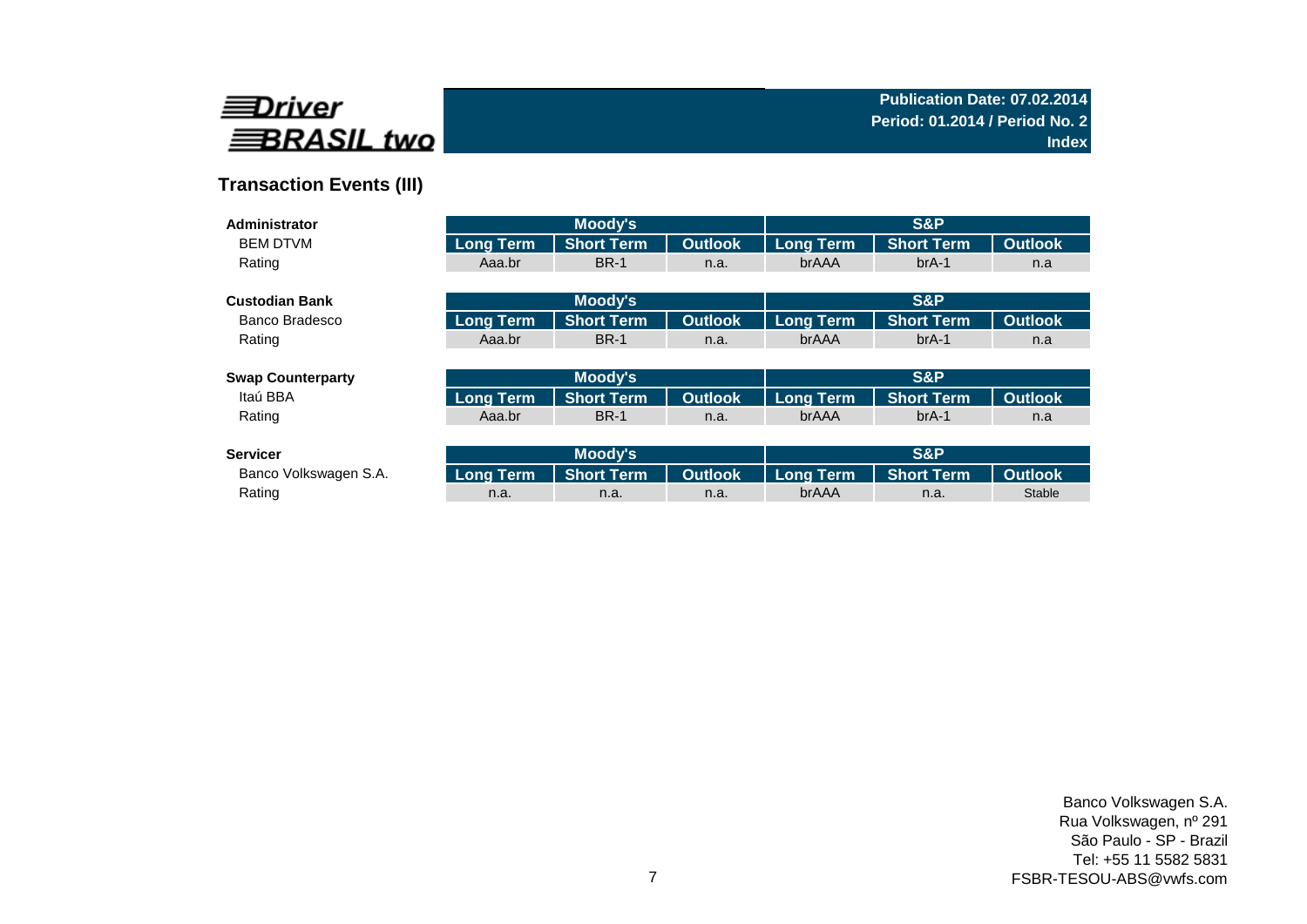

# **Information regarding the Notes I**

| <b>Rating at Issue Date</b>    | <b>Senior Quota</b> |                | <b>Mezzanine Quota</b> |
|--------------------------------|---------------------|----------------|------------------------|
| Moody's                        | AAA.br              |                | A1.br                  |
| <b>Standard &amp; Poors</b>    | brAAA               |                | $brA+$                 |
|                                |                     |                |                        |
| <b>Current Rating</b>          | <b>Senior Quota</b> |                | <b>Mezzanine Quota</b> |
| Moody's                        | AAA.br              |                | A1.br                  |
| <b>Standard &amp; Poors</b>    | brAAA               |                | $brA+$                 |
| <b>Information on Notes</b>    | <b>Senior Quota</b> |                | <b>Mezzanine Quota</b> |
| Legal maturity date            |                     | December 2018  | December 2018          |
| Scheduled Clean Up Call        |                     | August 2016    | August 2016            |
| ISIN:                          |                     | BRDVERCTF004   | BRDVERCTF012           |
| <b>Nominal Amount</b>          | R\$                 | 25.000,00      | R\$<br>25.000,00       |
| <b>Information on Interest</b> | <b>Senior Quota</b> |                | <b>Mezzanine Quota</b> |
| Spread/Margin                  |                     | 92 bps         | 170 bps                |
| <b>Index Rate</b>              |                     | Daily CDI      | Daily CDI              |
| Fixed/Floating                 |                     | floating       | floating               |
| <b>Current Coupon</b>          |                     | Daily CDI + 92 | Daily CDI + 170        |
| Day Count Convention           |                     | actual/252     | actual/252             |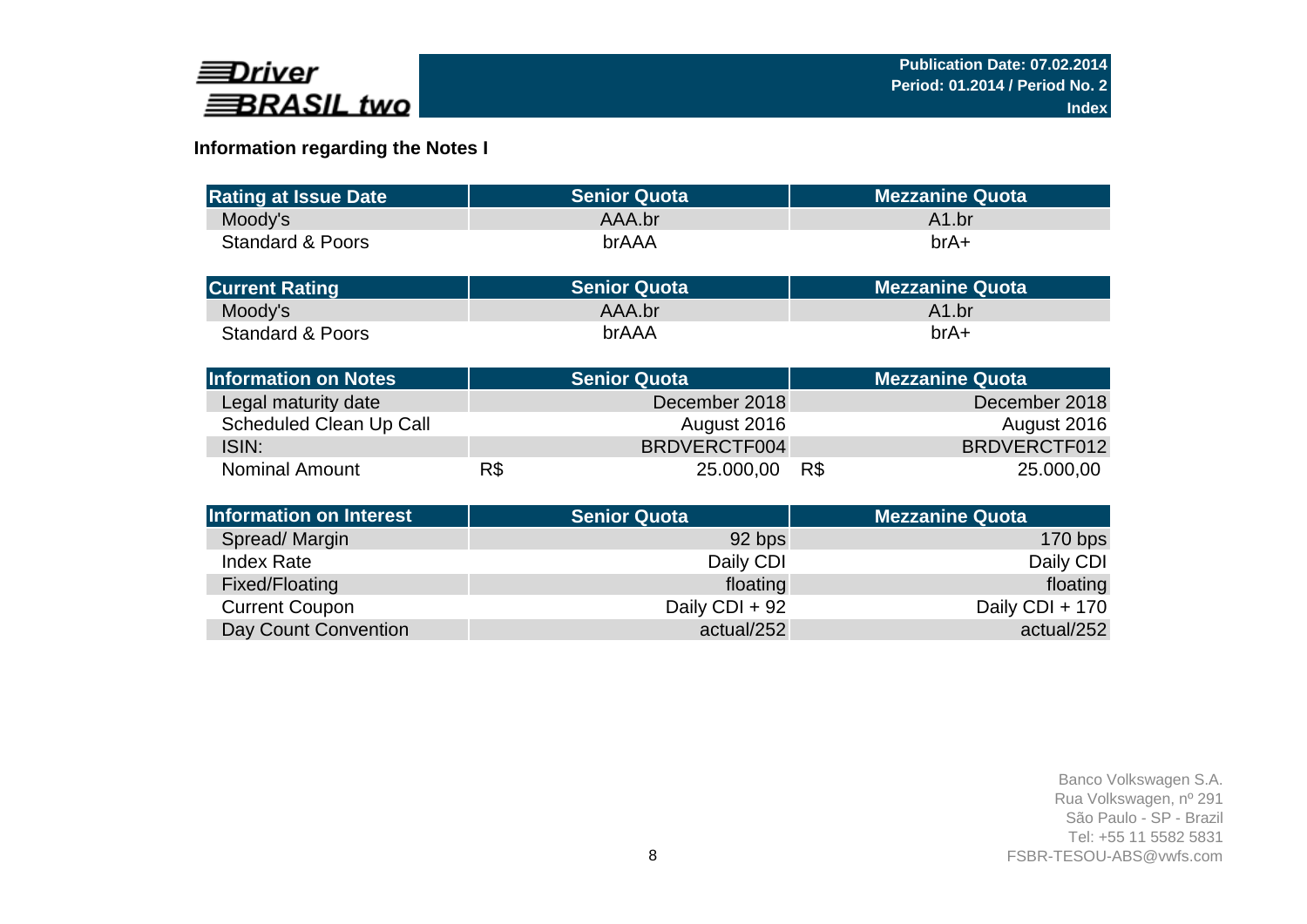

# **Information regarding the Notes II**

| Monthly Period:                      | January-14                  |
|--------------------------------------|-----------------------------|
| Payment Date:                        | 6/2/2014                    |
| Interest Accrual Period (from/until) | 11.12.2013 until 06.02.2014 |
| Days accrued                         | 57                          |
| Index Rate                           | Daily CDI                   |
| Index Rate as of Month End           | 10.27%                      |
| Day Count Convention                 | actual/252                  |

| <b>Interest Payments</b>                      | Senior Quota   Mezzanine Quota |
|-----------------------------------------------|--------------------------------|
| Total Interest Amount of the Reporting Period |                                |

Paid Interest

| <b>Note Balance</b>                              | <b>Senior Quota</b> | <b>Mezzanine Quota</b> |   |
|--------------------------------------------------|---------------------|------------------------|---|
| Note Balance as of Beginning of Period           | R\$ 957.000.000,00  | R\$ 43.000.000,00      |   |
| Note Balance as of End of Period                 | R\$ 957.000.000,00  | R\$43.000.000,00       |   |
| <b>Redemption Amount per Class</b>               | R\$                 | R\$                    | - |
| <b>Class Balance as of the End of the Period</b> | R\$                 | R\$                    | - |

| <b>Payments to Investors per note</b> |     | ∟Senior Quota <sup>i</sup> | l Mezzanine Quota |                          |  |
|---------------------------------------|-----|----------------------------|-------------------|--------------------------|--|
| Interest                              | R\$ |                            | R\$               | $\overline{\phantom{0}}$ |  |
| <b>Principal Repayment</b>            | R\$ | $\sim$                     |                   | $\sim$                   |  |
| Number of Notes                       |     | 38.280                     |                   | 1.720                    |  |

| Overcollateralisation            | <b>Senior Quota</b> | <b>Mezzanine Quota</b> |
|----------------------------------|---------------------|------------------------|
| Initial OC Percentage at Poolcut | 9.6647%             | 5,6057%                |
| Current OC Percentage            | 9.6647%             | 5,6057%                |
| Target OC Percentage             | 10.0000%            | 6,0000%                |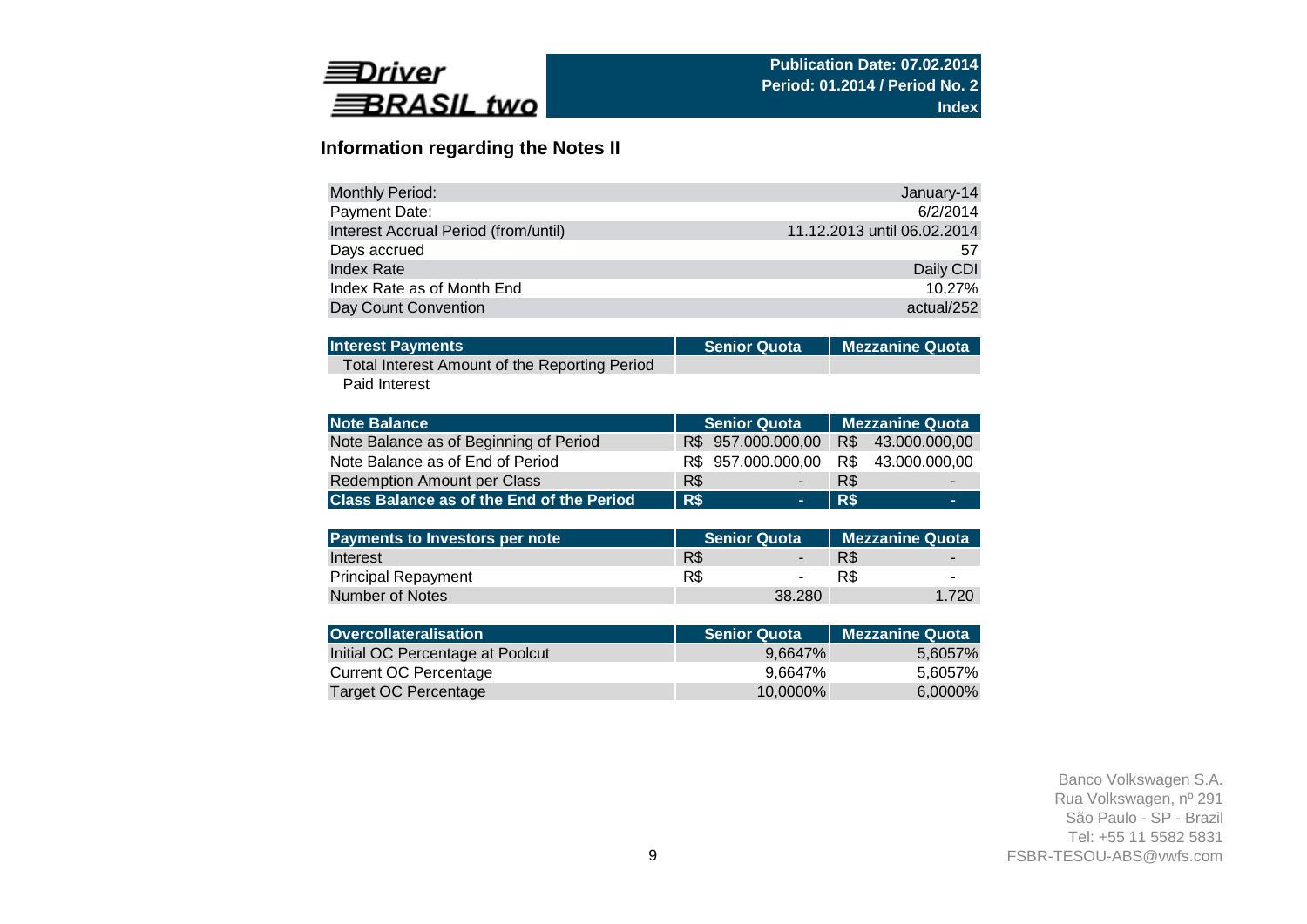

# **Credit Enhancement**

| <b>Credit Enhancement @ Pool-Cut</b> | ↓ % of Discounted Principal Balance | Value          |
|--------------------------------------|-------------------------------------|----------------|
| Mezzanine Quota                      | 4,06% R\$                           | 43.000.000,00  |
| <b>Subordinated Quota</b>            | 7,02% R\$                           | 74.406.137.20  |
| Overcollateralization                | 11,08% R\$                          | 117.406.137.20 |
| Cash Collateral Account              | 1,00% R\$                           | 10.593.862.80  |

### **Calculation of Credit Enhancement**

- The Senior Quota benefits from the Mezzanine, Subordinated Quotas and the Cash Collateral Account;
- The Mezanine Quota benefits from the Subordinated Quota and the Cash Collateral Account;
- The transaction starts with sequential amortisation and therefore initially only the Senior Quota will receive principal payments;

 ● The transaction switches into pro rata amortisation once an overcollateralisation percentage (i.e. credit enhancement excluding cash collateral) of OC-Percentage for the Senior Quota and OC-Percentage for the Mezanine Quota has been reached.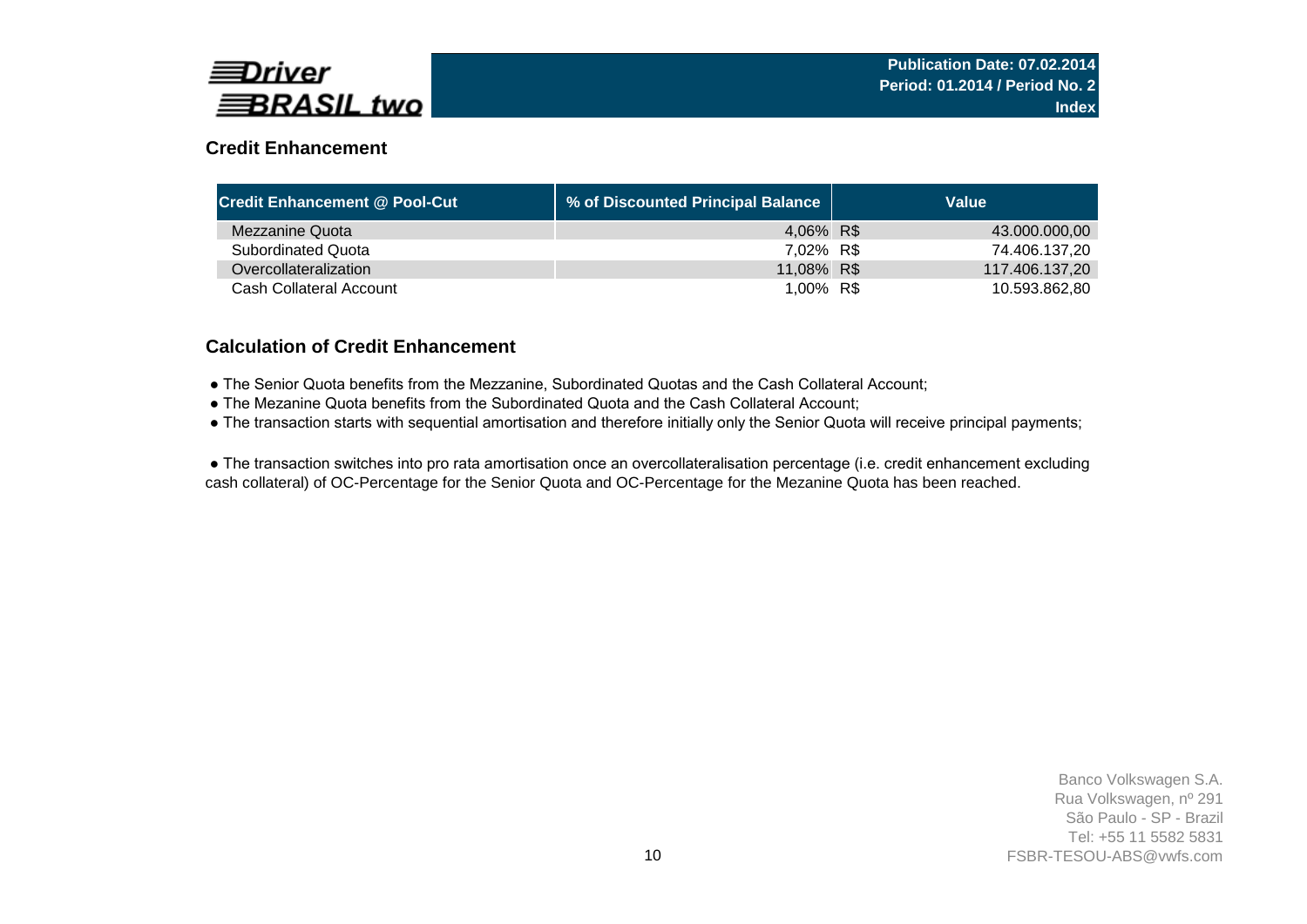

## **Swap Fixing / Waterfall**

| <b>Amortising Interest Rate Swap</b>      |     | <b>Senior Quota</b>           | <b>Mezzanine Quota</b>        |  |  |  |
|-------------------------------------------|-----|-------------------------------|-------------------------------|--|--|--|
| Initial Principal                         | R\$ | 957.000.000.00                | R\$<br>43.000.000.00          |  |  |  |
| Underlying Principal for Reporting Period | R\$ | 957.000.000.00                | R\$<br>43.000.000.00          |  |  |  |
| Paying Leg                                |     | <b>Fix Interest Rate</b>      | <b>Fix Interest Rate</b>      |  |  |  |
| Receiving Leg                             |     | <b>Floating Interest Rate</b> | <b>Floating Interest Rate</b> |  |  |  |

| <b>Waterfall</b>                      |  |
|---------------------------------------|--|
| Available Distribution Amount         |  |
| 1) Fees                               |  |
| 2) Net Swap Payments                  |  |
| 3) Interest Senior Quota              |  |
| 4) Interest Mezzanine Quota           |  |
| 5) Payment to Cash Collateral Account |  |
| 6) Redemption Senior Quota            |  |
| 7) Redemption Mezzanine Quota         |  |
| 8) Redemption Subordinated Quota      |  |
|                                       |  |

9) Remaining Amount Due to Rounding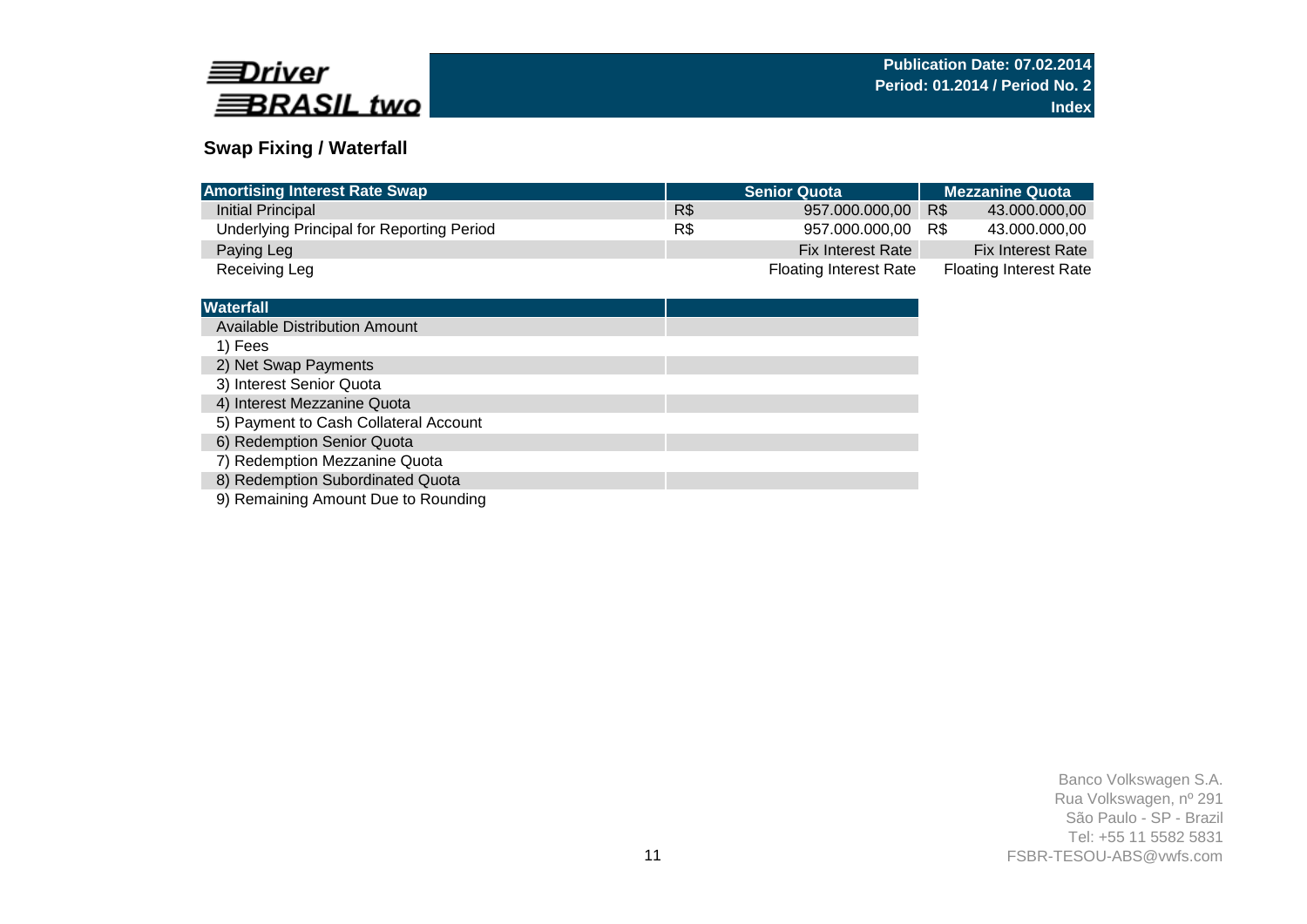

#### **Amortisation Profile I**

| <b>Note Class</b>       |                            | <b>Senior Quota</b>                      |                                                      | <b>Mezzanine Quota</b>               |                                          |                                                      |  |  |
|-------------------------|----------------------------|------------------------------------------|------------------------------------------------------|--------------------------------------|------------------------------------------|------------------------------------------------------|--|--|
| <b>Reporting Period</b> | <b>Actual Note Balance</b> | <b>Forecasted Note</b><br><b>Balance</b> | <b>Forecasted Note</b><br><b>Balance at Pool Cut</b> | <b>Actual Note</b><br><b>Balance</b> | <b>Forecasted Note</b><br><b>Balance</b> | <b>Forecasted Note</b><br><b>Balance at Pool Cut</b> |  |  |
| Poolcut                 | 957.000.000,00             | 957.000.000,00                           | 957.000.000,00                                       | 43.000.000,00                        | 43.000.000,00                            | 43.000.000,00                                        |  |  |
| 12/2013                 | 957.000.000,00             | 957.000.000,00                           | 957.000.000,00                                       | 43.000.000,00                        | 43.000.000,00                            | 43.000.000,00                                        |  |  |
| 01/2014                 | 957.000.000,00             | 957.000.000,00                           | 957.000.000,00                                       | 43.000.000,00                        | 43.000.000,00                            | 43.000.000,00                                        |  |  |
| 02/2014                 |                            | 854.482.081,48                           | 854.482.081,48                                       |                                      | 43.000.000,00                            | 43.000.000,00                                        |  |  |
| 03/2014                 |                            | 805.078.036,26                           | 805.078.036,26                                       |                                      | 43.000.000,00                            | 43.000.000,00                                        |  |  |
| 04/2014                 |                            | 761.216.158,47                           | 761.216.158,47                                       |                                      | 43.000.000,00                            | 43.000.000,00                                        |  |  |
| 05/2014                 |                            | 720.384.848,50                           | 720.384.848,50                                       |                                      | 43.000.000,00                            | 43.000.000,00                                        |  |  |
| 06/2014                 |                            | 683.297.329,17                           | 683.297.329,17                                       |                                      | 43.000.000,00                            | 43.000.000,00                                        |  |  |
| 07/2014                 |                            | 645.622.099,50                           | 645.622.099,50                                       |                                      | 41.027.217,16                            | 41.027.217,16                                        |  |  |
| 08/2014                 |                            | 608.585.411,63                           | 608.585.411,63                                       |                                      | 38.673.654,24                            | 38.673.654,24                                        |  |  |
| 09/2014                 |                            | 572.177.635,62                           | 572.177.635,62                                       |                                      | 36.360.056,65                            | 36.360.056,65                                        |  |  |
| 10/2014                 |                            | 536.389.283,56                           | 536.389.283,56                                       |                                      | 34.085.821,47                            | 34.085.821,47                                        |  |  |
| 11/2014                 |                            | 505.441.878,67                           | 505.441.878,67                                       |                                      | 32.119.212,98                            | 32.119.212,98                                        |  |  |
| 12/2014                 |                            | 475.020.125,83                           | 475.020.125,83                                       |                                      | 30.186.008,00                            | 30.186.008,00                                        |  |  |
| 01/2015                 |                            | 445.116.094,55                           | 445.116.094,55                                       |                                      | 28.285.702,56                            | 28.285.702,56                                        |  |  |
| 02/2015                 |                            | 415.721.971,28                           | 415.721.971,28                                       |                                      | 26.417.800,15                            | 26.417.800,15                                        |  |  |
| 03/2015                 |                            | 386.830.057,76                           | 386.830.057,76                                       |                                      | 24.581.811,55                            | 24.581.811,55                                        |  |  |
| 04/2015                 |                            | 358.432.769,24                           | 358.432.769,24                                       |                                      | 22.777.254,79                            | 22.777.254,79                                        |  |  |
| 05/2015                 |                            | 335.197.875,91                           | 335.197.875,91                                       |                                      | 21.300.751,72                            | 21.300.751,72                                        |  |  |
| 06/2015                 |                            | 312.359.658,57                           | 312.359.658,57                                       |                                      | 19.849.456,14                            | 19.849.456,14                                        |  |  |
| 07/2015                 |                            | 289.912.127,14                           | 289.912.127,14                                       |                                      | 18.422.987,39                            | 18.422.987,39                                        |  |  |
| 08/2015                 |                            | 267.849.379,90                           | 267.849.379,90                                       |                                      | 17.020.970,45                            | 17.020.970,45                                        |  |  |
| 09/2015                 |                            | 246.165.602,20                           | 246.165.602,20                                       |                                      | 15.643.035,80                            | 15.643.035,80                                        |  |  |
| 10/2015                 |                            | 224.855.065,16                           | 224.855.065,16                                       |                                      | 14.288.819,41                            | 14.288.819,41                                        |  |  |
| 11/2015                 |                            | 208.636.370,42                           | 208.636.370,42                                       |                                      | 13.258.173,29                            | 13.258.173,29                                        |  |  |
| 12/2015                 |                            | 192.695.726,22                           | 192.695.726,22                                       |                                      | 12.245.196,40                            | 12.245.196,40                                        |  |  |
| 01/2016                 |                            | 177.028.930,72                           | 177.028.930,72                                       |                                      | 11.249.621,71                            | 11.249.621,71                                        |  |  |
| 02/2016                 |                            | 161.631.844,05                           | 161.631.844,05                                       |                                      | 10.271.186,15                            | 10.271.186,15                                        |  |  |
| 03/2016                 |                            | 146.500.387,43                           | 146.500.387,43                                       |                                      | 9.309.630,53                             | 9.309.630,53                                         |  |  |
| 04/2016                 |                            | 131.630.542,27                           | 131.630.542,27                                       |                                      | 8.364.699,48                             | 8.364.699,48                                         |  |  |
| 05/2016                 |                            | 120.870.619,95                           | 120.870.619,95                                       |                                      | 7.680.940,87                             | 7.680.940,87                                         |  |  |
| 06/2016                 |                            | 110.295.965,66                           | 110.295.965,66                                       |                                      | 7.008.955,45                             | 7.008.955,45                                         |  |  |
| 07/2016                 |                            | 99.903.777,51                            | 99.903.777,51                                        |                                      | 6.348.565,17                             | 6.348.565,17                                         |  |  |

<sup>+</sup>Based on the following assumptions: CPR of 14,5%, Clean Up Call at 10%, Net Losses at 2,09%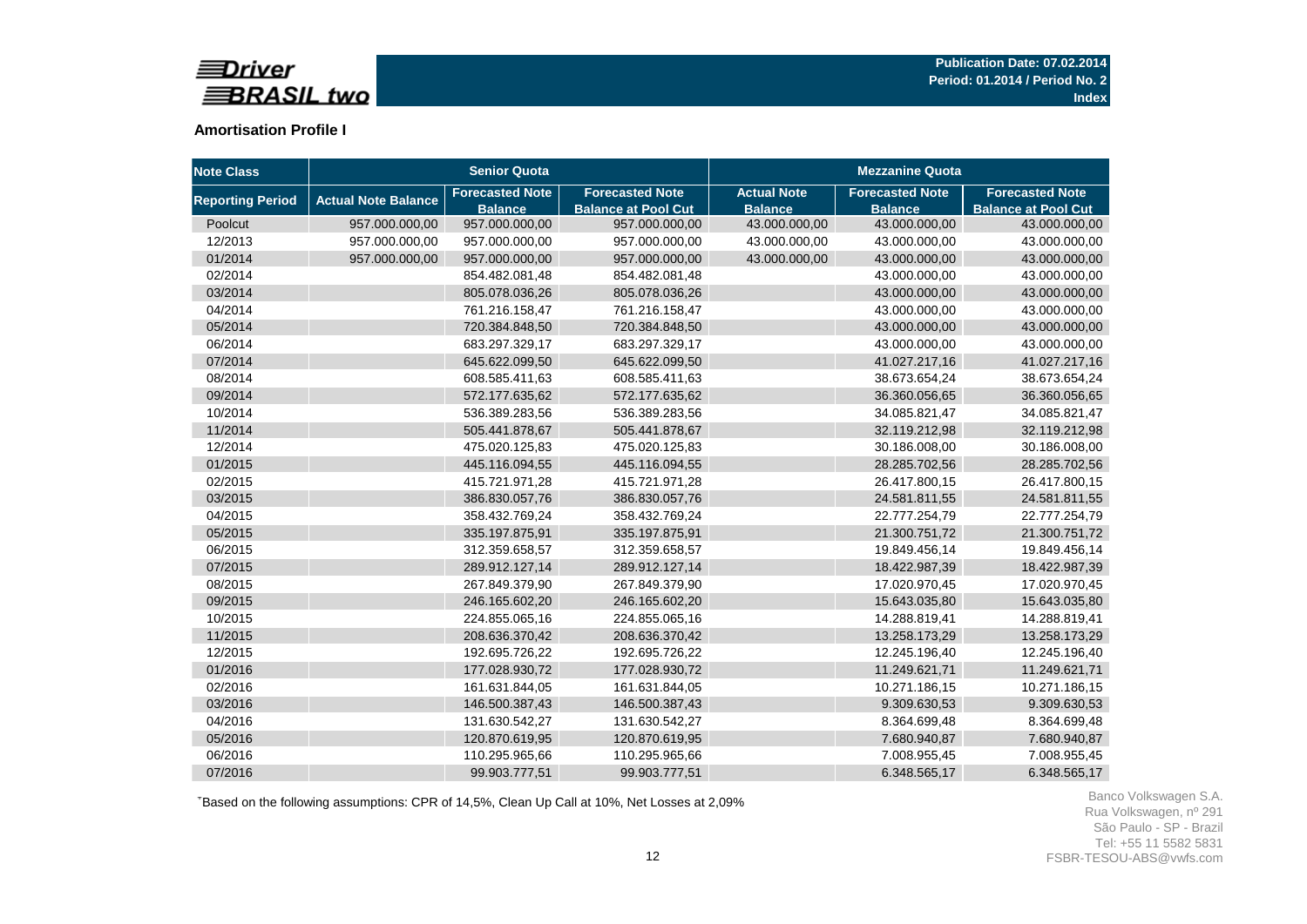

# **Amortisation Profile II**

O Accord

**PARTICIPAL** 

**021-021** 

**Reporting Period**



Banco Volkswagen S.A. Rua Volkswagen, nº 291 São Paulo - SP - Brazil Tel: +55 11 5582 5831 FSBR-TESOU-ABS@vwfs.com

**PAN 65 Print Propriet** 

**PIND** 

**P. R. R. R.** 

**PANA** 

Participation **Principal**  PIPER C

Arribid

**Participation** 

**Propriet PORT** A RAY **P.22-0 PARK Print**<br>Print<br>Control

PINA OS

**PRIMER** 

Partido

PRIMEDIA PION 12

**PIRTS** 

strategy of

**PRIMATE**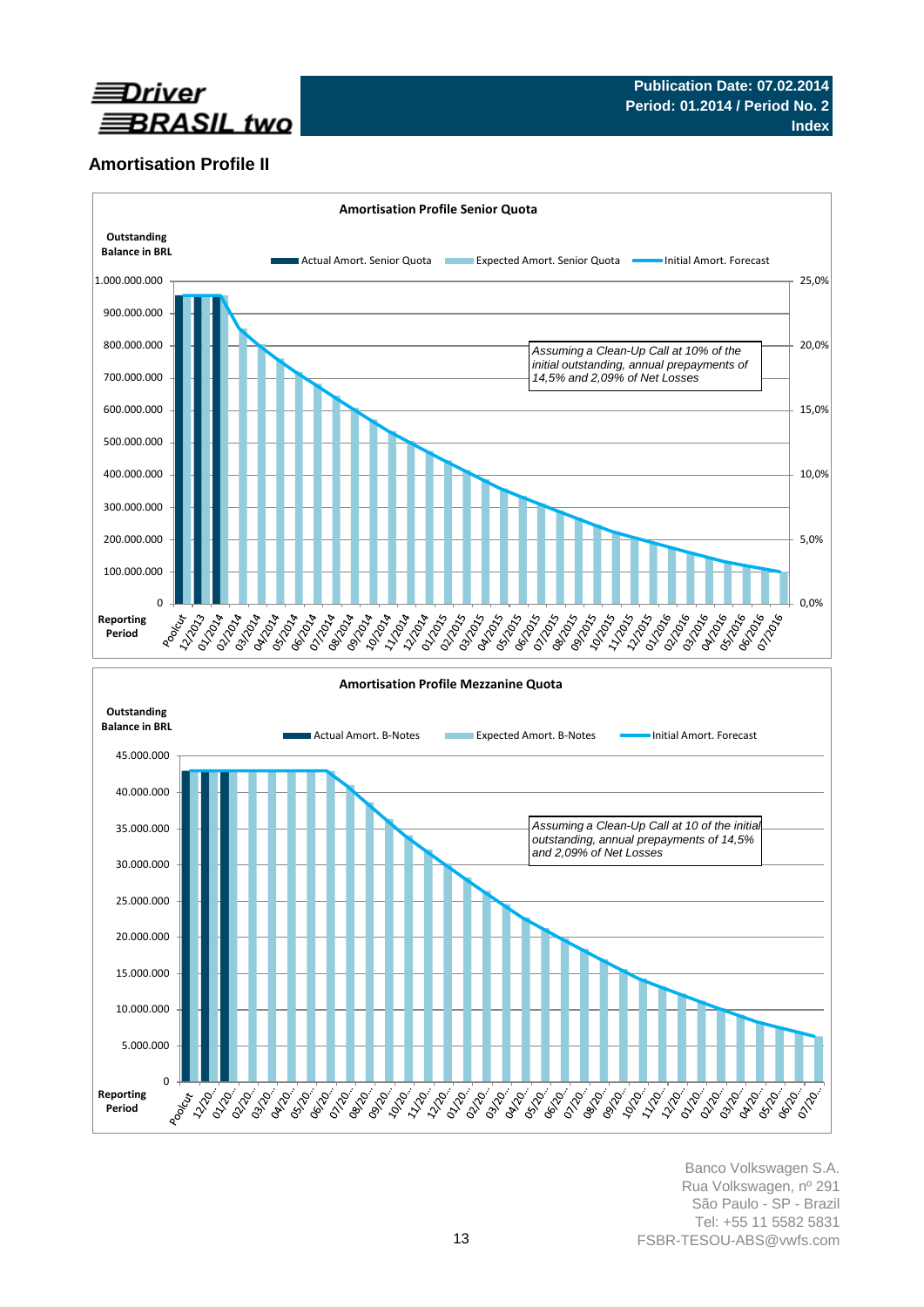

# **Run Out Schedule I**

| <b>Remaining Interest</b><br><b>Payment Date</b><br><b>Discounted Principal</b><br><b>Nominal</b><br><b>Balance</b><br>R\$<br>1.213.579,16<br>R\$<br>394.892,12<br>R\$<br>1.608.471,28<br>arrears<br>R\$<br>R\$<br>R\$<br>02/2014<br>9.863.896,18<br>36.970.050,38<br>46.833.946,56<br>R\$<br>9.658.206,88<br>R\$<br>R\$<br>03/2014<br>37.205.321,95<br>46.863.528,83<br>R\$<br>R\$<br>R\$<br>04/2014<br>9.286.077,50<br>36.214.244,19<br>45.500.321,69<br>R\$<br>R\$<br>R\$<br>05/2014<br>8.914.473,25<br>35.753.253,90<br>R\$<br>R\$<br>R\$<br>06/2014<br>8.545.757,82<br>35.499.189,34<br>44.044.947,16<br>07/2014<br>R\$<br>R\$<br>R\$<br>8.178.088,46<br>35.077.556,87<br>R\$<br>7.813.959,44<br>R\$<br>34.677.131,88<br>R\$<br>08/2014<br>42.491.091,32<br>R\$<br>R\$<br>R\$<br>09/2014<br>7.453.535,93<br>34.022.957,47<br>41.476.493,40<br>R\$<br>R\$<br>R\$<br>10/2014<br>7.100.690,87<br>33.188.544,27<br>40.289.235,14<br>R\$<br>R\$<br>R\$<br>11/2014<br>6.755.324,11<br>32.486.062,15<br>39.241.386,26<br>R\$<br>R\$<br>R\$<br>12/2014<br>6.417.529,80<br>31.992.818,61<br>38.410.348,41<br>R\$<br>R\$<br>R\$<br>01/2015<br>6.084.967,81<br>31.217.400,64<br>37.302.368,45<br>R\$<br>R\$<br>R\$<br>02/2015<br>5.761.121,13<br>30.747.297,03<br>36.508.418,16<br>R\$<br>R\$<br>R\$<br>03/2015<br>5.441.650,72<br>30.361.779,50<br>35.803.430,22<br>R\$<br>5.126.081,13<br>R\$<br>R\$<br>04/2015<br>29.011.734,25<br>34.137.815,38<br>05/2015<br>R\$<br>4.824.521,82<br>R\$<br>R\$<br>28.420.376,64<br>33.244.898,46<br>R\$<br>R\$<br>R\$<br>06/2015<br>4.528.515,13<br>26.362.704,90<br>30.891.220,03<br>R\$<br>R\$<br>R\$<br>07/2015<br>4.254.309,72<br>25.137.517,54<br>29.391.827,26<br>R\$<br>R\$<br>R\$<br>08/2015<br>3.992.761,17<br>24.162.895,60<br>28.155.656,77<br>R\$<br>R\$<br>R\$<br>09/2015<br>3.741.375,75<br>22.282.319,44<br>26.023.695,19<br>R\$<br>R\$<br>R\$<br>10/2015<br>3.509.449,22<br>20.453.641,40<br>23.963.090,62<br>R\$<br>R\$<br>R\$<br>11/2015<br>3.296.413,25<br>19.750.509,62<br>23.046.922,87<br>R\$<br>R\$<br>R\$<br>12/2015<br>3.091.237,24<br>19.101.540,21<br>22.192.777,45<br>01/2016<br>R\$<br>2.892.222,43<br>R\$<br>R\$<br>18.349.303,20<br>21.241.525,63<br>R\$<br>R\$<br>02/2016<br>R\$<br>2.701.316,78<br>17.836.027,26<br>20.537.344,04<br>R\$<br>R\$<br>R\$<br>03/2016<br>2.515.801,92<br>17.314.170,76<br>19.829.972,68<br>R\$<br>R\$<br>R\$<br>04/2016<br>2.335.652,40<br>16.714.035,23<br>19.049.687,63<br>R\$<br>R\$<br>R\$<br>05/2016<br>2.161.802,48<br>16.251.469,12<br>R\$<br>R\$<br>R\$<br>06/2016<br>1.992.705,45<br>15.618.071,34<br>17.610.776,79<br>R\$<br>1.830.250,94<br>R\$<br>14.713.355,62<br>R\$<br>07/2016<br>R\$<br>R\$<br>R\$<br>08/2016<br>1.677.434,14<br>13.804.418,47<br>15.481.852,61<br>R\$<br>R\$<br>R\$<br>09/2016<br>1.533.855,10<br>12.703.209,22<br>R\$<br>R\$<br>R\$<br>10/2016<br>1.401.748,02<br>11.849.610,20<br>13.251.358,22<br>11/2016<br>R\$<br>1.278.503,07<br>R\$<br>11.202.012,87<br>R\$<br>R\$<br>R\$<br>R\$<br>12/2016<br>1.161.762,24<br>10.673.013,57<br>11.834.775,81<br>R\$<br>R\$<br>R\$<br>01/2017<br>1.050.781,05<br>10.007.262,55<br>11.058.043,60<br>R\$<br>R\$<br>R\$<br>02/2017<br>946.644,98<br>9.534.394,93<br>10.481.039,91<br>R\$<br>R\$<br>R\$<br>03/2017<br>847.603,43<br>9.103.034,06<br>9.950.637,49<br>752.856,02<br>R\$<br>R\$<br>9.310.192,67<br>04/2017<br>R\$<br>8.557.336,65<br>R\$<br>R\$<br>05/2017<br>663.942,79<br>8.141.153,49<br>R\$<br>8.805.096,28<br>06/2017<br>R\$<br>579.178,63<br>R\$<br>7.599.216,29<br>R\$<br>8.178.394,92<br>R\$<br>R\$<br>R\$<br>07/2017<br>500.065,95<br>6.954.772,17<br>7.454.838,12<br>R\$<br>R\$<br>R\$<br>08/2017<br>427.573,94<br>6.249.919,64<br>6.677.493,58<br>R\$<br>R\$<br>09/2017<br>362.650,30<br>5.295.724,27<br>R\$<br>5.658.374,57<br>R\$<br>307.497,26<br>R\$<br>4.545.243,21<br>R\$<br>4.852.740,47<br>10/2017<br>11/2017<br>R\$<br>260.256,73<br>R\$<br>4.128.512,26<br>R\$<br>4.388.768,99<br>R\$<br>R\$<br>12/2017<br>R\$<br>217.274,03<br>3.718.912,96<br>3.936.186,99<br>R\$<br>178.625,83<br>R\$<br>R\$<br>01/2018<br>3.274.757,65<br>3.453.383,48<br>R\$<br>R\$<br>R\$<br>02/2018<br>144.504,03<br>2.986.690,75<br>3.131.194,78<br>R\$<br>R\$<br>R\$<br>03/2018<br>113.391,84<br>2.604.114,83<br>2.717.506,67<br>R\$<br>86.352,40<br>R\$<br>R\$<br>04/2018<br>2.194.105,38<br>2.280.457,78<br>R\$<br>63.526,15<br>R\$<br>R\$<br>05/2018<br>1.909.864,18<br>R\$<br>R\$<br>06/2018<br>R\$<br>43.661,24<br>1.592.900,70<br>1.636.561,94<br>07/2018<br>R\$<br>27.067,36<br>R\$<br>1.290.000,97<br>R\$<br>R\$<br>13.622,11<br>R\$<br>R\$<br>904.036,86<br>08/2018<br>890.414,75<br>09/2018<br>R\$<br>4.365,32<br>420.422,68<br>424.788,00<br>R\$<br>R\$<br>R\$ 175.109.332,81<br>R\$<br>R\$<br>969.337.878,17<br>Banco Volkswagen S.A. |       |  | <b>Outstanding</b> |  | <b>ABS Remaining</b> |                  |  |  |
|------------------------------------------------------------------------------------------------------------------------------------------------------------------------------------------------------------------------------------------------------------------------------------------------------------------------------------------------------------------------------------------------------------------------------------------------------------------------------------------------------------------------------------------------------------------------------------------------------------------------------------------------------------------------------------------------------------------------------------------------------------------------------------------------------------------------------------------------------------------------------------------------------------------------------------------------------------------------------------------------------------------------------------------------------------------------------------------------------------------------------------------------------------------------------------------------------------------------------------------------------------------------------------------------------------------------------------------------------------------------------------------------------------------------------------------------------------------------------------------------------------------------------------------------------------------------------------------------------------------------------------------------------------------------------------------------------------------------------------------------------------------------------------------------------------------------------------------------------------------------------------------------------------------------------------------------------------------------------------------------------------------------------------------------------------------------------------------------------------------------------------------------------------------------------------------------------------------------------------------------------------------------------------------------------------------------------------------------------------------------------------------------------------------------------------------------------------------------------------------------------------------------------------------------------------------------------------------------------------------------------------------------------------------------------------------------------------------------------------------------------------------------------------------------------------------------------------------------------------------------------------------------------------------------------------------------------------------------------------------------------------------------------------------------------------------------------------------------------------------------------------------------------------------------------------------------------------------------------------------------------------------------------------------------------------------------------------------------------------------------------------------------------------------------------------------------------------------------------------------------------------------------------------------------------------------------------------------------------------------------------------------------------------------------------------------------------------------------------------------------------------------------------------------------------------------------------------------------------------------------------------------------------------------------------------------------------------------------------------------------------------------------------------------------------------------------------------------------------------------------------------------------------------------------------------------------------------------------------------------------------------------------------------------------------------------------------------------------------------------------------------------------------------------------------------------------------------------------------------------------------------------------------------------------------------------------------------------------------------------------------------------------------------------------------------------------------------------------------------------------------------------------------------------------------------------------------|-------|--|--------------------|--|----------------------|------------------|--|--|
|                                                                                                                                                                                                                                                                                                                                                                                                                                                                                                                                                                                                                                                                                                                                                                                                                                                                                                                                                                                                                                                                                                                                                                                                                                                                                                                                                                                                                                                                                                                                                                                                                                                                                                                                                                                                                                                                                                                                                                                                                                                                                                                                                                                                                                                                                                                                                                                                                                                                                                                                                                                                                                                                                                                                                                                                                                                                                                                                                                                                                                                                                                                                                                                                                                                                                                                                                                                                                                                                                                                                                                                                                                                                                                                                                                                                                                                                                                                                                                                                                                                                                                                                                                                                                                                                                                                                                                                                                                                                                                                                                                                                                                                                                                                                                                                                                              |       |  |                    |  |                      |                  |  |  |
|                                                                                                                                                                                                                                                                                                                                                                                                                                                                                                                                                                                                                                                                                                                                                                                                                                                                                                                                                                                                                                                                                                                                                                                                                                                                                                                                                                                                                                                                                                                                                                                                                                                                                                                                                                                                                                                                                                                                                                                                                                                                                                                                                                                                                                                                                                                                                                                                                                                                                                                                                                                                                                                                                                                                                                                                                                                                                                                                                                                                                                                                                                                                                                                                                                                                                                                                                                                                                                                                                                                                                                                                                                                                                                                                                                                                                                                                                                                                                                                                                                                                                                                                                                                                                                                                                                                                                                                                                                                                                                                                                                                                                                                                                                                                                                                                                              |       |  |                    |  |                      |                  |  |  |
|                                                                                                                                                                                                                                                                                                                                                                                                                                                                                                                                                                                                                                                                                                                                                                                                                                                                                                                                                                                                                                                                                                                                                                                                                                                                                                                                                                                                                                                                                                                                                                                                                                                                                                                                                                                                                                                                                                                                                                                                                                                                                                                                                                                                                                                                                                                                                                                                                                                                                                                                                                                                                                                                                                                                                                                                                                                                                                                                                                                                                                                                                                                                                                                                                                                                                                                                                                                                                                                                                                                                                                                                                                                                                                                                                                                                                                                                                                                                                                                                                                                                                                                                                                                                                                                                                                                                                                                                                                                                                                                                                                                                                                                                                                                                                                                                                              |       |  |                    |  |                      |                  |  |  |
|                                                                                                                                                                                                                                                                                                                                                                                                                                                                                                                                                                                                                                                                                                                                                                                                                                                                                                                                                                                                                                                                                                                                                                                                                                                                                                                                                                                                                                                                                                                                                                                                                                                                                                                                                                                                                                                                                                                                                                                                                                                                                                                                                                                                                                                                                                                                                                                                                                                                                                                                                                                                                                                                                                                                                                                                                                                                                                                                                                                                                                                                                                                                                                                                                                                                                                                                                                                                                                                                                                                                                                                                                                                                                                                                                                                                                                                                                                                                                                                                                                                                                                                                                                                                                                                                                                                                                                                                                                                                                                                                                                                                                                                                                                                                                                                                                              |       |  |                    |  |                      |                  |  |  |
|                                                                                                                                                                                                                                                                                                                                                                                                                                                                                                                                                                                                                                                                                                                                                                                                                                                                                                                                                                                                                                                                                                                                                                                                                                                                                                                                                                                                                                                                                                                                                                                                                                                                                                                                                                                                                                                                                                                                                                                                                                                                                                                                                                                                                                                                                                                                                                                                                                                                                                                                                                                                                                                                                                                                                                                                                                                                                                                                                                                                                                                                                                                                                                                                                                                                                                                                                                                                                                                                                                                                                                                                                                                                                                                                                                                                                                                                                                                                                                                                                                                                                                                                                                                                                                                                                                                                                                                                                                                                                                                                                                                                                                                                                                                                                                                                                              |       |  |                    |  |                      |                  |  |  |
|                                                                                                                                                                                                                                                                                                                                                                                                                                                                                                                                                                                                                                                                                                                                                                                                                                                                                                                                                                                                                                                                                                                                                                                                                                                                                                                                                                                                                                                                                                                                                                                                                                                                                                                                                                                                                                                                                                                                                                                                                                                                                                                                                                                                                                                                                                                                                                                                                                                                                                                                                                                                                                                                                                                                                                                                                                                                                                                                                                                                                                                                                                                                                                                                                                                                                                                                                                                                                                                                                                                                                                                                                                                                                                                                                                                                                                                                                                                                                                                                                                                                                                                                                                                                                                                                                                                                                                                                                                                                                                                                                                                                                                                                                                                                                                                                                              |       |  |                    |  |                      |                  |  |  |
|                                                                                                                                                                                                                                                                                                                                                                                                                                                                                                                                                                                                                                                                                                                                                                                                                                                                                                                                                                                                                                                                                                                                                                                                                                                                                                                                                                                                                                                                                                                                                                                                                                                                                                                                                                                                                                                                                                                                                                                                                                                                                                                                                                                                                                                                                                                                                                                                                                                                                                                                                                                                                                                                                                                                                                                                                                                                                                                                                                                                                                                                                                                                                                                                                                                                                                                                                                                                                                                                                                                                                                                                                                                                                                                                                                                                                                                                                                                                                                                                                                                                                                                                                                                                                                                                                                                                                                                                                                                                                                                                                                                                                                                                                                                                                                                                                              |       |  |                    |  |                      | 44.667.727,15    |  |  |
|                                                                                                                                                                                                                                                                                                                                                                                                                                                                                                                                                                                                                                                                                                                                                                                                                                                                                                                                                                                                                                                                                                                                                                                                                                                                                                                                                                                                                                                                                                                                                                                                                                                                                                                                                                                                                                                                                                                                                                                                                                                                                                                                                                                                                                                                                                                                                                                                                                                                                                                                                                                                                                                                                                                                                                                                                                                                                                                                                                                                                                                                                                                                                                                                                                                                                                                                                                                                                                                                                                                                                                                                                                                                                                                                                                                                                                                                                                                                                                                                                                                                                                                                                                                                                                                                                                                                                                                                                                                                                                                                                                                                                                                                                                                                                                                                                              |       |  |                    |  |                      |                  |  |  |
|                                                                                                                                                                                                                                                                                                                                                                                                                                                                                                                                                                                                                                                                                                                                                                                                                                                                                                                                                                                                                                                                                                                                                                                                                                                                                                                                                                                                                                                                                                                                                                                                                                                                                                                                                                                                                                                                                                                                                                                                                                                                                                                                                                                                                                                                                                                                                                                                                                                                                                                                                                                                                                                                                                                                                                                                                                                                                                                                                                                                                                                                                                                                                                                                                                                                                                                                                                                                                                                                                                                                                                                                                                                                                                                                                                                                                                                                                                                                                                                                                                                                                                                                                                                                                                                                                                                                                                                                                                                                                                                                                                                                                                                                                                                                                                                                                              |       |  |                    |  |                      | 43.255.645,33    |  |  |
|                                                                                                                                                                                                                                                                                                                                                                                                                                                                                                                                                                                                                                                                                                                                                                                                                                                                                                                                                                                                                                                                                                                                                                                                                                                                                                                                                                                                                                                                                                                                                                                                                                                                                                                                                                                                                                                                                                                                                                                                                                                                                                                                                                                                                                                                                                                                                                                                                                                                                                                                                                                                                                                                                                                                                                                                                                                                                                                                                                                                                                                                                                                                                                                                                                                                                                                                                                                                                                                                                                                                                                                                                                                                                                                                                                                                                                                                                                                                                                                                                                                                                                                                                                                                                                                                                                                                                                                                                                                                                                                                                                                                                                                                                                                                                                                                                              |       |  |                    |  |                      |                  |  |  |
|                                                                                                                                                                                                                                                                                                                                                                                                                                                                                                                                                                                                                                                                                                                                                                                                                                                                                                                                                                                                                                                                                                                                                                                                                                                                                                                                                                                                                                                                                                                                                                                                                                                                                                                                                                                                                                                                                                                                                                                                                                                                                                                                                                                                                                                                                                                                                                                                                                                                                                                                                                                                                                                                                                                                                                                                                                                                                                                                                                                                                                                                                                                                                                                                                                                                                                                                                                                                                                                                                                                                                                                                                                                                                                                                                                                                                                                                                                                                                                                                                                                                                                                                                                                                                                                                                                                                                                                                                                                                                                                                                                                                                                                                                                                                                                                                                              |       |  |                    |  |                      |                  |  |  |
|                                                                                                                                                                                                                                                                                                                                                                                                                                                                                                                                                                                                                                                                                                                                                                                                                                                                                                                                                                                                                                                                                                                                                                                                                                                                                                                                                                                                                                                                                                                                                                                                                                                                                                                                                                                                                                                                                                                                                                                                                                                                                                                                                                                                                                                                                                                                                                                                                                                                                                                                                                                                                                                                                                                                                                                                                                                                                                                                                                                                                                                                                                                                                                                                                                                                                                                                                                                                                                                                                                                                                                                                                                                                                                                                                                                                                                                                                                                                                                                                                                                                                                                                                                                                                                                                                                                                                                                                                                                                                                                                                                                                                                                                                                                                                                                                                              |       |  |                    |  |                      |                  |  |  |
|                                                                                                                                                                                                                                                                                                                                                                                                                                                                                                                                                                                                                                                                                                                                                                                                                                                                                                                                                                                                                                                                                                                                                                                                                                                                                                                                                                                                                                                                                                                                                                                                                                                                                                                                                                                                                                                                                                                                                                                                                                                                                                                                                                                                                                                                                                                                                                                                                                                                                                                                                                                                                                                                                                                                                                                                                                                                                                                                                                                                                                                                                                                                                                                                                                                                                                                                                                                                                                                                                                                                                                                                                                                                                                                                                                                                                                                                                                                                                                                                                                                                                                                                                                                                                                                                                                                                                                                                                                                                                                                                                                                                                                                                                                                                                                                                                              |       |  |                    |  |                      |                  |  |  |
|                                                                                                                                                                                                                                                                                                                                                                                                                                                                                                                                                                                                                                                                                                                                                                                                                                                                                                                                                                                                                                                                                                                                                                                                                                                                                                                                                                                                                                                                                                                                                                                                                                                                                                                                                                                                                                                                                                                                                                                                                                                                                                                                                                                                                                                                                                                                                                                                                                                                                                                                                                                                                                                                                                                                                                                                                                                                                                                                                                                                                                                                                                                                                                                                                                                                                                                                                                                                                                                                                                                                                                                                                                                                                                                                                                                                                                                                                                                                                                                                                                                                                                                                                                                                                                                                                                                                                                                                                                                                                                                                                                                                                                                                                                                                                                                                                              |       |  |                    |  |                      |                  |  |  |
|                                                                                                                                                                                                                                                                                                                                                                                                                                                                                                                                                                                                                                                                                                                                                                                                                                                                                                                                                                                                                                                                                                                                                                                                                                                                                                                                                                                                                                                                                                                                                                                                                                                                                                                                                                                                                                                                                                                                                                                                                                                                                                                                                                                                                                                                                                                                                                                                                                                                                                                                                                                                                                                                                                                                                                                                                                                                                                                                                                                                                                                                                                                                                                                                                                                                                                                                                                                                                                                                                                                                                                                                                                                                                                                                                                                                                                                                                                                                                                                                                                                                                                                                                                                                                                                                                                                                                                                                                                                                                                                                                                                                                                                                                                                                                                                                                              |       |  |                    |  |                      |                  |  |  |
|                                                                                                                                                                                                                                                                                                                                                                                                                                                                                                                                                                                                                                                                                                                                                                                                                                                                                                                                                                                                                                                                                                                                                                                                                                                                                                                                                                                                                                                                                                                                                                                                                                                                                                                                                                                                                                                                                                                                                                                                                                                                                                                                                                                                                                                                                                                                                                                                                                                                                                                                                                                                                                                                                                                                                                                                                                                                                                                                                                                                                                                                                                                                                                                                                                                                                                                                                                                                                                                                                                                                                                                                                                                                                                                                                                                                                                                                                                                                                                                                                                                                                                                                                                                                                                                                                                                                                                                                                                                                                                                                                                                                                                                                                                                                                                                                                              |       |  |                    |  |                      |                  |  |  |
|                                                                                                                                                                                                                                                                                                                                                                                                                                                                                                                                                                                                                                                                                                                                                                                                                                                                                                                                                                                                                                                                                                                                                                                                                                                                                                                                                                                                                                                                                                                                                                                                                                                                                                                                                                                                                                                                                                                                                                                                                                                                                                                                                                                                                                                                                                                                                                                                                                                                                                                                                                                                                                                                                                                                                                                                                                                                                                                                                                                                                                                                                                                                                                                                                                                                                                                                                                                                                                                                                                                                                                                                                                                                                                                                                                                                                                                                                                                                                                                                                                                                                                                                                                                                                                                                                                                                                                                                                                                                                                                                                                                                                                                                                                                                                                                                                              |       |  |                    |  |                      |                  |  |  |
|                                                                                                                                                                                                                                                                                                                                                                                                                                                                                                                                                                                                                                                                                                                                                                                                                                                                                                                                                                                                                                                                                                                                                                                                                                                                                                                                                                                                                                                                                                                                                                                                                                                                                                                                                                                                                                                                                                                                                                                                                                                                                                                                                                                                                                                                                                                                                                                                                                                                                                                                                                                                                                                                                                                                                                                                                                                                                                                                                                                                                                                                                                                                                                                                                                                                                                                                                                                                                                                                                                                                                                                                                                                                                                                                                                                                                                                                                                                                                                                                                                                                                                                                                                                                                                                                                                                                                                                                                                                                                                                                                                                                                                                                                                                                                                                                                              |       |  |                    |  |                      |                  |  |  |
|                                                                                                                                                                                                                                                                                                                                                                                                                                                                                                                                                                                                                                                                                                                                                                                                                                                                                                                                                                                                                                                                                                                                                                                                                                                                                                                                                                                                                                                                                                                                                                                                                                                                                                                                                                                                                                                                                                                                                                                                                                                                                                                                                                                                                                                                                                                                                                                                                                                                                                                                                                                                                                                                                                                                                                                                                                                                                                                                                                                                                                                                                                                                                                                                                                                                                                                                                                                                                                                                                                                                                                                                                                                                                                                                                                                                                                                                                                                                                                                                                                                                                                                                                                                                                                                                                                                                                                                                                                                                                                                                                                                                                                                                                                                                                                                                                              |       |  |                    |  |                      |                  |  |  |
|                                                                                                                                                                                                                                                                                                                                                                                                                                                                                                                                                                                                                                                                                                                                                                                                                                                                                                                                                                                                                                                                                                                                                                                                                                                                                                                                                                                                                                                                                                                                                                                                                                                                                                                                                                                                                                                                                                                                                                                                                                                                                                                                                                                                                                                                                                                                                                                                                                                                                                                                                                                                                                                                                                                                                                                                                                                                                                                                                                                                                                                                                                                                                                                                                                                                                                                                                                                                                                                                                                                                                                                                                                                                                                                                                                                                                                                                                                                                                                                                                                                                                                                                                                                                                                                                                                                                                                                                                                                                                                                                                                                                                                                                                                                                                                                                                              |       |  |                    |  |                      |                  |  |  |
|                                                                                                                                                                                                                                                                                                                                                                                                                                                                                                                                                                                                                                                                                                                                                                                                                                                                                                                                                                                                                                                                                                                                                                                                                                                                                                                                                                                                                                                                                                                                                                                                                                                                                                                                                                                                                                                                                                                                                                                                                                                                                                                                                                                                                                                                                                                                                                                                                                                                                                                                                                                                                                                                                                                                                                                                                                                                                                                                                                                                                                                                                                                                                                                                                                                                                                                                                                                                                                                                                                                                                                                                                                                                                                                                                                                                                                                                                                                                                                                                                                                                                                                                                                                                                                                                                                                                                                                                                                                                                                                                                                                                                                                                                                                                                                                                                              |       |  |                    |  |                      |                  |  |  |
|                                                                                                                                                                                                                                                                                                                                                                                                                                                                                                                                                                                                                                                                                                                                                                                                                                                                                                                                                                                                                                                                                                                                                                                                                                                                                                                                                                                                                                                                                                                                                                                                                                                                                                                                                                                                                                                                                                                                                                                                                                                                                                                                                                                                                                                                                                                                                                                                                                                                                                                                                                                                                                                                                                                                                                                                                                                                                                                                                                                                                                                                                                                                                                                                                                                                                                                                                                                                                                                                                                                                                                                                                                                                                                                                                                                                                                                                                                                                                                                                                                                                                                                                                                                                                                                                                                                                                                                                                                                                                                                                                                                                                                                                                                                                                                                                                              |       |  |                    |  |                      |                  |  |  |
|                                                                                                                                                                                                                                                                                                                                                                                                                                                                                                                                                                                                                                                                                                                                                                                                                                                                                                                                                                                                                                                                                                                                                                                                                                                                                                                                                                                                                                                                                                                                                                                                                                                                                                                                                                                                                                                                                                                                                                                                                                                                                                                                                                                                                                                                                                                                                                                                                                                                                                                                                                                                                                                                                                                                                                                                                                                                                                                                                                                                                                                                                                                                                                                                                                                                                                                                                                                                                                                                                                                                                                                                                                                                                                                                                                                                                                                                                                                                                                                                                                                                                                                                                                                                                                                                                                                                                                                                                                                                                                                                                                                                                                                                                                                                                                                                                              |       |  |                    |  |                      |                  |  |  |
|                                                                                                                                                                                                                                                                                                                                                                                                                                                                                                                                                                                                                                                                                                                                                                                                                                                                                                                                                                                                                                                                                                                                                                                                                                                                                                                                                                                                                                                                                                                                                                                                                                                                                                                                                                                                                                                                                                                                                                                                                                                                                                                                                                                                                                                                                                                                                                                                                                                                                                                                                                                                                                                                                                                                                                                                                                                                                                                                                                                                                                                                                                                                                                                                                                                                                                                                                                                                                                                                                                                                                                                                                                                                                                                                                                                                                                                                                                                                                                                                                                                                                                                                                                                                                                                                                                                                                                                                                                                                                                                                                                                                                                                                                                                                                                                                                              |       |  |                    |  |                      |                  |  |  |
|                                                                                                                                                                                                                                                                                                                                                                                                                                                                                                                                                                                                                                                                                                                                                                                                                                                                                                                                                                                                                                                                                                                                                                                                                                                                                                                                                                                                                                                                                                                                                                                                                                                                                                                                                                                                                                                                                                                                                                                                                                                                                                                                                                                                                                                                                                                                                                                                                                                                                                                                                                                                                                                                                                                                                                                                                                                                                                                                                                                                                                                                                                                                                                                                                                                                                                                                                                                                                                                                                                                                                                                                                                                                                                                                                                                                                                                                                                                                                                                                                                                                                                                                                                                                                                                                                                                                                                                                                                                                                                                                                                                                                                                                                                                                                                                                                              |       |  |                    |  |                      |                  |  |  |
|                                                                                                                                                                                                                                                                                                                                                                                                                                                                                                                                                                                                                                                                                                                                                                                                                                                                                                                                                                                                                                                                                                                                                                                                                                                                                                                                                                                                                                                                                                                                                                                                                                                                                                                                                                                                                                                                                                                                                                                                                                                                                                                                                                                                                                                                                                                                                                                                                                                                                                                                                                                                                                                                                                                                                                                                                                                                                                                                                                                                                                                                                                                                                                                                                                                                                                                                                                                                                                                                                                                                                                                                                                                                                                                                                                                                                                                                                                                                                                                                                                                                                                                                                                                                                                                                                                                                                                                                                                                                                                                                                                                                                                                                                                                                                                                                                              |       |  |                    |  |                      |                  |  |  |
|                                                                                                                                                                                                                                                                                                                                                                                                                                                                                                                                                                                                                                                                                                                                                                                                                                                                                                                                                                                                                                                                                                                                                                                                                                                                                                                                                                                                                                                                                                                                                                                                                                                                                                                                                                                                                                                                                                                                                                                                                                                                                                                                                                                                                                                                                                                                                                                                                                                                                                                                                                                                                                                                                                                                                                                                                                                                                                                                                                                                                                                                                                                                                                                                                                                                                                                                                                                                                                                                                                                                                                                                                                                                                                                                                                                                                                                                                                                                                                                                                                                                                                                                                                                                                                                                                                                                                                                                                                                                                                                                                                                                                                                                                                                                                                                                                              |       |  |                    |  |                      |                  |  |  |
|                                                                                                                                                                                                                                                                                                                                                                                                                                                                                                                                                                                                                                                                                                                                                                                                                                                                                                                                                                                                                                                                                                                                                                                                                                                                                                                                                                                                                                                                                                                                                                                                                                                                                                                                                                                                                                                                                                                                                                                                                                                                                                                                                                                                                                                                                                                                                                                                                                                                                                                                                                                                                                                                                                                                                                                                                                                                                                                                                                                                                                                                                                                                                                                                                                                                                                                                                                                                                                                                                                                                                                                                                                                                                                                                                                                                                                                                                                                                                                                                                                                                                                                                                                                                                                                                                                                                                                                                                                                                                                                                                                                                                                                                                                                                                                                                                              |       |  |                    |  |                      |                  |  |  |
|                                                                                                                                                                                                                                                                                                                                                                                                                                                                                                                                                                                                                                                                                                                                                                                                                                                                                                                                                                                                                                                                                                                                                                                                                                                                                                                                                                                                                                                                                                                                                                                                                                                                                                                                                                                                                                                                                                                                                                                                                                                                                                                                                                                                                                                                                                                                                                                                                                                                                                                                                                                                                                                                                                                                                                                                                                                                                                                                                                                                                                                                                                                                                                                                                                                                                                                                                                                                                                                                                                                                                                                                                                                                                                                                                                                                                                                                                                                                                                                                                                                                                                                                                                                                                                                                                                                                                                                                                                                                                                                                                                                                                                                                                                                                                                                                                              |       |  |                    |  |                      |                  |  |  |
|                                                                                                                                                                                                                                                                                                                                                                                                                                                                                                                                                                                                                                                                                                                                                                                                                                                                                                                                                                                                                                                                                                                                                                                                                                                                                                                                                                                                                                                                                                                                                                                                                                                                                                                                                                                                                                                                                                                                                                                                                                                                                                                                                                                                                                                                                                                                                                                                                                                                                                                                                                                                                                                                                                                                                                                                                                                                                                                                                                                                                                                                                                                                                                                                                                                                                                                                                                                                                                                                                                                                                                                                                                                                                                                                                                                                                                                                                                                                                                                                                                                                                                                                                                                                                                                                                                                                                                                                                                                                                                                                                                                                                                                                                                                                                                                                                              |       |  |                    |  |                      |                  |  |  |
|                                                                                                                                                                                                                                                                                                                                                                                                                                                                                                                                                                                                                                                                                                                                                                                                                                                                                                                                                                                                                                                                                                                                                                                                                                                                                                                                                                                                                                                                                                                                                                                                                                                                                                                                                                                                                                                                                                                                                                                                                                                                                                                                                                                                                                                                                                                                                                                                                                                                                                                                                                                                                                                                                                                                                                                                                                                                                                                                                                                                                                                                                                                                                                                                                                                                                                                                                                                                                                                                                                                                                                                                                                                                                                                                                                                                                                                                                                                                                                                                                                                                                                                                                                                                                                                                                                                                                                                                                                                                                                                                                                                                                                                                                                                                                                                                                              |       |  |                    |  |                      |                  |  |  |
|                                                                                                                                                                                                                                                                                                                                                                                                                                                                                                                                                                                                                                                                                                                                                                                                                                                                                                                                                                                                                                                                                                                                                                                                                                                                                                                                                                                                                                                                                                                                                                                                                                                                                                                                                                                                                                                                                                                                                                                                                                                                                                                                                                                                                                                                                                                                                                                                                                                                                                                                                                                                                                                                                                                                                                                                                                                                                                                                                                                                                                                                                                                                                                                                                                                                                                                                                                                                                                                                                                                                                                                                                                                                                                                                                                                                                                                                                                                                                                                                                                                                                                                                                                                                                                                                                                                                                                                                                                                                                                                                                                                                                                                                                                                                                                                                                              |       |  |                    |  |                      | 18.413.271,60    |  |  |
|                                                                                                                                                                                                                                                                                                                                                                                                                                                                                                                                                                                                                                                                                                                                                                                                                                                                                                                                                                                                                                                                                                                                                                                                                                                                                                                                                                                                                                                                                                                                                                                                                                                                                                                                                                                                                                                                                                                                                                                                                                                                                                                                                                                                                                                                                                                                                                                                                                                                                                                                                                                                                                                                                                                                                                                                                                                                                                                                                                                                                                                                                                                                                                                                                                                                                                                                                                                                                                                                                                                                                                                                                                                                                                                                                                                                                                                                                                                                                                                                                                                                                                                                                                                                                                                                                                                                                                                                                                                                                                                                                                                                                                                                                                                                                                                                                              |       |  |                    |  |                      |                  |  |  |
|                                                                                                                                                                                                                                                                                                                                                                                                                                                                                                                                                                                                                                                                                                                                                                                                                                                                                                                                                                                                                                                                                                                                                                                                                                                                                                                                                                                                                                                                                                                                                                                                                                                                                                                                                                                                                                                                                                                                                                                                                                                                                                                                                                                                                                                                                                                                                                                                                                                                                                                                                                                                                                                                                                                                                                                                                                                                                                                                                                                                                                                                                                                                                                                                                                                                                                                                                                                                                                                                                                                                                                                                                                                                                                                                                                                                                                                                                                                                                                                                                                                                                                                                                                                                                                                                                                                                                                                                                                                                                                                                                                                                                                                                                                                                                                                                                              |       |  |                    |  |                      | 16.543.606,56    |  |  |
|                                                                                                                                                                                                                                                                                                                                                                                                                                                                                                                                                                                                                                                                                                                                                                                                                                                                                                                                                                                                                                                                                                                                                                                                                                                                                                                                                                                                                                                                                                                                                                                                                                                                                                                                                                                                                                                                                                                                                                                                                                                                                                                                                                                                                                                                                                                                                                                                                                                                                                                                                                                                                                                                                                                                                                                                                                                                                                                                                                                                                                                                                                                                                                                                                                                                                                                                                                                                                                                                                                                                                                                                                                                                                                                                                                                                                                                                                                                                                                                                                                                                                                                                                                                                                                                                                                                                                                                                                                                                                                                                                                                                                                                                                                                                                                                                                              |       |  |                    |  |                      |                  |  |  |
|                                                                                                                                                                                                                                                                                                                                                                                                                                                                                                                                                                                                                                                                                                                                                                                                                                                                                                                                                                                                                                                                                                                                                                                                                                                                                                                                                                                                                                                                                                                                                                                                                                                                                                                                                                                                                                                                                                                                                                                                                                                                                                                                                                                                                                                                                                                                                                                                                                                                                                                                                                                                                                                                                                                                                                                                                                                                                                                                                                                                                                                                                                                                                                                                                                                                                                                                                                                                                                                                                                                                                                                                                                                                                                                                                                                                                                                                                                                                                                                                                                                                                                                                                                                                                                                                                                                                                                                                                                                                                                                                                                                                                                                                                                                                                                                                                              |       |  |                    |  |                      | 14.237.064,32    |  |  |
|                                                                                                                                                                                                                                                                                                                                                                                                                                                                                                                                                                                                                                                                                                                                                                                                                                                                                                                                                                                                                                                                                                                                                                                                                                                                                                                                                                                                                                                                                                                                                                                                                                                                                                                                                                                                                                                                                                                                                                                                                                                                                                                                                                                                                                                                                                                                                                                                                                                                                                                                                                                                                                                                                                                                                                                                                                                                                                                                                                                                                                                                                                                                                                                                                                                                                                                                                                                                                                                                                                                                                                                                                                                                                                                                                                                                                                                                                                                                                                                                                                                                                                                                                                                                                                                                                                                                                                                                                                                                                                                                                                                                                                                                                                                                                                                                                              |       |  |                    |  |                      |                  |  |  |
|                                                                                                                                                                                                                                                                                                                                                                                                                                                                                                                                                                                                                                                                                                                                                                                                                                                                                                                                                                                                                                                                                                                                                                                                                                                                                                                                                                                                                                                                                                                                                                                                                                                                                                                                                                                                                                                                                                                                                                                                                                                                                                                                                                                                                                                                                                                                                                                                                                                                                                                                                                                                                                                                                                                                                                                                                                                                                                                                                                                                                                                                                                                                                                                                                                                                                                                                                                                                                                                                                                                                                                                                                                                                                                                                                                                                                                                                                                                                                                                                                                                                                                                                                                                                                                                                                                                                                                                                                                                                                                                                                                                                                                                                                                                                                                                                                              |       |  |                    |  |                      | 12.480.515,94    |  |  |
|                                                                                                                                                                                                                                                                                                                                                                                                                                                                                                                                                                                                                                                                                                                                                                                                                                                                                                                                                                                                                                                                                                                                                                                                                                                                                                                                                                                                                                                                                                                                                                                                                                                                                                                                                                                                                                                                                                                                                                                                                                                                                                                                                                                                                                                                                                                                                                                                                                                                                                                                                                                                                                                                                                                                                                                                                                                                                                                                                                                                                                                                                                                                                                                                                                                                                                                                                                                                                                                                                                                                                                                                                                                                                                                                                                                                                                                                                                                                                                                                                                                                                                                                                                                                                                                                                                                                                                                                                                                                                                                                                                                                                                                                                                                                                                                                                              |       |  |                    |  |                      |                  |  |  |
|                                                                                                                                                                                                                                                                                                                                                                                                                                                                                                                                                                                                                                                                                                                                                                                                                                                                                                                                                                                                                                                                                                                                                                                                                                                                                                                                                                                                                                                                                                                                                                                                                                                                                                                                                                                                                                                                                                                                                                                                                                                                                                                                                                                                                                                                                                                                                                                                                                                                                                                                                                                                                                                                                                                                                                                                                                                                                                                                                                                                                                                                                                                                                                                                                                                                                                                                                                                                                                                                                                                                                                                                                                                                                                                                                                                                                                                                                                                                                                                                                                                                                                                                                                                                                                                                                                                                                                                                                                                                                                                                                                                                                                                                                                                                                                                                                              |       |  |                    |  |                      |                  |  |  |
|                                                                                                                                                                                                                                                                                                                                                                                                                                                                                                                                                                                                                                                                                                                                                                                                                                                                                                                                                                                                                                                                                                                                                                                                                                                                                                                                                                                                                                                                                                                                                                                                                                                                                                                                                                                                                                                                                                                                                                                                                                                                                                                                                                                                                                                                                                                                                                                                                                                                                                                                                                                                                                                                                                                                                                                                                                                                                                                                                                                                                                                                                                                                                                                                                                                                                                                                                                                                                                                                                                                                                                                                                                                                                                                                                                                                                                                                                                                                                                                                                                                                                                                                                                                                                                                                                                                                                                                                                                                                                                                                                                                                                                                                                                                                                                                                                              |       |  |                    |  |                      |                  |  |  |
|                                                                                                                                                                                                                                                                                                                                                                                                                                                                                                                                                                                                                                                                                                                                                                                                                                                                                                                                                                                                                                                                                                                                                                                                                                                                                                                                                                                                                                                                                                                                                                                                                                                                                                                                                                                                                                                                                                                                                                                                                                                                                                                                                                                                                                                                                                                                                                                                                                                                                                                                                                                                                                                                                                                                                                                                                                                                                                                                                                                                                                                                                                                                                                                                                                                                                                                                                                                                                                                                                                                                                                                                                                                                                                                                                                                                                                                                                                                                                                                                                                                                                                                                                                                                                                                                                                                                                                                                                                                                                                                                                                                                                                                                                                                                                                                                                              |       |  |                    |  |                      |                  |  |  |
|                                                                                                                                                                                                                                                                                                                                                                                                                                                                                                                                                                                                                                                                                                                                                                                                                                                                                                                                                                                                                                                                                                                                                                                                                                                                                                                                                                                                                                                                                                                                                                                                                                                                                                                                                                                                                                                                                                                                                                                                                                                                                                                                                                                                                                                                                                                                                                                                                                                                                                                                                                                                                                                                                                                                                                                                                                                                                                                                                                                                                                                                                                                                                                                                                                                                                                                                                                                                                                                                                                                                                                                                                                                                                                                                                                                                                                                                                                                                                                                                                                                                                                                                                                                                                                                                                                                                                                                                                                                                                                                                                                                                                                                                                                                                                                                                                              |       |  |                    |  |                      |                  |  |  |
|                                                                                                                                                                                                                                                                                                                                                                                                                                                                                                                                                                                                                                                                                                                                                                                                                                                                                                                                                                                                                                                                                                                                                                                                                                                                                                                                                                                                                                                                                                                                                                                                                                                                                                                                                                                                                                                                                                                                                                                                                                                                                                                                                                                                                                                                                                                                                                                                                                                                                                                                                                                                                                                                                                                                                                                                                                                                                                                                                                                                                                                                                                                                                                                                                                                                                                                                                                                                                                                                                                                                                                                                                                                                                                                                                                                                                                                                                                                                                                                                                                                                                                                                                                                                                                                                                                                                                                                                                                                                                                                                                                                                                                                                                                                                                                                                                              |       |  |                    |  |                      |                  |  |  |
|                                                                                                                                                                                                                                                                                                                                                                                                                                                                                                                                                                                                                                                                                                                                                                                                                                                                                                                                                                                                                                                                                                                                                                                                                                                                                                                                                                                                                                                                                                                                                                                                                                                                                                                                                                                                                                                                                                                                                                                                                                                                                                                                                                                                                                                                                                                                                                                                                                                                                                                                                                                                                                                                                                                                                                                                                                                                                                                                                                                                                                                                                                                                                                                                                                                                                                                                                                                                                                                                                                                                                                                                                                                                                                                                                                                                                                                                                                                                                                                                                                                                                                                                                                                                                                                                                                                                                                                                                                                                                                                                                                                                                                                                                                                                                                                                                              |       |  |                    |  |                      |                  |  |  |
|                                                                                                                                                                                                                                                                                                                                                                                                                                                                                                                                                                                                                                                                                                                                                                                                                                                                                                                                                                                                                                                                                                                                                                                                                                                                                                                                                                                                                                                                                                                                                                                                                                                                                                                                                                                                                                                                                                                                                                                                                                                                                                                                                                                                                                                                                                                                                                                                                                                                                                                                                                                                                                                                                                                                                                                                                                                                                                                                                                                                                                                                                                                                                                                                                                                                                                                                                                                                                                                                                                                                                                                                                                                                                                                                                                                                                                                                                                                                                                                                                                                                                                                                                                                                                                                                                                                                                                                                                                                                                                                                                                                                                                                                                                                                                                                                                              |       |  |                    |  |                      |                  |  |  |
|                                                                                                                                                                                                                                                                                                                                                                                                                                                                                                                                                                                                                                                                                                                                                                                                                                                                                                                                                                                                                                                                                                                                                                                                                                                                                                                                                                                                                                                                                                                                                                                                                                                                                                                                                                                                                                                                                                                                                                                                                                                                                                                                                                                                                                                                                                                                                                                                                                                                                                                                                                                                                                                                                                                                                                                                                                                                                                                                                                                                                                                                                                                                                                                                                                                                                                                                                                                                                                                                                                                                                                                                                                                                                                                                                                                                                                                                                                                                                                                                                                                                                                                                                                                                                                                                                                                                                                                                                                                                                                                                                                                                                                                                                                                                                                                                                              |       |  |                    |  |                      |                  |  |  |
|                                                                                                                                                                                                                                                                                                                                                                                                                                                                                                                                                                                                                                                                                                                                                                                                                                                                                                                                                                                                                                                                                                                                                                                                                                                                                                                                                                                                                                                                                                                                                                                                                                                                                                                                                                                                                                                                                                                                                                                                                                                                                                                                                                                                                                                                                                                                                                                                                                                                                                                                                                                                                                                                                                                                                                                                                                                                                                                                                                                                                                                                                                                                                                                                                                                                                                                                                                                                                                                                                                                                                                                                                                                                                                                                                                                                                                                                                                                                                                                                                                                                                                                                                                                                                                                                                                                                                                                                                                                                                                                                                                                                                                                                                                                                                                                                                              |       |  |                    |  |                      |                  |  |  |
|                                                                                                                                                                                                                                                                                                                                                                                                                                                                                                                                                                                                                                                                                                                                                                                                                                                                                                                                                                                                                                                                                                                                                                                                                                                                                                                                                                                                                                                                                                                                                                                                                                                                                                                                                                                                                                                                                                                                                                                                                                                                                                                                                                                                                                                                                                                                                                                                                                                                                                                                                                                                                                                                                                                                                                                                                                                                                                                                                                                                                                                                                                                                                                                                                                                                                                                                                                                                                                                                                                                                                                                                                                                                                                                                                                                                                                                                                                                                                                                                                                                                                                                                                                                                                                                                                                                                                                                                                                                                                                                                                                                                                                                                                                                                                                                                                              |       |  |                    |  |                      |                  |  |  |
|                                                                                                                                                                                                                                                                                                                                                                                                                                                                                                                                                                                                                                                                                                                                                                                                                                                                                                                                                                                                                                                                                                                                                                                                                                                                                                                                                                                                                                                                                                                                                                                                                                                                                                                                                                                                                                                                                                                                                                                                                                                                                                                                                                                                                                                                                                                                                                                                                                                                                                                                                                                                                                                                                                                                                                                                                                                                                                                                                                                                                                                                                                                                                                                                                                                                                                                                                                                                                                                                                                                                                                                                                                                                                                                                                                                                                                                                                                                                                                                                                                                                                                                                                                                                                                                                                                                                                                                                                                                                                                                                                                                                                                                                                                                                                                                                                              |       |  |                    |  |                      |                  |  |  |
|                                                                                                                                                                                                                                                                                                                                                                                                                                                                                                                                                                                                                                                                                                                                                                                                                                                                                                                                                                                                                                                                                                                                                                                                                                                                                                                                                                                                                                                                                                                                                                                                                                                                                                                                                                                                                                                                                                                                                                                                                                                                                                                                                                                                                                                                                                                                                                                                                                                                                                                                                                                                                                                                                                                                                                                                                                                                                                                                                                                                                                                                                                                                                                                                                                                                                                                                                                                                                                                                                                                                                                                                                                                                                                                                                                                                                                                                                                                                                                                                                                                                                                                                                                                                                                                                                                                                                                                                                                                                                                                                                                                                                                                                                                                                                                                                                              |       |  |                    |  |                      |                  |  |  |
|                                                                                                                                                                                                                                                                                                                                                                                                                                                                                                                                                                                                                                                                                                                                                                                                                                                                                                                                                                                                                                                                                                                                                                                                                                                                                                                                                                                                                                                                                                                                                                                                                                                                                                                                                                                                                                                                                                                                                                                                                                                                                                                                                                                                                                                                                                                                                                                                                                                                                                                                                                                                                                                                                                                                                                                                                                                                                                                                                                                                                                                                                                                                                                                                                                                                                                                                                                                                                                                                                                                                                                                                                                                                                                                                                                                                                                                                                                                                                                                                                                                                                                                                                                                                                                                                                                                                                                                                                                                                                                                                                                                                                                                                                                                                                                                                                              |       |  |                    |  |                      |                  |  |  |
|                                                                                                                                                                                                                                                                                                                                                                                                                                                                                                                                                                                                                                                                                                                                                                                                                                                                                                                                                                                                                                                                                                                                                                                                                                                                                                                                                                                                                                                                                                                                                                                                                                                                                                                                                                                                                                                                                                                                                                                                                                                                                                                                                                                                                                                                                                                                                                                                                                                                                                                                                                                                                                                                                                                                                                                                                                                                                                                                                                                                                                                                                                                                                                                                                                                                                                                                                                                                                                                                                                                                                                                                                                                                                                                                                                                                                                                                                                                                                                                                                                                                                                                                                                                                                                                                                                                                                                                                                                                                                                                                                                                                                                                                                                                                                                                                                              |       |  |                    |  |                      |                  |  |  |
|                                                                                                                                                                                                                                                                                                                                                                                                                                                                                                                                                                                                                                                                                                                                                                                                                                                                                                                                                                                                                                                                                                                                                                                                                                                                                                                                                                                                                                                                                                                                                                                                                                                                                                                                                                                                                                                                                                                                                                                                                                                                                                                                                                                                                                                                                                                                                                                                                                                                                                                                                                                                                                                                                                                                                                                                                                                                                                                                                                                                                                                                                                                                                                                                                                                                                                                                                                                                                                                                                                                                                                                                                                                                                                                                                                                                                                                                                                                                                                                                                                                                                                                                                                                                                                                                                                                                                                                                                                                                                                                                                                                                                                                                                                                                                                                                                              |       |  |                    |  |                      |                  |  |  |
|                                                                                                                                                                                                                                                                                                                                                                                                                                                                                                                                                                                                                                                                                                                                                                                                                                                                                                                                                                                                                                                                                                                                                                                                                                                                                                                                                                                                                                                                                                                                                                                                                                                                                                                                                                                                                                                                                                                                                                                                                                                                                                                                                                                                                                                                                                                                                                                                                                                                                                                                                                                                                                                                                                                                                                                                                                                                                                                                                                                                                                                                                                                                                                                                                                                                                                                                                                                                                                                                                                                                                                                                                                                                                                                                                                                                                                                                                                                                                                                                                                                                                                                                                                                                                                                                                                                                                                                                                                                                                                                                                                                                                                                                                                                                                                                                                              |       |  |                    |  |                      |                  |  |  |
|                                                                                                                                                                                                                                                                                                                                                                                                                                                                                                                                                                                                                                                                                                                                                                                                                                                                                                                                                                                                                                                                                                                                                                                                                                                                                                                                                                                                                                                                                                                                                                                                                                                                                                                                                                                                                                                                                                                                                                                                                                                                                                                                                                                                                                                                                                                                                                                                                                                                                                                                                                                                                                                                                                                                                                                                                                                                                                                                                                                                                                                                                                                                                                                                                                                                                                                                                                                                                                                                                                                                                                                                                                                                                                                                                                                                                                                                                                                                                                                                                                                                                                                                                                                                                                                                                                                                                                                                                                                                                                                                                                                                                                                                                                                                                                                                                              |       |  |                    |  |                      |                  |  |  |
|                                                                                                                                                                                                                                                                                                                                                                                                                                                                                                                                                                                                                                                                                                                                                                                                                                                                                                                                                                                                                                                                                                                                                                                                                                                                                                                                                                                                                                                                                                                                                                                                                                                                                                                                                                                                                                                                                                                                                                                                                                                                                                                                                                                                                                                                                                                                                                                                                                                                                                                                                                                                                                                                                                                                                                                                                                                                                                                                                                                                                                                                                                                                                                                                                                                                                                                                                                                                                                                                                                                                                                                                                                                                                                                                                                                                                                                                                                                                                                                                                                                                                                                                                                                                                                                                                                                                                                                                                                                                                                                                                                                                                                                                                                                                                                                                                              |       |  |                    |  |                      | 1.973.390,33     |  |  |
|                                                                                                                                                                                                                                                                                                                                                                                                                                                                                                                                                                                                                                                                                                                                                                                                                                                                                                                                                                                                                                                                                                                                                                                                                                                                                                                                                                                                                                                                                                                                                                                                                                                                                                                                                                                                                                                                                                                                                                                                                                                                                                                                                                                                                                                                                                                                                                                                                                                                                                                                                                                                                                                                                                                                                                                                                                                                                                                                                                                                                                                                                                                                                                                                                                                                                                                                                                                                                                                                                                                                                                                                                                                                                                                                                                                                                                                                                                                                                                                                                                                                                                                                                                                                                                                                                                                                                                                                                                                                                                                                                                                                                                                                                                                                                                                                                              |       |  |                    |  |                      |                  |  |  |
|                                                                                                                                                                                                                                                                                                                                                                                                                                                                                                                                                                                                                                                                                                                                                                                                                                                                                                                                                                                                                                                                                                                                                                                                                                                                                                                                                                                                                                                                                                                                                                                                                                                                                                                                                                                                                                                                                                                                                                                                                                                                                                                                                                                                                                                                                                                                                                                                                                                                                                                                                                                                                                                                                                                                                                                                                                                                                                                                                                                                                                                                                                                                                                                                                                                                                                                                                                                                                                                                                                                                                                                                                                                                                                                                                                                                                                                                                                                                                                                                                                                                                                                                                                                                                                                                                                                                                                                                                                                                                                                                                                                                                                                                                                                                                                                                                              |       |  |                    |  |                      | 1.317.068,33     |  |  |
|                                                                                                                                                                                                                                                                                                                                                                                                                                                                                                                                                                                                                                                                                                                                                                                                                                                                                                                                                                                                                                                                                                                                                                                                                                                                                                                                                                                                                                                                                                                                                                                                                                                                                                                                                                                                                                                                                                                                                                                                                                                                                                                                                                                                                                                                                                                                                                                                                                                                                                                                                                                                                                                                                                                                                                                                                                                                                                                                                                                                                                                                                                                                                                                                                                                                                                                                                                                                                                                                                                                                                                                                                                                                                                                                                                                                                                                                                                                                                                                                                                                                                                                                                                                                                                                                                                                                                                                                                                                                                                                                                                                                                                                                                                                                                                                                                              |       |  |                    |  |                      |                  |  |  |
|                                                                                                                                                                                                                                                                                                                                                                                                                                                                                                                                                                                                                                                                                                                                                                                                                                                                                                                                                                                                                                                                                                                                                                                                                                                                                                                                                                                                                                                                                                                                                                                                                                                                                                                                                                                                                                                                                                                                                                                                                                                                                                                                                                                                                                                                                                                                                                                                                                                                                                                                                                                                                                                                                                                                                                                                                                                                                                                                                                                                                                                                                                                                                                                                                                                                                                                                                                                                                                                                                                                                                                                                                                                                                                                                                                                                                                                                                                                                                                                                                                                                                                                                                                                                                                                                                                                                                                                                                                                                                                                                                                                                                                                                                                                                                                                                                              |       |  |                    |  |                      |                  |  |  |
|                                                                                                                                                                                                                                                                                                                                                                                                                                                                                                                                                                                                                                                                                                                                                                                                                                                                                                                                                                                                                                                                                                                                                                                                                                                                                                                                                                                                                                                                                                                                                                                                                                                                                                                                                                                                                                                                                                                                                                                                                                                                                                                                                                                                                                                                                                                                                                                                                                                                                                                                                                                                                                                                                                                                                                                                                                                                                                                                                                                                                                                                                                                                                                                                                                                                                                                                                                                                                                                                                                                                                                                                                                                                                                                                                                                                                                                                                                                                                                                                                                                                                                                                                                                                                                                                                                                                                                                                                                                                                                                                                                                                                                                                                                                                                                                                                              | Total |  |                    |  |                      | 1.144.447.210,98 |  |  |

Rua Volkswagen, nº 291 São Paulo - SP - Brazil Tel: +55 11 5582 5831 FSBR-TESOU-ABS@vwfs.com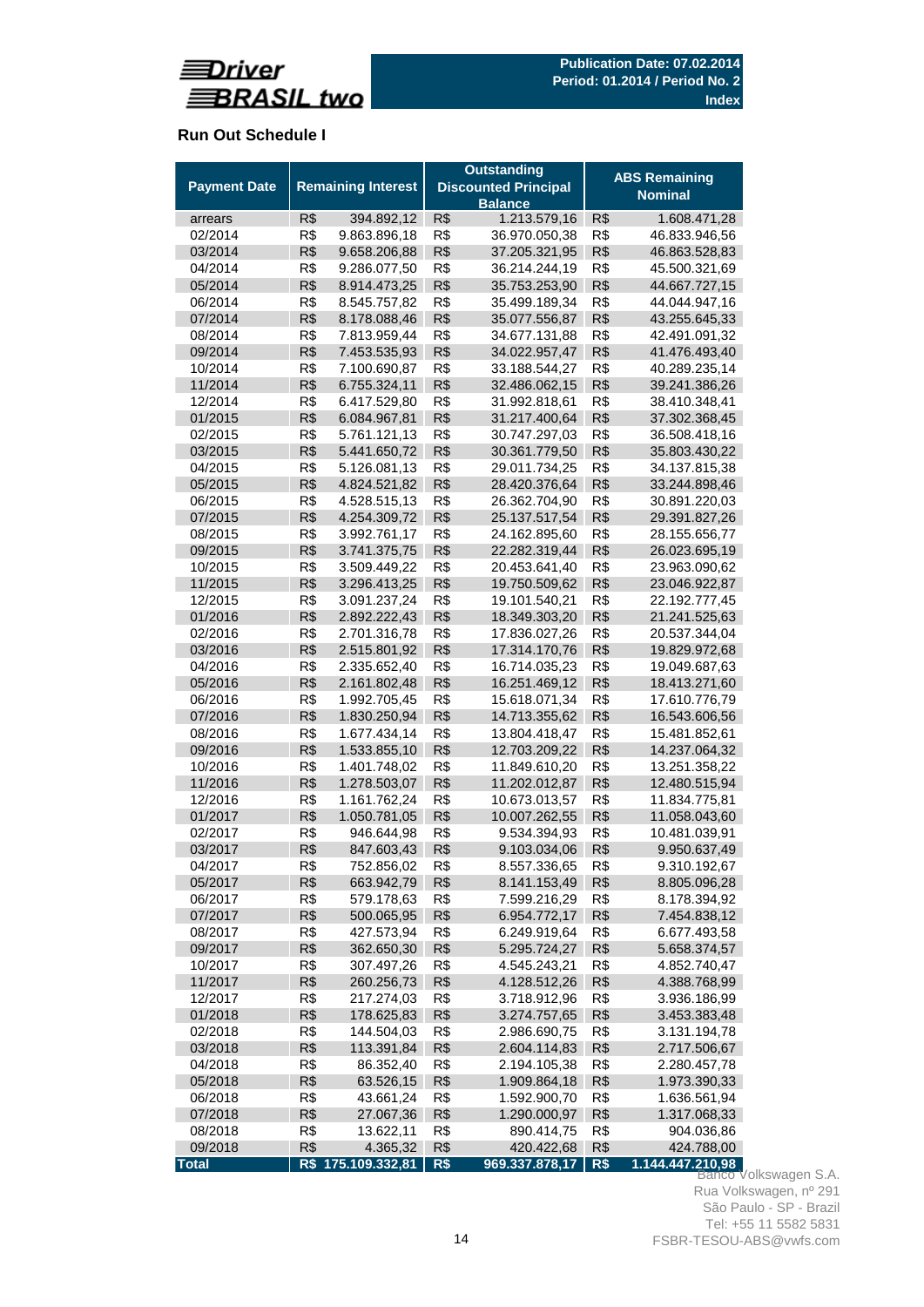

**Run Out Schedule II**

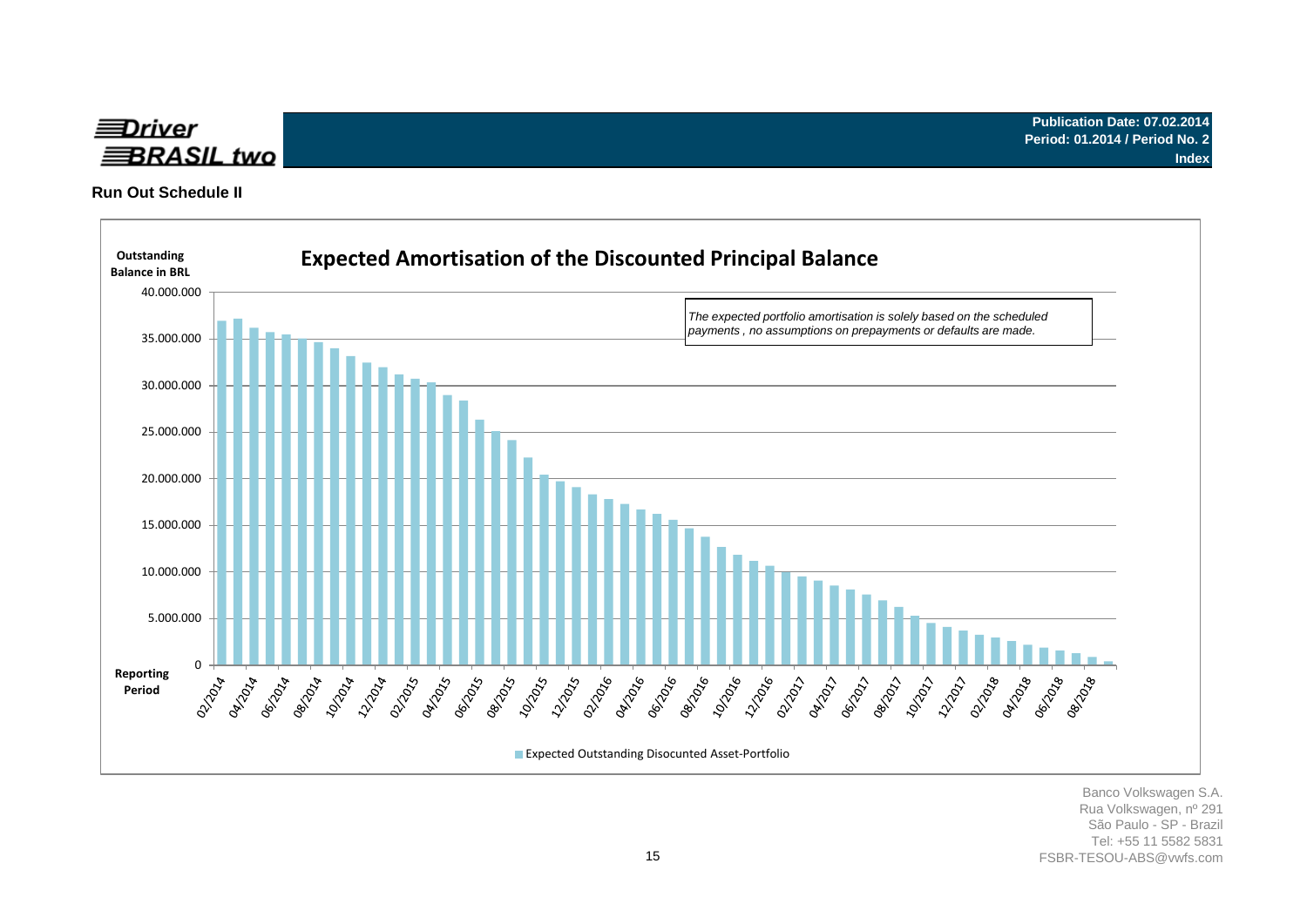#### **Overview Outstanding Contracts**

| <b>Status</b>              | <b>Number of</b><br><b>Contracts</b> |     | <b>Outstanding</b><br><b>Discounted Principal</b><br><b>Balance</b> |
|----------------------------|--------------------------------------|-----|---------------------------------------------------------------------|
| <b>Beginning of Period</b> | 58.859                               | R\$ | 1.016.115.030,25                                                    |
| End of Period              | 58.138 R\$                           |     | 969.337.878.17                                                      |
| <b>Total</b>               | 721 R\$                              |     | 46.777.152,08                                                       |
| Walk b/w BOP and EOP       | <b>Number of</b><br><b>Contracts</b> |     |                                                                     |
| <b>Early Settlement</b>    | 717                                  |     |                                                                     |
| Renegotiation              |                                      |     |                                                                     |
| End of Term                |                                      |     |                                                                     |
| Write-Off                  |                                      |     |                                                                     |
| <b>Total</b>               | 721                                  |     |                                                                     |

| Total Portfolio as of Beginning of Period              |              | <b>Type of Car</b>                         |                    |                               |                     |                                                   | <b>Customer Type</b>                 |                |                                                   |                                      |                                                   |                |                               |                                                   |                          |
|--------------------------------------------------------|--------------|--------------------------------------------|--------------------|-------------------------------|---------------------|---------------------------------------------------|--------------------------------------|----------------|---------------------------------------------------|--------------------------------------|---------------------------------------------------|----------------|-------------------------------|---------------------------------------------------|--------------------------|
|                                                        |              |                                            | <b>New Vehicle</b> |                               | <b>Used Vehicle</b> |                                                   |                                      | <b>Retail</b>  |                                                   |                                      | Corporate                                         |                |                               |                                                   |                          |
| <b>Contract Status Development</b><br><b>Contracts</b> | Number of    | Outstanding<br><b>Discounted Principal</b> |                    | Number of<br><b>Contracts</b> |                     | <b>Outstanding</b><br><b>Discounted Principal</b> | <b>Number of</b><br><b>Contracts</b> |                | <b>Outstanding</b><br><b>Discounted Principal</b> | <b>Number of</b><br><b>Contracts</b> | <b>Outstanding</b><br><b>Discounted Principal</b> |                | Number of<br><b>Contracts</b> | <b>Outstanding</b><br><b>Discounted Principal</b> |                          |
|                                                        |              |                                            | <b>Balance</b>     |                               |                     | <b>Balance</b>                                    |                                      |                | <b>Balance</b>                                    |                                      | <b>Balance</b>                                    |                |                               |                                                   | <b>Balance</b>           |
| Current                                                | 56.945 R\$   |                                            | 978.206.145,14     | 52.047 R\$                    |                     | 908.031.892,39                                    | 4.898 R\$                            |                | 70.174.252.75                                     | 51.789                               | R\$                                               | 883.662.869,88 | 5.156 R\$                     |                                                   | 94.543.275,26            |
| <b>Early Settlement</b>                                | 395 R\$      |                                            |                    | 344 R\$                       |                     |                                                   |                                      | 48 R\$         |                                                   | 361 R\$                              |                                                   |                |                               | 31 R\$                                            |                          |
| Delinquent                                             | 1.914 R\$    |                                            | 37.908.885,11      | 1682 R\$                      |                     | 34.152.839,23                                     |                                      | 232 R\$        | 3.756.045.88                                      | 1735 R\$                             |                                                   | 34.275.455.50  | 179 R\$                       |                                                   | 3.633.429,61             |
| Write Off                                              |              |                                            |                    |                               | 0 R\$               |                                                   |                                      | 0 R\$          |                                                   |                                      | 0 R\$                                             |                |                               | 0 R\$                                             |                          |
| End of Term                                            |              |                                            |                    |                               | 3 R\$               |                                                   |                                      | 0 <sub>R</sub> | $\sim$                                            |                                      | 2 R\$                                             | $\sim$         |                               | R\$                                               | $\overline{\phantom{a}}$ |
| Renegotiation                                          |              | 6 R\$                                      |                    |                               | 6 R\$               |                                                   |                                      | R\$            |                                                   |                                      | 6 R\$                                             |                |                               | R\$                                               |                          |
| <b>Total</b>                                           | $58.859$ R\$ |                                            | 1.016.115.030,25   | 53.729 R\$                    |                     | 942.184.731.62                                    | 5.130 R\$                            |                | 73.930.298.63                                     | $53.524$ R\$                         |                                                   | 917.938.325.38 | $5.335$ R\$                   |                                                   | 98.176.704.87            |

|                                    | <b>Total Portfolio as of End of Period</b> |        |                                                              |                               |         |                                                                     | <b>Type of Car</b>                   |         |                                                              |                                      |        |                                                              | <b>Customer Type</b>          |                                                              |
|------------------------------------|--------------------------------------------|--------|--------------------------------------------------------------|-------------------------------|---------|---------------------------------------------------------------------|--------------------------------------|---------|--------------------------------------------------------------|--------------------------------------|--------|--------------------------------------------------------------|-------------------------------|--------------------------------------------------------------|
|                                    |                                            |        |                                                              |                               |         | <b>New Vehicle</b>                                                  |                                      |         | <b>Used Vehicle</b>                                          |                                      |        | Retail                                                       |                               | Corporate                                                    |
| <b>Contract Status Development</b> | Number of<br><b>Contracts</b>              |        | Outstanding<br><b>Discounted Principal</b><br><b>Balance</b> | Number of<br><b>Contracts</b> |         | <b>Outstanding</b><br><b>Discounted Principal</b><br><b>Balance</b> | <b>Number of</b><br><b>Contracts</b> |         | Outstanding<br><b>Discounted Principal</b><br><b>Balance</b> | <b>Number of</b><br><b>Contracts</b> |        | Outstanding<br><b>Discounted Principal</b><br><b>Balance</b> | Number of<br><b>Contracts</b> | Outstanding<br><b>Discounted Principal</b><br><b>Balance</b> |
| Current                            | 56.267 R\$                                 |        | 932.058.510,04                                               | 51.433 R\$                    |         | 864.742.594,70                                                      | 4.834 R\$                            |         | 67.315.915,34                                                | 51.217 R\$                           |        | 844.860.774,55                                               | 5.050                         | 87197735,49                                                  |
| Early Settlement                   | 1.112 R\$                                  |        |                                                              |                               | 984 R\$ |                                                                     |                                      | 106 R\$ |                                                              | 967 R\$                              |        |                                                              | 123                           |                                                              |
| Delinquent                         | 1.871                                      | R\$    | 37.279.368,13                                                | 1634 R\$                      |         | 33.637.960,53                                                       |                                      | 237 R\$ | 3.641.407.60                                                 | 1680 R\$                             |        | 33.364.381.92                                                | 191                           | 3914986.21                                                   |
| Write Off                          |                                            |        |                                                              |                               | 0 R\$   |                                                                     |                                      | 0 R\$   |                                                              |                                      | 0 R\$  |                                                              |                               |                                                              |
| End of Term                        |                                            |        |                                                              |                               | 22 R\$  |                                                                     |                                      | 0 R\$   | $\overline{\phantom{0}}$                                     |                                      | 18 R\$ |                                                              |                               |                                                              |
| Renegotiation                      |                                            | 10 R\$ |                                                              |                               | 9 R\$   |                                                                     |                                      | R\$     |                                                              |                                      | 10 R\$ |                                                              |                               |                                                              |
| <b>Total</b>                       | 58.138 R\$                                 |        | 969.337.878,17                                               | 53.067 R\$                    |         | 898.380.555,23                                                      | $5.071$ R\$                          |         | 70.957.322,94                                                | 52.897 R\$                           |        | 878.225.156.47                                               | 5.241 R\$                     | 91.112.721,70                                                |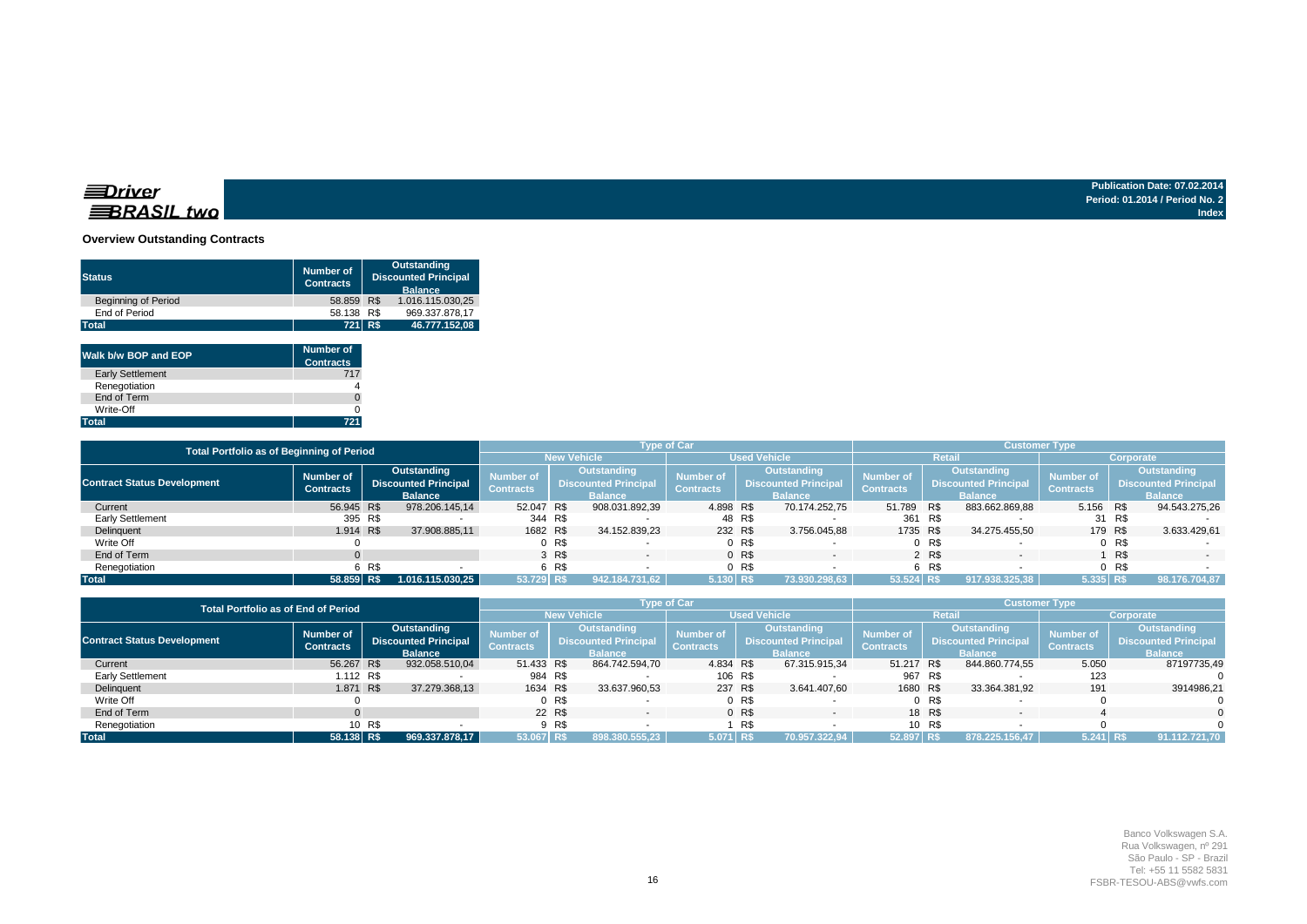|                            | <b>Delinquent Contracts</b>   |                  |     |                                                                    |                                                 |                               |         |                                                              | <b>Type of Car</b> |                 |                                                    |                               |         | <b>Customer Type</b>                               |                               |         |                                                           |
|----------------------------|-------------------------------|------------------|-----|--------------------------------------------------------------------|-------------------------------------------------|-------------------------------|---------|--------------------------------------------------------------|--------------------|-----------------|----------------------------------------------------|-------------------------------|---------|----------------------------------------------------|-------------------------------|---------|-----------------------------------------------------------|
|                            |                               |                  |     |                                                                    |                                                 |                               |         | <b>New Vehicle</b>                                           |                    |                 | <b>Used Vehicle</b>                                |                               |         | <b>Retail</b>                                      |                               |         | Corporate                                                 |
| <b>Delinquency Profile</b> | Number of<br><b>Contracts</b> | <b>Contracts</b> |     | Percentage of   Outstanding Discounted<br><b>Principal Balance</b> | Percentage of<br><b>Discounted</b><br>Principal | Number of<br><b>Contracts</b> |         | <b>Outstanding Discounted</b> Number of<br>Principal Balance | <b>Contracts</b>   |                 | Outstanding Discounted<br><b>Principal Balance</b> | Number of<br><b>Contracts</b> |         | Outstanding Discounted<br><b>Principal Balance</b> | Number of<br><b>Contracts</b> |         | <b>Outstanding Discounted</b><br><b>Principal Balance</b> |
| from $1 - 14$ days         | 1.824                         | 97.49%           | R\$ | 1.175.575.60                                                       | 96.87%                                          | 1.599 R\$                     |         | 1.076.527.83                                                 |                    | 225 R\$         | 99.047.77                                          | 1.634 R\$                     |         | 956.085.45                                         |                               | 190 R\$ | 219.490,15                                                |
| from $31 - 60$ days        | 47                            | 2,51%            | R\$ | 38.003,56                                                          | 3,13%                                           |                               | 35 R\$  | 28.260.60                                                    |                    | 12 R\$          | 9.742.96                                           |                               | 46 R\$  | 36.576.41                                          |                               | 1 R\$   | 1.427,15                                                  |
| from $61 - 90$ days        |                               |                  |     |                                                                    |                                                 |                               | 0 R\$   | $\sim$                                                       |                    | $0$ R\$         | $\sim$                                             |                               | $0$ R\$ | $\sim$                                             |                               | 0 R\$   | $\sim$                                                    |
| from 91 - 120 days         |                               |                  |     |                                                                    |                                                 |                               | $0$ R\$ |                                                              |                    | 0 R\$           | $\overline{\phantom{a}}$                           |                               | $0$ R\$ |                                                    |                               | 0 R\$   | $\sim$                                                    |
| from 121 - 150 days        |                               |                  |     |                                                                    |                                                 |                               | 0 R\$   | $\overline{\phantom{0}}$                                     |                    | $0$ R\$         |                                                    |                               | $0$ R\$ | $\overline{\phantom{0}}$                           |                               | 0 R\$   | $\sim$                                                    |
| from 151 - 180 days        |                               |                  |     |                                                                    |                                                 |                               | 0 R\$   |                                                              |                    | $0$ R\$         |                                                    |                               | $0$ R\$ |                                                    |                               | 0 R     | $\overline{\phantom{a}}$                                  |
| from 181 - 360 days        |                               |                  |     |                                                                    |                                                 |                               | 0 R\$   | $\overline{\phantom{0}}$                                     |                    | 0 <sub>RS</sub> |                                                    |                               | $0$ R\$ | $\overline{\phantom{0}}$                           |                               | 0 R\$   | $\sim$                                                    |
| from 361 - 720 days        |                               |                  |     |                                                                    |                                                 |                               | 0 R\$   |                                                              |                    | $0$ R\$         |                                                    |                               | $0$ R\$ |                                                    |                               | 0 R     |                                                           |
| More than 720 days         |                               |                  |     |                                                                    |                                                 |                               | 0 R\$   |                                                              |                    | $0$ R\$         |                                                    |                               | $0$ R\$ | $\overline{\phantom{a}}$                           |                               | 0 R\$   |                                                           |
| <b>Total</b>               | 1.871                         | 100.00% R\$      |     | 1.213.579.16                                                       | 100.00%                                         | $1.634$ R\$                   |         | 1.104.788.43                                                 | 237 R\$            |                 | 108.790.73                                         | $1.680$ R\$                   |         | 992.661.86                                         |                               | 191 R\$ | 220.917,30                                                |

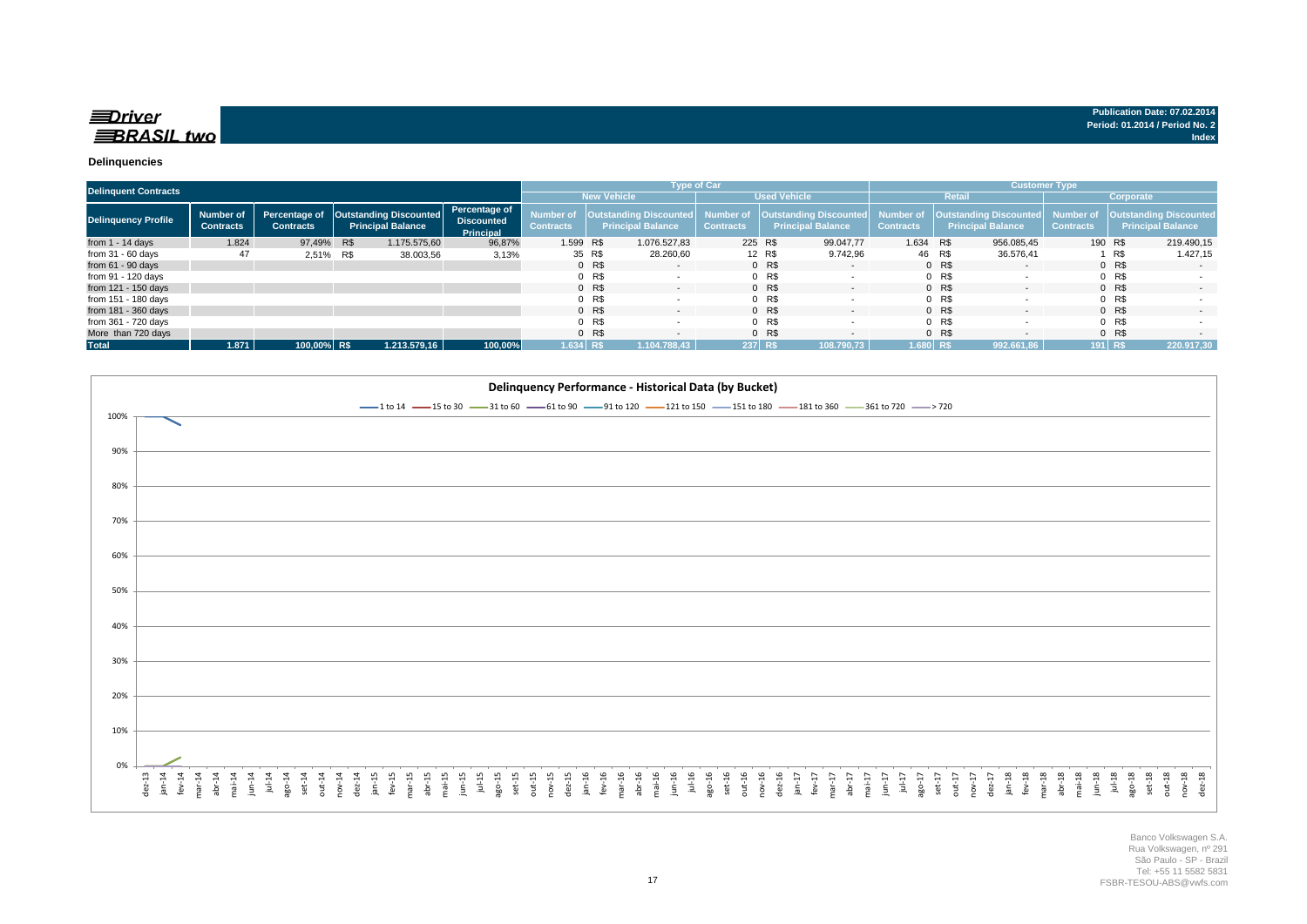

# **Recoveries**

| <b>Type of Vehicle</b> | <b>Number of</b><br><b>Contracts</b> | <b>Outstanding Nominal</b><br><b>Balance</b><br>at Day of Write-off | <b>Recoveries</b> | <b>Rebate</b> | <b>Loss Amount</b> | <b>Outstanding Nominal</b><br><b>Balance At End of Reporting</b><br><b>Period</b> |
|------------------------|--------------------------------------|---------------------------------------------------------------------|-------------------|---------------|--------------------|-----------------------------------------------------------------------------------|
| <b>New</b>             |                                      | R\$<br>$\overline{\phantom{0}}$                                     | R\$               | R\$           | R\$                | R\$                                                                               |
| Used                   |                                      | R\$                                                                 | R\$               | R\$           | R\$                | R\$                                                                               |
| <b>Total</b>           | <b>1979</b>                          | R\$                                                                 | R\$<br>-          | R\$<br>-      | <b>R\$</b><br>- -  | <b>R\$</b>                                                                        |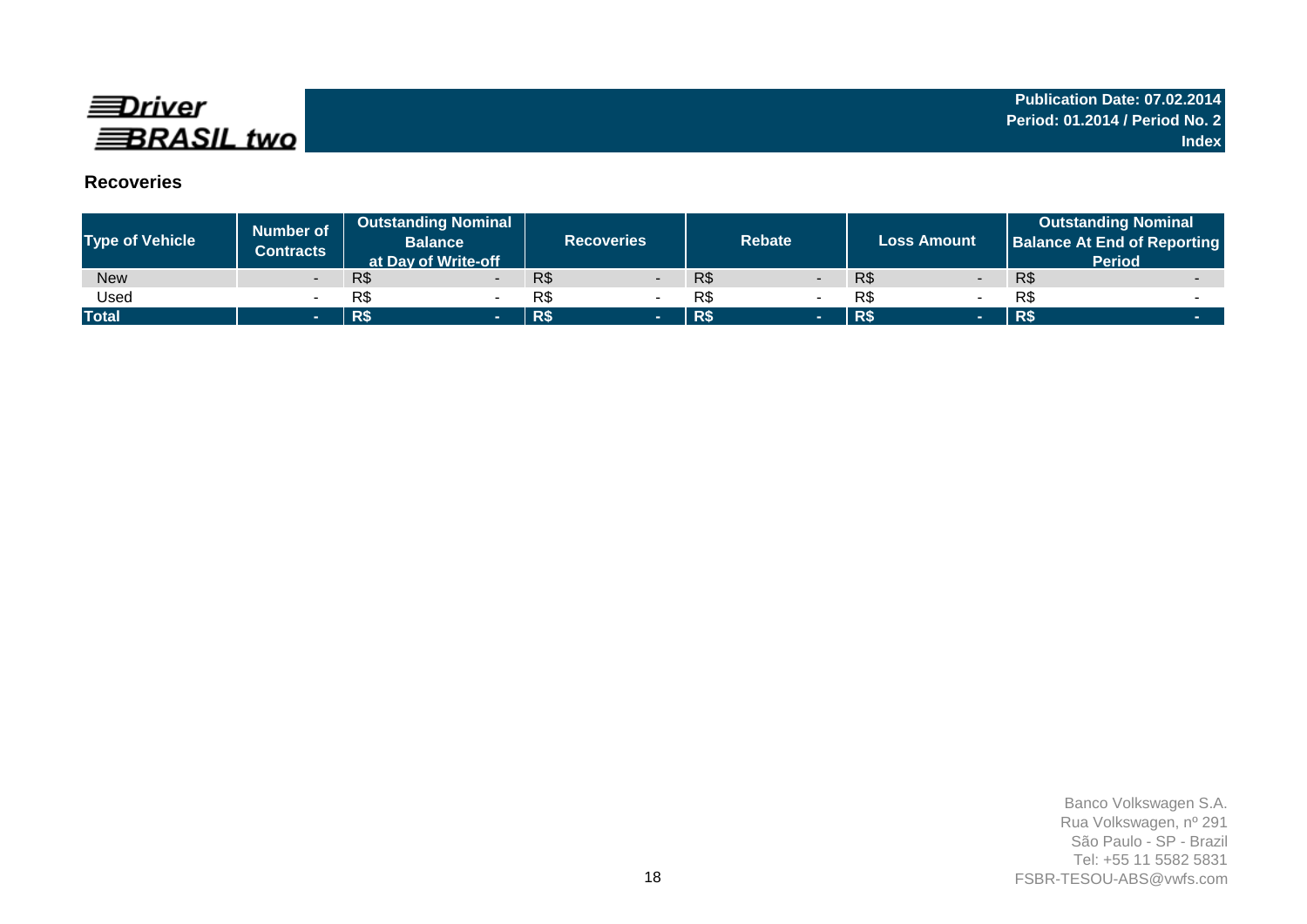### $\equiv$ Driver **BRASIL** two

**Total 58.138 100,00% R\$ 969.337.878,17 100,00%**

**Publication Date: 07.02.2014 Period: 01.2014 / Period No. 2 Index**

**Pool Data I**

|                                                         |                                      |                            | <b>Total Porfolio</b>                                        |                                                                          |                               |                                                              | <b>Type of Car</b>            |        |                                                              |                               |               | <b>Customer Type</b>                                                |                               |                                                              |
|---------------------------------------------------------|--------------------------------------|----------------------------|--------------------------------------------------------------|--------------------------------------------------------------------------|-------------------------------|--------------------------------------------------------------|-------------------------------|--------|--------------------------------------------------------------|-------------------------------|---------------|---------------------------------------------------------------------|-------------------------------|--------------------------------------------------------------|
|                                                         |                                      |                            |                                                              |                                                                          |                               | <b>New Vehicle</b>                                           |                               |        | <b>Used Vehicle</b>                                          |                               | <b>Retail</b> |                                                                     |                               | Corporate                                                    |
| <b>Distribution by</b><br><b>Contract concentration</b> | <b>Number of</b><br><b>Contracts</b> | Percentage<br>of Contracts | Outstanding<br><b>Discounted Principal</b><br><b>Balance</b> | Percentage of<br><b>Discounted</b><br><b>Principal</b><br><b>Balance</b> | Number of<br><b>Contracts</b> | Outstanding<br><b>Discounted Principal</b><br><b>Balance</b> | Number of<br><b>Contracts</b> |        | Outstanding<br><b>Discounted Principal</b><br><b>Balance</b> | Number of<br><b>Contracts</b> |               | <b>Outstanding</b><br><b>Discounted Principal</b><br><b>Balance</b> | Number of<br><b>Contracts</b> | Outstanding<br><b>Discounted Principal</b><br><b>Balance</b> |
|                                                         | 55.409                               | 95,31% R\$                 | 926.172.945,68                                               | 95,55%                                                                   | 50.378 R\$                    | 856.079.217.73                                               | 5.031 R\$                     |        | 70.093.727.95                                                | 52.365 R\$                    |               | 867.930.926.85                                                      | 3.044                         | 58.242.019                                                   |
| $2 - 3$                                                 | 1.510                                | 2,60% R\$                  | 27.387.645.88                                                | 2,83%                                                                    | 1.472 R\$                     | 26.651.446.20                                                |                               | 38 R\$ | 736.199.68                                                   | 532 R\$                       |               | 10.294.229.62                                                       | 978                           | 17.186.429                                                   |
| $4 - 5$                                                 | 396                                  | 0.68% R\$                  | 6.213.918,31                                                 | 0,64%                                                                    | 396 R\$                       | 6.120.905,90                                                 |                               | 0 R\$  | 93.012.41                                                    |                               |               |                                                                     | 396                           | 6.120.906                                                    |
| $6 - 10$                                                | 538                                  | 0.93% R\$                  | 7.092.703,18                                                 | 0,73%                                                                    | 538 R\$                       | 7.092.703,18                                                 |                               | 0 R\$  |                                                              |                               |               |                                                                     | 538                           | 7.092.703                                                    |
| >10                                                     | 285                                  | 0.49% R\$                  | 2.470.665.12                                                 | 0,25%                                                                    | 283 R\$                       | 2.436.282,22                                                 |                               | 2 R\$  | 34.382.90                                                    |                               |               |                                                                     | 285                           | 2.470.665                                                    |
| Total                                                   | 58.138                               | 100,00% R\$                | 969.337.878,17                                               | 100.00%                                                                  | 53.067 R\$                    | 898.380.555.23                                               | 5.071 R\$                     |        | 70.957.322.94                                                | 52.897 R\$                    |               | 878.225.156.47                                                      | $5.241$ R\$                   | 91.112.721,70                                                |

|                                                    |                                                      |              | <b>Total Porfolio</b>                                        |                                                                          |                                      |        | <b>Type of Car</b>                                           |                                      |                                                              |                          |                                      |         | <b>Customer Type</b>                                                |                               |           |                                                                     |
|----------------------------------------------------|------------------------------------------------------|--------------|--------------------------------------------------------------|--------------------------------------------------------------------------|--------------------------------------|--------|--------------------------------------------------------------|--------------------------------------|--------------------------------------------------------------|--------------------------|--------------------------------------|---------|---------------------------------------------------------------------|-------------------------------|-----------|---------------------------------------------------------------------|
|                                                    |                                                      |              |                                                              |                                                                          |                                      |        | <b>New Vehicle</b>                                           |                                      | <b>Used Vehicle</b>                                          |                          |                                      |         | <b>Retail</b>                                                       |                               | Corporate |                                                                     |
| <b>Distribution by largest</b><br><b>customers</b> | <b>Contract</b><br><b>Concentration</b> of Contracts | Percentage   | Outstanding<br><b>Discounted Principal</b><br><b>Balance</b> | Percentage of<br><b>Discounted</b><br><b>Principal</b><br><b>Balance</b> | <b>Number of</b><br><b>Contracts</b> |        | Outstanding<br><b>Discounted Principal</b><br><b>Balance</b> | <b>Number of</b><br><b>Contracts</b> | Outstanding<br><b>Discounted Principal</b><br><b>Balance</b> |                          | <b>Number of</b><br><b>Contracts</b> |         | <b>Outstanding</b><br><b>Discounted Principal</b><br><b>Balance</b> | Number of<br><b>Contracts</b> |           | <b>Outstanding</b><br><b>Discounted Principal</b><br><b>Balance</b> |
|                                                    |                                                      | 0,01% R\$    | 104.290,43                                                   | 0,01%                                                                    |                                      | 6 R\$  | 104.290,43                                                   |                                      | 0 R\$                                                        | $\overline{\phantom{a}}$ |                                      | 0 R\$   | $\overline{\phantom{a}}$                                            |                               | 6 R\$     | 104.290,43                                                          |
|                                                    |                                                      | 0,01% R\$    | 81.346,86                                                    | 0,01%                                                                    |                                      | 3 R\$  | 81.346,86                                                    |                                      | 0 R\$                                                        | $\overline{\phantom{a}}$ |                                      | 0 R\$   | $\overline{\phantom{a}}$                                            |                               | 3 R\$     | 81.346,86                                                           |
| 3                                                  |                                                      | 0,01% R\$    | 81.272,09                                                    | 0,01%                                                                    |                                      | 5 R\$  | 81.272,09                                                    |                                      | 0 R\$                                                        | $\overline{a}$           |                                      | 0 R\$   | $\sim$                                                              |                               | 5 R\$     | 81.272,09                                                           |
|                                                    |                                                      | 0,00% R\$    | 80.659,76                                                    | 0,01%                                                                    |                                      | 2 R\$  | 80.659,76                                                    |                                      | 0 R\$                                                        |                          |                                      | 0 R\$   |                                                                     |                               | 2 R\$     | 80.659,76                                                           |
| 5                                                  |                                                      | 0,01% R\$    | 80.037,20                                                    | 0,01%                                                                    |                                      | 4 R\$  | 80.037,20                                                    |                                      | 0 R\$                                                        | $\sim$                   |                                      | 0 R\$   |                                                                     |                               | 4 R\$     | 80.037,20                                                           |
|                                                    |                                                      | 0,00% R\$    | 79.860,26                                                    | 0,01%                                                                    |                                      | 2 R\$  | 79.860,26                                                    |                                      | 0 R\$                                                        |                          |                                      | 0 R\$   |                                                                     |                               | 2 R\$     | 79.860,26                                                           |
|                                                    |                                                      | 0,01% R\$    | 79.460,06                                                    | 0,01%                                                                    |                                      | 4 R\$  | 79.460,06                                                    |                                      | 0 R\$                                                        | $\overline{\phantom{a}}$ |                                      | 0 R\$   | $\overline{\phantom{a}}$                                            |                               | 4 R\$     | 79.460,06                                                           |
|                                                    |                                                      | 0,00% R\$    | 79.419,91                                                    | 0,01%                                                                    |                                      | 1 R\$  | 79.419,91                                                    |                                      | 0 R\$                                                        |                          |                                      | R\$     | 79.419,91                                                           |                               | 0 R\$     |                                                                     |
| 9                                                  |                                                      | 0,01% R\$    | 79.358,80                                                    | 0,01%                                                                    |                                      | 5 R\$  | 79.358,80                                                    |                                      | 0 R\$                                                        | $\overline{a}$           |                                      | 0 R\$   | $\overline{\phantom{a}}$                                            |                               | 5 R\$     | 79.358,80                                                           |
| 10                                                 |                                                      | 0,01% R\$    | 79.332,12                                                    | 0,01%                                                                    |                                      | 4 R\$  | 79.332,12                                                    |                                      | 0 R\$                                                        | $\overline{\phantom{a}}$ |                                      | 0 R\$   |                                                                     |                               | 4 R\$     | 79.332,12                                                           |
| 11                                                 |                                                      | 0,01% R\$    | 79.330,32                                                    | 0,01%                                                                    |                                      | 4 R\$  | 79.330,32                                                    |                                      | 0 R\$                                                        | $\overline{a}$           |                                      | 0 R\$   | $\sim$                                                              |                               | 4 R\$     | 79.330,32                                                           |
| 12                                                 |                                                      | 0,01% R\$    | 79.258,58                                                    | 0,01%                                                                    |                                      | 5 R\$  | 79.258,58                                                    |                                      | 0 R\$                                                        | $\overline{\phantom{a}}$ |                                      | 0 R\$   |                                                                     |                               | 5 R\$     | 79.258,58                                                           |
| 13                                                 |                                                      | 0,00% R\$    | 79.020,19                                                    | 0,01%                                                                    |                                      | 1 R\$  | 79.020,19                                                    |                                      | 0 R\$                                                        | $\sim$                   |                                      | 0 R\$   | $\sim$                                                              |                               | R\$       | 79.020,19                                                           |
| 14                                                 |                                                      | 0,01% R\$    | 78.970.14                                                    | 0,01%                                                                    |                                      | 6 R\$  | 78.970,14                                                    |                                      | 0 R\$                                                        |                          |                                      | 0 R\$   |                                                                     |                               | 6 R\$     | 78.970,14                                                           |
| 15                                                 |                                                      | 0,00% R\$    | 78.909,93                                                    | 0,01%                                                                    |                                      | 1 R\$  | 78.909,93                                                    |                                      | 0 R\$                                                        | $\sim$                   |                                      | 0 R\$   | $\sim$                                                              |                               | R\$       | 78.909,93                                                           |
| 16                                                 |                                                      | 0,01% R\$    | 78.872,01                                                    | 0,01%                                                                    |                                      | 7 R\$  | 78.872,01                                                    |                                      | 0 R\$                                                        | $\overline{\phantom{a}}$ |                                      | 0 R\$   |                                                                     |                               | R\$       | 78.872,01                                                           |
| 17                                                 |                                                      | 0,01% R\$    | 78.741.98                                                    | 0,01%                                                                    |                                      | 7 R\$  | 78.741,98                                                    |                                      | 0 <sub>R</sub>                                               | $\overline{\phantom{a}}$ |                                      | 0 R\$   | $\overline{\phantom{a}}$                                            |                               | 7 R\$     | 78.741,98                                                           |
| 18                                                 |                                                      | 0,01% R\$    | 78.704,29                                                    | 0,01%                                                                    |                                      | 5 R\$  | 78.704,29                                                    |                                      | 0 R\$                                                        | $\overline{\phantom{a}}$ |                                      | 0 R\$   |                                                                     |                               | 5 R\$     | 78.704,29                                                           |
| 19                                                 |                                                      | 0,00% R\$    | 78.676,82                                                    | 0,01%                                                                    |                                      | 1 R\$  | 78.676,82                                                    |                                      | 0 R\$                                                        | $\overline{\phantom{a}}$ |                                      | 0 R\$   | $\overline{\phantom{a}}$                                            |                               | R\$       | 78.676,82                                                           |
| 20                                                 |                                                      | 0,00% R\$    | 78.567,97                                                    | 0,01%                                                                    |                                      | R\$    | 78.567,97                                                    |                                      | 0 R\$                                                        |                          |                                      | R\$     | 78.567,97                                                           |                               | 0 R\$     |                                                                     |
| <b>Total 1 - 20</b>                                | 74                                                   | $0.13\%$ R\$ | 1.614.089,72                                                 | 0,17%                                                                    |                                      | 74 R\$ | 1.614.089.72                                                 |                                      | 0 RS                                                         |                          |                                      | $2$ R\$ | 157.987,88                                                          |                               | 72 R\$    | 1.456.101.84                                                        |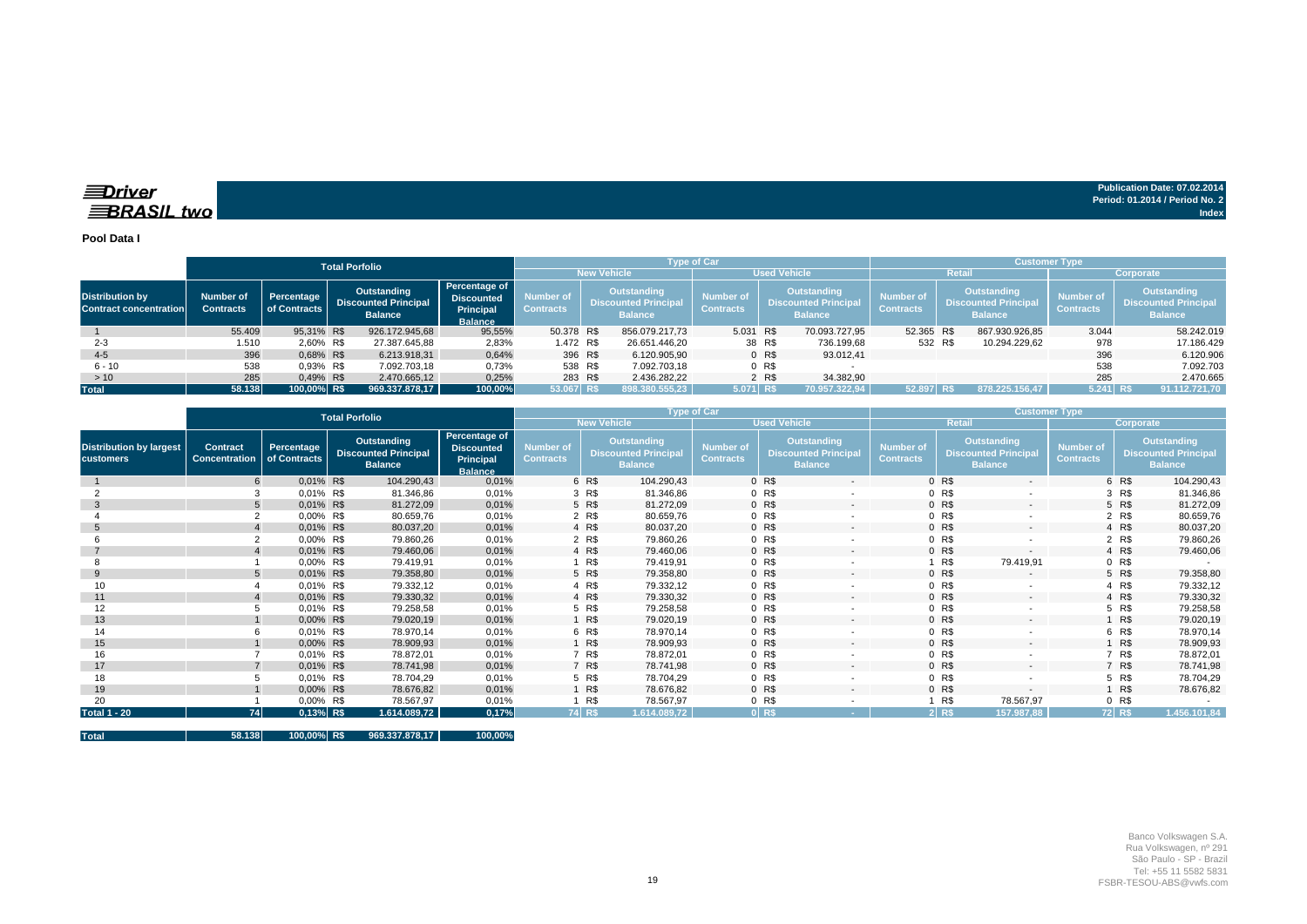#### **Pool Data II**

|                                                                                       |                               |                            | <b>Total Porfolio</b>                             |                                                                          |                                      |         |                                                              | <b>Type of Car</b>                   |        |                                                              |                                      |               | <b>Customer Type</b>                                         |                                      |           |                                                                     |
|---------------------------------------------------------------------------------------|-------------------------------|----------------------------|---------------------------------------------------|--------------------------------------------------------------------------|--------------------------------------|---------|--------------------------------------------------------------|--------------------------------------|--------|--------------------------------------------------------------|--------------------------------------|---------------|--------------------------------------------------------------|--------------------------------------|-----------|---------------------------------------------------------------------|
|                                                                                       |                               |                            |                                                   |                                                                          |                                      |         | <b>New Vehicle</b>                                           |                                      |        | <b>Used Vehicle</b>                                          |                                      | <b>Retail</b> |                                                              |                                      | Corporate |                                                                     |
| <b>Distribution by</b><br>Outstanding<br><b>Disounted Principal</b><br><b>Balance</b> | Number of<br><b>Contracts</b> | Percentage<br>of Contracts | Oustanding Discounted<br><b>Principal Balance</b> | Percentage of<br><b>Discounted</b><br><b>Principal</b><br><b>Balance</b> | <b>Number of</b><br><b>Contracts</b> |         | Outstanding<br><b>Discounted Principal</b><br><b>Balance</b> | <b>Number of</b><br><b>Contracts</b> |        | Outstanding<br><b>Discounted Principal</b><br><b>Balance</b> | <b>Number of</b><br><b>Contracts</b> |               | Outstanding<br><b>Discounted Principal</b><br><b>Balance</b> | <b>Number of</b><br><b>Contracts</b> |           | <b>Outstanding</b><br><b>Discounted Principal</b><br><b>Balance</b> |
| $\le$ = 5000,00                                                                       | 5.405                         | 9,30% R\$                  | 15.889.872,66                                     | 1,64%                                                                    | 4.779 R\$                            |         | 14.114.249.28                                                | 626 R\$                              |        | 1.775.623.38                                                 | 4.900 R\$                            |               | 14.345.274.16                                                | 505 R\$                              |           | 1.544.598,50                                                        |
| 5000.01 < 10000.00                                                                    | 9.308                         | 16.01% R\$                 | 71.681.918.62                                     | 7,39%                                                                    | 8.150 R\$                            |         | 62.880.484.73                                                | 1.158 R\$                            |        | 8.801.433,89                                                 | 8.383 R\$                            |               | 64.703.606.25                                                | 925 R\$                              |           | 6.978.312,37                                                        |
| 10000.01 < 15000.00                                                                   | 13.849                        | 23,82% R\$                 | 172.311.357,98                                    | 17,78%                                                                   | 12.569 R\$                           |         | 156.340.024.24                                               | 1.280 R\$                            |        | 15.971.333.74                                                | 12.753 R\$                           |               | 158.605.729.42                                               | 1.096 R\$                            |           | 13.705.628,56                                                       |
| 15000.01 < 20000.00                                                                   | 11.508                        | 19.79% R\$                 | 200.117.169,26                                    | 20,64%                                                                   | 10.542 R\$                           |         | 183.367.371.35                                               | 966 R\$                              |        | 16.749.797.91                                                | 10.497                               | R\$           | 182.561.706.15                                               | 1.011 R\$                            |           | 17.555.463,11                                                       |
| 20000.01 < 25000.00                                                                   | 7.920                         | 13,62% R\$                 | 176.806.809.65                                    | 18,24%                                                                   | 7.362 R\$                            |         | 164.450.996.91                                               | 558 R\$                              |        | 12.355.812.74                                                | 7.263 R\$                            |               | 162.150.200.46                                               | 657 R\$                              |           | 14.656.609,19                                                       |
| 25000.01 < 30000.00                                                                   | 4.960                         | 8.53% R\$                  | 135.322.067.74                                    | 13,96%                                                                   | 4.680 R\$                            |         | 127.754.014.61                                               | 280 R\$                              |        | 7.568.053.13                                                 | 4.483 R\$                            |               | 122.323.485.60                                               | 477 R\$                              |           | 12.998.582.14                                                       |
| 30000.01 < 40000.00                                                                   | 3.779                         | 6.50% R\$                  | 128.214.379.75                                    | 13,23%                                                                   | 3.630 R\$                            |         | 123.171.153.02                                               | 149 R\$                              |        | 5.043.226.73                                                 | 3.438 R\$                            |               | 116.616.441.77                                               | 341 R\$                              |           | 11.597.937,98                                                       |
| 40000.01 < 50000.00                                                                   | 940                           | 1.62% R\$                  | 41.399.683.13                                     | 4,27%                                                                    |                                      | 906 R\$ | 39.899.575.28                                                |                                      | 34 R\$ | 1.500.107.85                                                 | 823 R\$                              |               | 36.214.146.54                                                | 117 R\$                              |           | 5.185.536.59                                                        |
| 50000.01 < 60000.00                                                                   | 306                           | 0.53% R\$                  | 16.546.764.91                                     | 1.71%                                                                    |                                      | 294 R\$ | 15.887.502.28                                                |                                      | 12 R\$ | 659.262.63                                                   | 246 R\$                              |               | 13.271.751.18                                                |                                      | 60 R\$    | 3.275.013,73                                                        |
| 60000.01 < 70000.00                                                                   | 114                           | 0.20% R\$                  | 7.391.669,33                                      | 0,76%                                                                    |                                      | 107 R\$ | 6.931.613.76                                                 |                                      | 7 R\$  | 460.055,57                                                   | 82 R\$                               |               | 5.273.739,83                                                 |                                      | 32 R\$    | 2.117.929,50                                                        |
| 70000,01 < 80000,00                                                                   | 49                            | 0.08% R\$                  | 3.656.185.14                                      | 0,38%                                                                    |                                      | 48 R\$  | 3.583.569.77                                                 |                                      | 1 R\$  | 72.615.37                                                    | 29 R\$                               |               | 2.159.075.11                                                 |                                      | 20 R\$    | 1.497.110,03                                                        |
| <b>Total</b>                                                                          | 58.138                        | 100,00% R\$                | 969.337.878,17                                    | 100,00%                                                                  | 53.067 R\$                           |         | 898.380.555.23                                               | 5.071 R\$                            |        | 70.957.322.94                                                | 52.897 R\$                           |               | 878.225.156.47                                               | $5.241$ R\$                          |           | 91.112.721,70                                                       |

| <b>Statistics</b>                                |     |           |
|--------------------------------------------------|-----|-----------|
| Minimum Outstanding Discounted Principal Balance | R\$ | 57.69     |
| Maximum Outstanding Discounted Principal Balance | R\$ | 79.419.91 |
| Average Outstanding Discounted Principal Balance | R\$ | 16.673.05 |

|                                                                                  |                               | <b>Total Porfolio</b>             |  |                                                          |                                                                          | <b>Type of Car</b>                         |                                                                     |                    |                                      |        |                                                              | <b>Customer Type</b>                 |        |                                                              |                                      |        |                                                                     |
|----------------------------------------------------------------------------------|-------------------------------|-----------------------------------|--|----------------------------------------------------------|--------------------------------------------------------------------------|--------------------------------------------|---------------------------------------------------------------------|--------------------|--------------------------------------|--------|--------------------------------------------------------------|--------------------------------------|--------|--------------------------------------------------------------|--------------------------------------|--------|---------------------------------------------------------------------|
|                                                                                  |                               |                                   |  |                                                          |                                                                          |                                            |                                                                     | <b>New Vehicle</b> |                                      |        | <b>Used Vehicle</b>                                          |                                      |        | Retail                                                       |                                      |        | Corporate                                                           |
| <b>Distribution by</b><br><b>Original Discounted</b><br><b>Principal Balance</b> | Number of<br><b>Contracts</b> | <b>Percentage</b><br>of Contracts |  | <b>Oustanding Discounted</b><br><b>Principal Balance</b> | Percentage of<br><b>Discounted</b><br><b>Principal</b><br><b>Balance</b> | <b>Number of</b><br>Contracts <sup>1</sup> | <b>Outstanding</b><br><b>Discounted Principal</b><br><b>Balance</b> |                    | <b>Number of</b><br><b>Contracts</b> |        | Outstanding<br><b>Discounted Principal</b><br><b>Balance</b> | <b>Number of</b><br><b>Contracts</b> |        | Outstanding<br><b>Discounted Principal</b><br><b>Balance</b> | <b>Number of</b><br><b>Contracts</b> |        | <b>Outstanding</b><br><b>Discounted Principal</b><br><b>Balance</b> |
| $\leq 5000,00$                                                                   | 114                           | 0,20% R\$                         |  | 233.358,15                                               | 0,02%                                                                    |                                            | 65 R\$                                                              | 137.014.18         |                                      | 49 R\$ | 96.343.97                                                    | 109 R\$                              |        | 226.422.10                                                   |                                      | 5 R\$  | 6.936,05                                                            |
| 5000.01 < 10000.00                                                               | 1.792                         | 3.08% R\$                         |  | 8.354.608.80                                             | 0,86%                                                                    | 1.240 R\$                                  |                                                                     | 5.406.256,22       | 552 R\$                              |        | 2.948.352.58                                                 | 1.742 R\$                            |        | 8.127.939,79                                                 |                                      | 50 R\$ | 226.669,01                                                          |
| 10000,01 < 15000,00                                                              | 6.261                         | 10,77% R\$                        |  | 48.885.511.54                                            | 5,04%                                                                    | 4.943 R\$                                  |                                                                     | 36.771.196,68      | 1.318 R\$                            |        | 12.114.314.86                                                | 5.899 R\$                            |        | 46.222.202.06                                                | 362 R\$                              |        | 2.663.309,48                                                        |
| 15000.01 < 20000.00                                                              | 12.947                        | 22.27% R\$                        |  | 148.288.741.42                                           | 15,30%                                                                   | 11.513 R\$                                 |                                                                     | 128.863.787.72     | 1.434 R\$                            |        | 19.424.953.70                                                | 12.170 R\$                           |        | 140.297.594.70                                               | 777 R\$                              |        | 7.991.146,72                                                        |
| 20000,01 < 25000,00                                                              | 14.907                        | 25,64% R\$                        |  | 228.715.796.48                                           | 23,60%                                                                   | 13.977 R\$                                 |                                                                     | 212.195.183.03     | 930 R\$                              |        | 16.520.613,45                                                | 13.768 R\$                           |        | 213.322.958.01                                               | 1.139 R\$                            |        | 15.392.838,47                                                       |
| 25000.01 < 30000.00                                                              | 10.006                        | 17.21% R\$                        |  | 197.066.231.38                                           | 20,33%                                                                   | 9.584 R\$                                  |                                                                     | 188.103.879.82     | 422 R\$                              |        | 8.962.351.56                                                 | 9.091 R\$                            |        | 182.228.929.13                                               | 915 R\$                              |        | 14.837.302.25                                                       |
| 30000,01 < 40000,00                                                              | 8.287                         | 14,25% R\$                        |  | 207.080.219,10                                           | 21,36%                                                                   | 8.013 R\$                                  |                                                                     | 199.767.511,23     | 274 R\$                              |        | 7.312.707.87                                                 | 7.062 R\$                            |        | 182.118.861,36                                               | 1.225 R\$                            |        | 24.961.357,74                                                       |
| 40000.01 < 50000.00                                                              | 2.028                         | 3.49% R\$                         |  | 62.989.757.50                                            | 6,50%                                                                    | 1.968 R\$                                  |                                                                     | 60.944.951.22      |                                      | 60 R\$ | 2.044.806.28                                                 | 1.659 R\$                            |        | 53.769.860.52                                                | 369 R\$                              |        | 9.219.896,98                                                        |
| 50000,01 < 60000,00                                                              | 852                           | 1.47% R\$                         |  | 29.415.969.35                                            | 3,03%                                                                    | 837 R\$                                    |                                                                     | 28.780.701.06      |                                      | 15 R\$ | 635.268,29                                                   | 731 R\$                              |        | 25.472.673.71                                                | 121 R\$                              |        | 3.943.295,64                                                        |
| 60000,01 < 70000,00                                                              | 582                           | 1,00% R\$                         |  | 20.094.314.81                                            | 2,07%                                                                    | 573 R\$                                    |                                                                     | 19.640.116,94      |                                      | 9 R\$  | 454.197,87                                                   | 469 R\$                              |        | 16.166.127.54                                                | 113 R\$                              |        | 3.928.187,27                                                        |
| 70000,01 < 80000,00                                                              | 150                           | 0,26% R\$                         |  | 7.057.113.63                                             | 0,73%                                                                    | 147 R\$                                    |                                                                     | 6.876.971.64       |                                      | 3 R\$  | 180.141.99                                                   | 103 R\$                              |        | 4.888.877.88                                                 |                                      | 47 R\$ | 2.168.235,75                                                        |
| >80000,00                                                                        | 212                           | 0,36% R\$                         |  | 11.156.256,01                                            | 1,15%                                                                    | 207 R\$                                    |                                                                     | 10.892.985,49      |                                      | 5 R\$  | 263.270,52                                                   |                                      | 94 R\$ | 5.382.709,67                                                 | 118 R\$                              |        | 5.773.546,34                                                        |
| <b>Total</b>                                                                     | 58.138                        | 100,00% R\$                       |  | 969.337.878,17                                           | 100,00%                                                                  | 53.067 R\$                                 |                                                                     | 898.380.555.23     | 5.071 R\$                            |        | 70.957.322.94                                                | 52.897 R\$                           |        | 878.225.156.47                                               | $5.241$ RS                           |        | 91.112.721.70                                                       |

| <b>Statistics</b>                |     |            |
|----------------------------------|-----|------------|
| Minimum Original Nominal Balance | R\$ | 1.669.92   |
| Maximum Original Nominal Balance | R\$ | 332.425.80 |
| Average Original Nominal Balance | R\$ | 32.201.92  |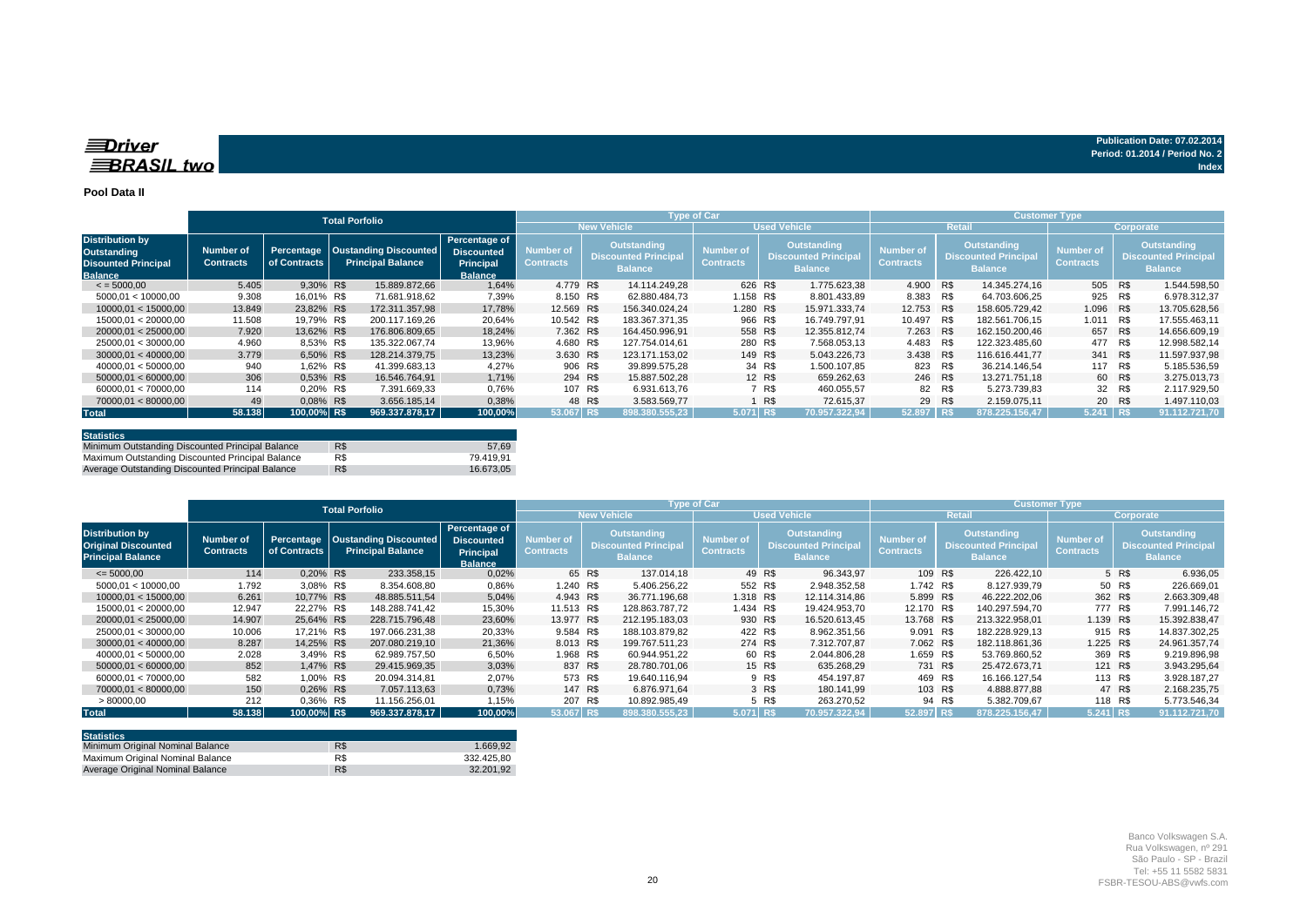### **Spriver BRASIL** two

#### **Pool Data III**

|                                                |                               |              | <b>Total Porfolio</b>                                            |                                                                          |                               |                                                              | <b>Type of Car</b>                   |             |                                                              |                               |                                                                    | <b>Customer Type</b>                 |         |                                                              |
|------------------------------------------------|-------------------------------|--------------|------------------------------------------------------------------|--------------------------------------------------------------------------|-------------------------------|--------------------------------------------------------------|--------------------------------------|-------------|--------------------------------------------------------------|-------------------------------|--------------------------------------------------------------------|--------------------------------------|---------|--------------------------------------------------------------|
|                                                |                               |              |                                                                  |                                                                          |                               | <b>New Vehicle</b>                                           |                                      |             | <b>Used Vehicle</b>                                          |                               | Retail                                                             |                                      |         | Corporate                                                    |
| <b>Distribution by</b><br><b>Original Term</b> | Number of<br><b>Contracts</b> | of Contracts | Percentage   Oustanding Discounted  <br><b>Principal Balance</b> | Percentage of<br><b>Discounted</b><br><b>Principal</b><br><b>Balance</b> | Number of<br><b>Contracts</b> | Outstanding<br><b>Discounted Principal</b><br><b>Balance</b> | <b>Number of</b><br><b>Contracts</b> |             | Outstanding<br><b>Discounted Principal</b><br><b>Balance</b> | Number of<br><b>Contracts</b> | <b>Outstanding</b><br><b>Discounted Principa</b><br><b>Balance</b> | <b>Number of</b><br><b>Contracts</b> |         | Outstanding<br><b>Discounted Principal</b><br><b>Balance</b> |
| $01 - 12$                                      | 1.566                         | 2.69% R\$    | 8.417.492.44                                                     | 0,87%                                                                    | 1.508 R\$                     | 8.181.109,88                                                 |                                      | 58 R\$      | 236.382.56                                                   | 1.172 R\$                     | 4.629.429.75                                                       |                                      | 394 R\$ | 3.788.062,69                                                 |
| $13 - 24$                                      | 13.032                        | 22,42% R\$   | 165.803.651,17                                                   | 17,10%                                                                   | 12.596 R\$                    | 162.429.139,52                                               |                                      | 436 R\$     | 3.374.511,65                                                 | 10.940 R\$                    | 133.639.775,59                                                     | 2.092 R\$                            |         | 32.163.875,58                                                |
| $25 - 36$                                      | 12.754                        | 21.94% R\$   | 184.703.272.01                                                   | 19,05%                                                                   | 11.670 R\$                    | 172.704.925.64                                               |                                      | 1.084 R\$   | 11.998.346.37                                                | 11.189 R\$                    | 156.311.003.91                                                     | 1.565 R\$                            |         | 28.392.268,10                                                |
| 37 - 48                                        | 14.625                        | 25,16% R\$   | 268.716.801,59                                                   | 27.72%                                                                   | 12.391 R\$                    | 236.188.252.04                                               |                                      | 2.234 R\$   | 32.528.549,55                                                | 13.826 R\$                    | 251.080.939,39                                                     |                                      | 799 R\$ | 17.635.862,20                                                |
| $49 - 60$                                      | 16.161                        | 27,80% R\$   | 341.696.660,96                                                   | 35,25%                                                                   | 14.902 R\$                    | 318.877.128.15                                               |                                      | 1.259 R\$   | 22.819.532,81                                                | 15.770 R\$                    | 332.564.007,83                                                     |                                      | 391 R\$ | 9.132.653,13                                                 |
| <b>Total</b>                                   | 58.138                        | 100,00% R\$  | 969.337.878.17                                                   | 100,00%                                                                  | 53.067 R\$                    | 898.380.555.23                                               |                                      | $5.071$ R\$ | 70.957.322.94                                                | 52.897 R\$                    | 878.225.156.47                                                     | $5.241$ R\$                          |         | 91.112.721.70                                                |

| <b>Statistics</b>              |      |
|--------------------------------|------|
| Minimum Original Term          |      |
| Maximum Original Term          | 60   |
| Weighted Average Original Term | 45.5 |

|                                                 |                                      |              | <b>Total Porfolio</b>                                            |                                                                          |                                      |                    |                                                              | <b>Type of Car</b>            |                                                                     |                                      |               |                                                                     | <b>Customer Type</b>                 |                                                              |
|-------------------------------------------------|--------------------------------------|--------------|------------------------------------------------------------------|--------------------------------------------------------------------------|--------------------------------------|--------------------|--------------------------------------------------------------|-------------------------------|---------------------------------------------------------------------|--------------------------------------|---------------|---------------------------------------------------------------------|--------------------------------------|--------------------------------------------------------------|
|                                                 |                                      |              |                                                                  |                                                                          |                                      | <b>New Vehicle</b> |                                                              |                               | <b>Used Vehicle</b>                                                 |                                      | <b>Retail</b> |                                                                     |                                      | Corporate                                                    |
| <b>Distribution by</b><br><b>Remaining Term</b> | <b>Number of</b><br><b>Contracts</b> | of Contracts | Percentage   Oustanding Discounted  <br><b>Principal Balance</b> | Percentage of<br><b>Discounted</b><br><b>Principal</b><br><b>Balance</b> | <b>Number of</b><br><b>Contracts</b> |                    | Outstanding<br><b>Discounted Principal</b><br><b>Balance</b> | Number of<br><b>Contracts</b> | <b>Outstanding</b><br><b>Discounted Principal</b><br><b>Balance</b> | <b>Number of</b><br><b>Contracts</b> |               | <b>Outstanding</b><br><b>Discounted Principal</b><br><b>Balance</b> | <b>Number of</b><br><b>Contracts</b> | Outstanding<br><b>Discounted Principal</b><br><b>Balance</b> |
| $01 - 12$                                       | 10.327                               | 17.76% R\$   | 70.099.778.46                                                    | 7,23%                                                                    | 9.583 R\$                            |                    | 67.051.037.80                                                | 744 R\$                       | 3.048.740.66                                                        | 8.457 R\$                            |               | 51.729.469.95                                                       | 1.870 R\$                            | 18.370.308.51                                                |
| $13 - 24$                                       | 19.109                               | 32.87% R\$   | 262.055.990.65                                                   | 27,03%                                                                   | 17.892 R\$                           |                    | 249.835.965,76                                               | 1.217 R\$                     | 12.220.024,89                                                       | 17.146 R\$                           |               | 225.574.660.31                                                      | 1.963 R\$                            | 36.481.330.34                                                |
| $25 - 36$                                       | 13.533                               | 23.28% R\$   | 260.535.014.62                                                   | 26,88%                                                                   | 11.964 R\$                           |                    | 236.851.307,97                                               | 1.569 R\$                     | 23.683.706,65                                                       | 12.578 R\$                           |               | 237.278.565.17                                                      | 955 R\$                              | 23.256.449,45                                                |
| $37 - 48$                                       | 10.453                               | 17.98% R\$   | 250.696.672,66                                                   | 25,86%                                                                   | 9.226 R\$                            |                    | 226.487.445.25                                               | 1.227 R\$                     | 24.209.227.41                                                       | 10.085 R\$                           |               | 240.108.812,79                                                      | 368 R\$                              | 10.587.859,87                                                |
| $49 - 60$                                       | 4.716                                | 8.11% R\$    | 125.950.421.78                                                   | 12,99%                                                                   | 4.402 R\$                            |                    | 118.154.798.45                                               | 314 R\$                       | 7.795.623.33                                                        | 4.631 R\$                            |               | 123.533.648,25                                                      |                                      | 85 R\$<br>2.416.773,53                                       |
| <b>Total</b>                                    | 58.138                               | 100,00% R\$  | 969.337.878.17                                                   | 100,00%                                                                  | 53.067 R\$                           |                    | 898.380.555,23                                               | 5.071 R\$                     | 70.957.322.94                                                       | 52.897 R\$                           |               | 878.225.156.47                                                      | $5.241$ R\$                          | 91.112.721.70                                                |

| <b>Statistics</b>               |      |
|---------------------------------|------|
| Minimum Remaining Term          |      |
| Maximum Remaining Term          |      |
| Weighted Average Remaining Term | 31.7 |

|                                            |                               |              | <b>Total Porfolio</b>                                                                                                               |         | 「vpe of Car                          |                                                              |                |                               |                                                                     |               |                                      | Customer Type                                                       |                |                               |         |                                                                     |  |  |
|--------------------------------------------|-------------------------------|--------------|-------------------------------------------------------------------------------------------------------------------------------------|---------|--------------------------------------|--------------------------------------------------------------|----------------|-------------------------------|---------------------------------------------------------------------|---------------|--------------------------------------|---------------------------------------------------------------------|----------------|-------------------------------|---------|---------------------------------------------------------------------|--|--|
|                                            |                               |              |                                                                                                                                     |         | <b>New Vehicle</b>                   |                                                              |                | <b>Used Vehicle</b>           |                                                                     |               |                                      | Retail                                                              | Corporate      |                               |         |                                                                     |  |  |
| <b>Distribution by</b><br><b>Seasoning</b> | Number of<br><b>Contracts</b> | of Contracts | Percentage of<br>Percentage   Oustanding Discounted<br><b>Discounted</b><br><b>Principal Balance</b><br>Principal<br><b>Balance</b> |         | <b>Number of</b><br><b>Contracts</b> | Outstanding<br><b>Discounted Principal</b><br><b>Balance</b> |                | Number of<br><b>Contracts</b> | <b>Outstanding</b><br><b>Discounted Principal</b><br><b>Balance</b> |               | <b>Number of</b><br><b>Contracts</b> | <b>Outstanding</b><br><b>Discounted Principal</b><br><b>Balance</b> |                | Number of<br><b>Contracts</b> |         | <b>Outstanding</b><br><b>Discounted Principal</b><br><b>Balance</b> |  |  |
| $01 - 12$                                  | 26.490                        | 45.56% R\$   | 505.947.742,36                                                                                                                      | 52,20%  | 24.462 R\$                           |                                                              | 471.033.521.12 | 2.028 R\$                     |                                                                     | 34.914.221.24 | 23.861 R\$                           |                                                                     | 452.669.874.61 | 2.629 R\$                     |         | 53.277.867,75                                                       |  |  |
| $13 - 24$                                  | 21.169                        | 36.41% R\$   | 354.035.327,17                                                                                                                      | 36,52%  | 19.200 R\$                           |                                                              | 326.608.053.77 | 1.969 R\$                     |                                                                     | 27.427.273.40 | 19.302 R\$                           |                                                                     | 324.707.937.14 | 1.867 R\$                     |         | 29.327.390,03                                                       |  |  |
| $25 - 36$                                  | 6.260                         | 10.77% R\$   | 75.457.473.97                                                                                                                       | 7,78%   | 5.660 R\$                            |                                                              | 69.622.424.07  |                               | 600 R\$                                                             | 5.835.049.90  | 5.650 R\$                            |                                                                     | 68.104.684.52  | 610 R\$                       |         | 7.352.789,45                                                        |  |  |
| $37 - 48$                                  | 3.362                         | 5.78% R\$    | 30.211.326.73                                                                                                                       | 3.12%   | 2.964 R\$                            |                                                              | 27.678.671.97  |                               | 398 R\$                                                             | 2.532.654,76  | 3.241 R\$                            |                                                                     | 29.120.259.28  |                               | 121 R\$ | 1.091.067,45                                                        |  |  |
| $49 - 60$                                  | 857                           | 1.47% R\$    | 3.686.007,94                                                                                                                        | 0,38%   | 781 R\$                              |                                                              | 3.437.884,30   |                               | 76 R\$                                                              | 248.123,64    |                                      | 843 R\$                                                             | 3.622.400,92   |                               | 14 R\$  | 63.607,02                                                           |  |  |
| <b>Total</b>                               | 58.138                        | 100,00% R\$  | 969.337.878,17                                                                                                                      | 100,00% | 53.067 R\$                           |                                                              | 898.380.555.23 | 5.071 R\$                     |                                                                     | 70.957.322.94 | 52.897 R\$                           |                                                                     | 878.225.156.47 | 5.241 R\$                     |         | 91.112.721,70                                                       |  |  |

| <b>Statistics</b>          |      |
|----------------------------|------|
| Minimum Seasoning          |      |
| Maximum Seasoning          | 59   |
| Weighted Average Seasoning | 13.8 |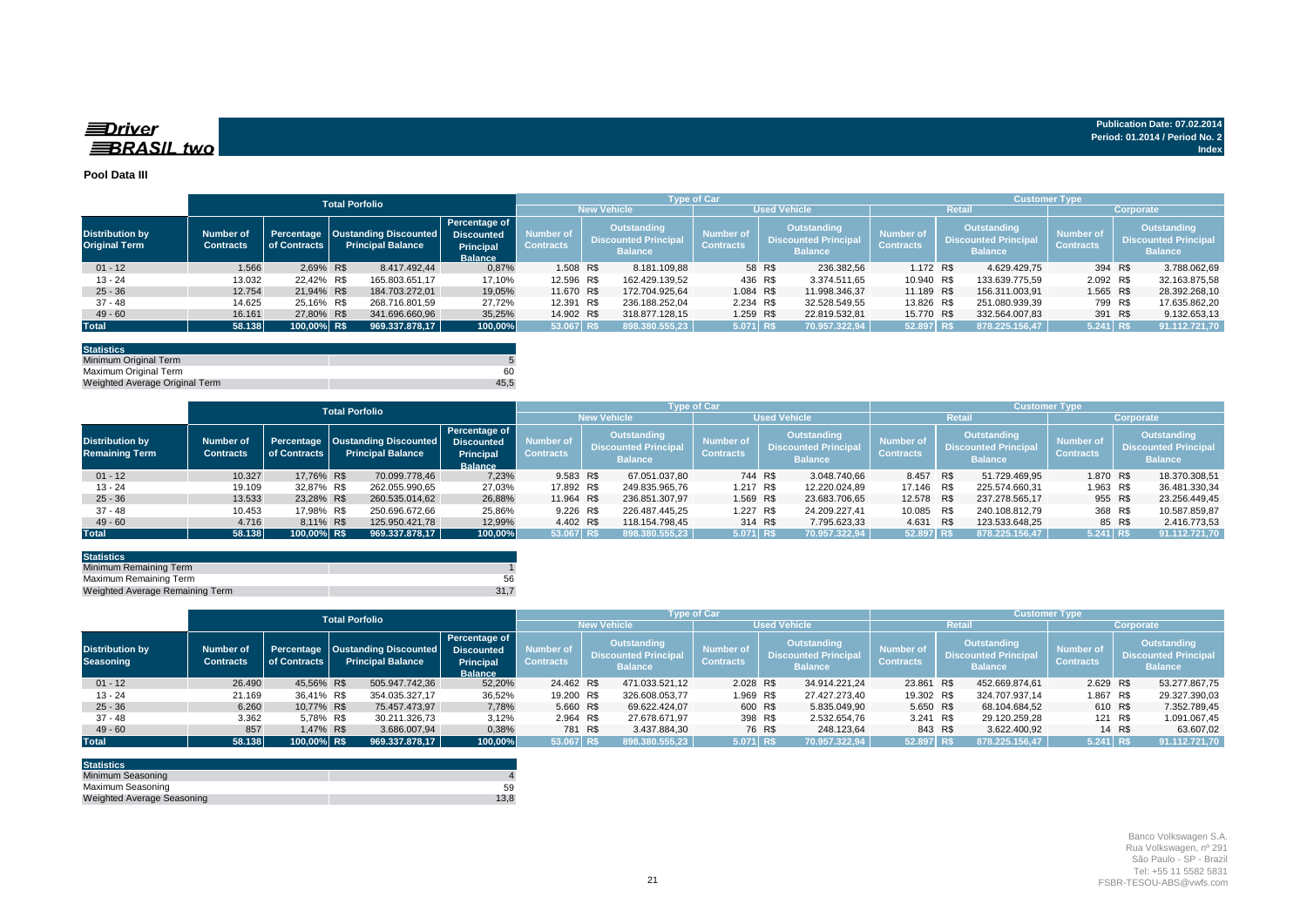**Spriver** BRASIL two

#### **Pool Data IV**

|                              |                               |                            | <b>Total Porfolio</b>                                        |                                                                          |                                      |                                                              |                | <b>Type of Car</b>                  |        |                                                                     | <b>Customer Type</b>          |                                                                     |                |                               |                                                              |  |  |
|------------------------------|-------------------------------|----------------------------|--------------------------------------------------------------|--------------------------------------------------------------------------|--------------------------------------|--------------------------------------------------------------|----------------|-------------------------------------|--------|---------------------------------------------------------------------|-------------------------------|---------------------------------------------------------------------|----------------|-------------------------------|--------------------------------------------------------------|--|--|
|                              |                               |                            |                                                              |                                                                          | <b>New Vehicle</b>                   |                                                              |                | <b>Used Vehicle</b>                 |        | Retail                                                              |                               | <b>Corporate</b>                                                    |                |                               |                                                              |  |  |
| <b>Distribution by brand</b> | Number of<br><b>Contracts</b> | Percentage<br>of Contracts | Outstanding<br><b>Discounted Principal</b><br><b>Balance</b> | Percentage of<br><b>Discounted</b><br><b>Principal</b><br><b>Balance</b> | <b>Number of</b><br><b>Contracts</b> | Outstanding<br><b>Discounted Principal</b><br><b>Balance</b> |                | Number of<br>Contracts <sup>1</sup> |        | <b>Outstanding</b><br><b>Discounted Principal</b><br><b>Balance</b> | Number of<br><b>Contracts</b> | <b>Outstanding</b><br><b>Discounted Principal</b><br><b>Balance</b> |                | Number of<br><b>Contracts</b> | Outstanding<br><b>Discounted Principal</b><br><b>Balance</b> |  |  |
| <b>AUDI</b>                  | 150                           | 0.26% R\$                  | 5.498.718,39                                                 | 0,57%                                                                    |                                      | 138 R\$                                                      | 5.258.288,43   |                                     | 12 R\$ | 240.429,96                                                          | 131 R\$                       |                                                                     | 4.597.417.84   |                               | 19 R\$<br>901.300,55                                         |  |  |
| <b>SEAT</b>                  |                               | 0.00% R\$                  | 10.239,00                                                    | 0,00%                                                                    |                                      | 0 R\$                                                        |                |                                     | R\$    | 10.239,00                                                           |                               | R\$                                                                 | 10.239.00      |                               | $0$ R\$                                                      |  |  |
| VW C&L                       | 55.855                        | 96.07% R\$                 | 932.928.360,95                                               | 96,24%                                                                   | 52.578 R\$                           |                                                              | 885.520.605.46 | 3.277 R\$                           |        | 47.407.755,49                                                       | 50.711 R\$                    |                                                                     | 844.364.968.87 | 5.144 R\$                     | 88.563.392,08                                                |  |  |
| OTHER BRANDS                 | 2.132                         | 3.67% R\$                  | 30.900.559.83                                                | 3,19%                                                                    | 351 R\$                              |                                                              | 7.601.661,34   | 1.781 R\$                           |        | 23.298.898,49                                                       | 2.054 R\$                     |                                                                     | 29.252.530,76  |                               | 78 R\$<br>1.648.029,07                                       |  |  |
| <b>Total</b>                 | 58.138                        | 100,00% R\$                | 969.337.878.17                                               | 100,00%                                                                  | 53.067 R\$                           |                                                              | 898.380.555.23 | $5.071$ RS                          |        | 70.957.322.94                                                       | 52.897 R\$                    |                                                                     | 878.225.156.47 | 5241 RS                       | 91.112.721,70                                                |  |  |

|                                                             |                                      |                            | <b>Total Porfolio</b>                                        |                                                                          |                               |                                                                    | <b>Type of Car</b>                   |         |                                                                     | <b>Customer Type</b>                 |                                                                     |                  |                               |            |                                                                     |  |
|-------------------------------------------------------------|--------------------------------------|----------------------------|--------------------------------------------------------------|--------------------------------------------------------------------------|-------------------------------|--------------------------------------------------------------------|--------------------------------------|---------|---------------------------------------------------------------------|--------------------------------------|---------------------------------------------------------------------|------------------|-------------------------------|------------|---------------------------------------------------------------------|--|
|                                                             |                                      |                            |                                                              |                                                                          |                               | <b>New Vehicle</b><br><b>Used Vehicle</b><br><b>Retail</b>         |                                      |         |                                                                     |                                      |                                                                     | <b>Corporate</b> |                               |            |                                                                     |  |
| <b>Distribution by</b><br>Geographic<br><b>Distribution</b> | <b>Number of</b><br><b>Contracts</b> | Percentage<br>of Contracts | Outstanding<br><b>Discounted Principal</b><br><b>Balance</b> | Percentage of<br><b>Discounted</b><br><b>Principal</b><br><b>Balance</b> | Number of<br><b>Contracts</b> | <b>Outstanding</b><br><b>Discounted Principa</b><br><b>Balance</b> | <b>Number of</b><br><b>Contracts</b> |         | <b>Outstanding</b><br><b>Discounted Principal</b><br><b>Balance</b> | <b>Number of</b><br><b>Contracts</b> | <b>Outstanding</b><br><b>Discounted Principal</b><br><b>Balance</b> |                  | Number of<br><b>Contracts</b> |            | <b>Outstanding</b><br><b>Discounted Principal</b><br><b>Balance</b> |  |
| AC                                                          | 221                                  | 0,38% R\$                  | 4.291.015,45                                                 | 0,44%                                                                    | 177 R\$                       | 3.713.075.63                                                       |                                      | 44 R\$  | 577.939,82                                                          | 200 R\$                              |                                                                     | 3.786.510.35     |                               | 21 R\$     | 504.505,10                                                          |  |
| AL                                                          | 665                                  | 1.14% R\$                  | 10.415.406.27                                                | 1.07%                                                                    | 616 R\$                       | 9.911.168.72                                                       |                                      | 49 R\$  | 504.237.55                                                          | 607                                  | R\$                                                                 | 9.553.122.98     | 58                            | R\$        | 862.283.29                                                          |  |
| AM                                                          | 465                                  | 0,80% R\$                  | 9.106.207,02                                                 | 0,94%                                                                    | 438 R\$                       | 8.644.824.86                                                       |                                      | 27 R\$  | 461.382,16                                                          | 332 R\$                              |                                                                     | 6.632.719.04     | 133                           | R\$        | 2.473.487,98                                                        |  |
| AP                                                          | 167                                  | 0.29% R\$                  | 3.560.730.64                                                 | 0,37%                                                                    | 165 R\$                       | 3.530.120.77                                                       |                                      | 2 R\$   | 30.609.87                                                           | 156 R\$                              |                                                                     | 3.381.492.62     | 11                            | R\$        | 179.238,02                                                          |  |
| <b>BA</b>                                                   | 2.271                                | 3,91% R\$                  | 35.554.219,40                                                | 3,67%                                                                    | 2.036 R\$                     | 32.615.754,53                                                      |                                      | 235 R\$ | 2.938.464,87                                                        | 2.091 R\$                            |                                                                     | 32.333.704,70    | 180 R\$                       |            | 3.220.514,70                                                        |  |
| <b>CE</b>                                                   | 1.650                                | 2.84% R\$                  | 27.491.993.96                                                | 2,84%                                                                    | 1.498 R\$                     | 25.441.485,06                                                      |                                      | 152 R\$ | 2.050.508,90                                                        | 1.555 R\$                            |                                                                     | 25.845.221,00    | 95                            | R\$        | 1.646.772,96                                                        |  |
| <b>DF</b>                                                   | 948                                  | 1.63% R\$                  | 19.366.732.47                                                | 2,00%                                                                    | 928 R\$                       | 19.014.132.81                                                      |                                      | 20 R\$  | 352.599.66                                                          | 861 R\$                              |                                                                     | 18.071.162.10    | 87                            | <b>R\$</b> | 1.295.570,37                                                        |  |
| ES                                                          | 993                                  | 1,71% R\$                  | 15.773.623,03                                                | 1,63%                                                                    | 873 R\$                       | 14.157.964,49                                                      |                                      | 120 R\$ | 1.615.658,54                                                        | 902                                  | R\$                                                                 | 14.424.773.99    | 91                            | R\$        | 1.348.849,04                                                        |  |
| GO                                                          | 2.935                                | 5,05% R\$                  | 49.998.359,82                                                | 5,16%                                                                    | 2.609 R\$                     | 45.667.736.84                                                      |                                      | 326 R\$ | 4.330.622,98                                                        | 2.760 R\$                            |                                                                     | 46.835.841.69    | 175 R\$                       |            | 3.162.518,13                                                        |  |
| МA                                                          | 669                                  | 1,15% R\$                  | 11.963.440,51                                                | 1,23%                                                                    | 649 R\$                       | 11.763.870,82                                                      |                                      | 20 R\$  | 199.569,69                                                          | 647                                  | R\$                                                                 | 11.523.558,78    | 22                            | R\$        | 439.881,73                                                          |  |
| <b>MG</b>                                                   | 5.913                                | 10,17% R\$                 | 93.376.990.94                                                | 9,63%                                                                    | 5.465 R\$                     | 87.479.451.92                                                      |                                      | 448 R\$ | 5.897.539.02                                                        | 5.328                                | R\$                                                                 | 84.013.920.11    | 585 R\$                       |            | 9.363.070.83                                                        |  |
| MS                                                          | 1.026                                | 1.76% R\$                  | 18.449.329.06                                                | 1,90%                                                                    | 945 R\$                       | 17.381.216.67                                                      |                                      | 81 R\$  | 1.068.112,39                                                        | 947                                  | R\$                                                                 | 17.044.746.89    | 79                            | R\$        | 1.404.582,17                                                        |  |
| <b>MT</b>                                                   | 838                                  | 1,44% R\$                  | 16.662.721,07                                                | 1,72%                                                                    | 787 R\$                       | 15.807.973.85                                                      |                                      | 51 R\$  | 854.747.22                                                          | 731 R\$                              |                                                                     | 14.656.261,93    | 107                           | R\$        | 2.006.459,14                                                        |  |
| PA                                                          | 1.115                                | 1.92% R\$                  | 21.122.309.27                                                | 2,18%                                                                    | 999 R\$                       | 19.402.427,32                                                      |                                      | 116 R\$ | 1.719.881,95                                                        | 1.012 R\$                            |                                                                     | 19.340.938,34    | 103                           | R\$        | 1.781.370,93                                                        |  |
| PB                                                          | 756                                  | 1,30% R\$                  | 12.910.274.78                                                | 1,33%                                                                    | 706 R\$                       | 12.214.300,58                                                      |                                      | 50 R\$  | 695.974.20                                                          | 714 R\$                              |                                                                     | 12.066.178,32    |                               | 42 R\$     | 844.096,46                                                          |  |
| PE                                                          | 2.153                                | 3,70% R\$                  | 35.059.228,60                                                | 3,62%                                                                    | 2.063 R\$                     | 33.747.406,51                                                      |                                      | 90 R\$  | 1.311.822,09                                                        | 1.950 R\$                            |                                                                     | 32.253.985,18    | 203                           | R\$        | 2.805.243,42                                                        |  |
| PI                                                          | 599                                  | 1,03% R\$                  | 10.886.140,76                                                | 1,12%                                                                    | 585 R\$                       | 10.674.777.85                                                      |                                      | 14 R\$  | 211.362,91                                                          | 553                                  | R\$                                                                 | 10.086.725,27    | 46                            | R\$        | 799.415,49                                                          |  |
| <b>PR</b>                                                   | 4.505                                | 7,75% R\$                  | 74.878.828,92                                                | 7,72%                                                                    | 3.992                         | R\$<br>67.269.667,30                                               |                                      | 513 R\$ | 7.609.161,62                                                        | 3.892                                | R\$                                                                 | 63.947.256,58    | 613                           | R\$        | 10.931.572,34                                                       |  |
| <b>RJ</b>                                                   | 4.311                                | 7,42% R\$                  | 75.939.947.70                                                | 7,83%                                                                    | 3.958 R\$                     | 70.285.564.93                                                      |                                      | 353 R\$ | 5.654.382.77                                                        | 3.985 R\$                            |                                                                     | 70.148.978.86    | 326                           | R\$        | 5.790.968,84                                                        |  |
| <b>RN</b>                                                   | 554                                  | 0,95% R\$                  | 9.402.796,76                                                 | 0,97%                                                                    | 536 R\$                       | 9.179.749,52                                                       |                                      | 18 R\$  | 223.047,24                                                          | 498                                  | R\$                                                                 | 8.363.299,76     | 56                            | R\$        | 1.039.497,00                                                        |  |
| <b>RO</b>                                                   | 528                                  | 0,91% R\$                  | 9.475.217.57                                                 | 0,98%                                                                    | 492 R\$                       | 9.014.731.17                                                       |                                      | 36 R\$  | 460.486.40                                                          | 491 R\$                              |                                                                     | 8.787.153.71     | 37                            | R\$        | 688.063,86                                                          |  |
| <b>RR</b>                                                   | 108                                  | 0.19% R\$                  | 2.139.789,96                                                 | 0,22%                                                                    |                               | 97 R\$<br>1.981.304,46                                             |                                      | 11 R\$  | 158.485,50                                                          | 84                                   | R\$                                                                 | 1.562.117,93     | 24                            | R\$        | 577.672,03                                                          |  |
| <b>RS</b>                                                   | 4.433                                | 7,62% R\$                  | 69.503.487.20                                                | 7,17%                                                                    | 4.023                         | R\$<br>64.389.413.49                                               |                                      | 410 R\$ | 5.114.073.71                                                        | 4.042 R\$                            |                                                                     | 62.589.529,09    | 391                           | R\$        | 6.913.958,11                                                        |  |
| <b>SC</b>                                                   | 4.294                                | 7,39% R\$                  | 74.690.676,72                                                | 7,71%                                                                    | 3.848 R\$                     | 68.406.202,96                                                      |                                      | 446 R\$ | 6.284.473,76                                                        | 3.938 R\$                            |                                                                     | 68.511.580.63    | 356                           | R\$        | 6.179.096,09                                                        |  |
| <b>SE</b>                                                   | 548                                  | 0,94% R\$                  | 9.372.316,06                                                 | 0,97%                                                                    | 498 R\$                       | 8.616.394,33                                                       |                                      | 50 R\$  | 755.921,73                                                          | 479 R\$                              |                                                                     | 8.211.487,00     | 69                            | R\$        | 1.160.829,06                                                        |  |
| <b>SP</b>                                                   | 15.184                               | 26,12% R\$                 | 242.928.192.41                                               | 25,06%                                                                   | 13.818 R\$                    | 223.356.934,22                                                     | 1.366 R\$                            |         | 19.571.258,19                                                       | 13.873 R\$                           |                                                                     | 219.608.574.10   | 1.311                         | R\$        | 23.319.618,31                                                       |  |
| <b>TO</b>                                                   | 289                                  | 0,50% R\$                  | 5.017.901,82                                                 | 0,52%                                                                    | 266 R\$                       | 4.712.903,62                                                       |                                      | 23 R\$  | 304.998,20                                                          | 269 R\$                              |                                                                     | 4.644.315,52     | 20                            | R\$        | 373.586,30                                                          |  |
| <b>Total</b>                                                | 58.138                               | 100.00% R\$                | 969.337.878.17                                               | 100.00%                                                                  | 53.067 R\$                    | 898.380.555.23                                                     | 5.071 R\$                            |         | 70.957.322.94                                                       | 52.897 R\$                           |                                                                     | 878.225.156.47   | 5.241 R\$                     |            | 91.112.721.70                                                       |  |

**Publication Date: 07.02.2014 Period: 01.2014 / Period No. 2**

**Index**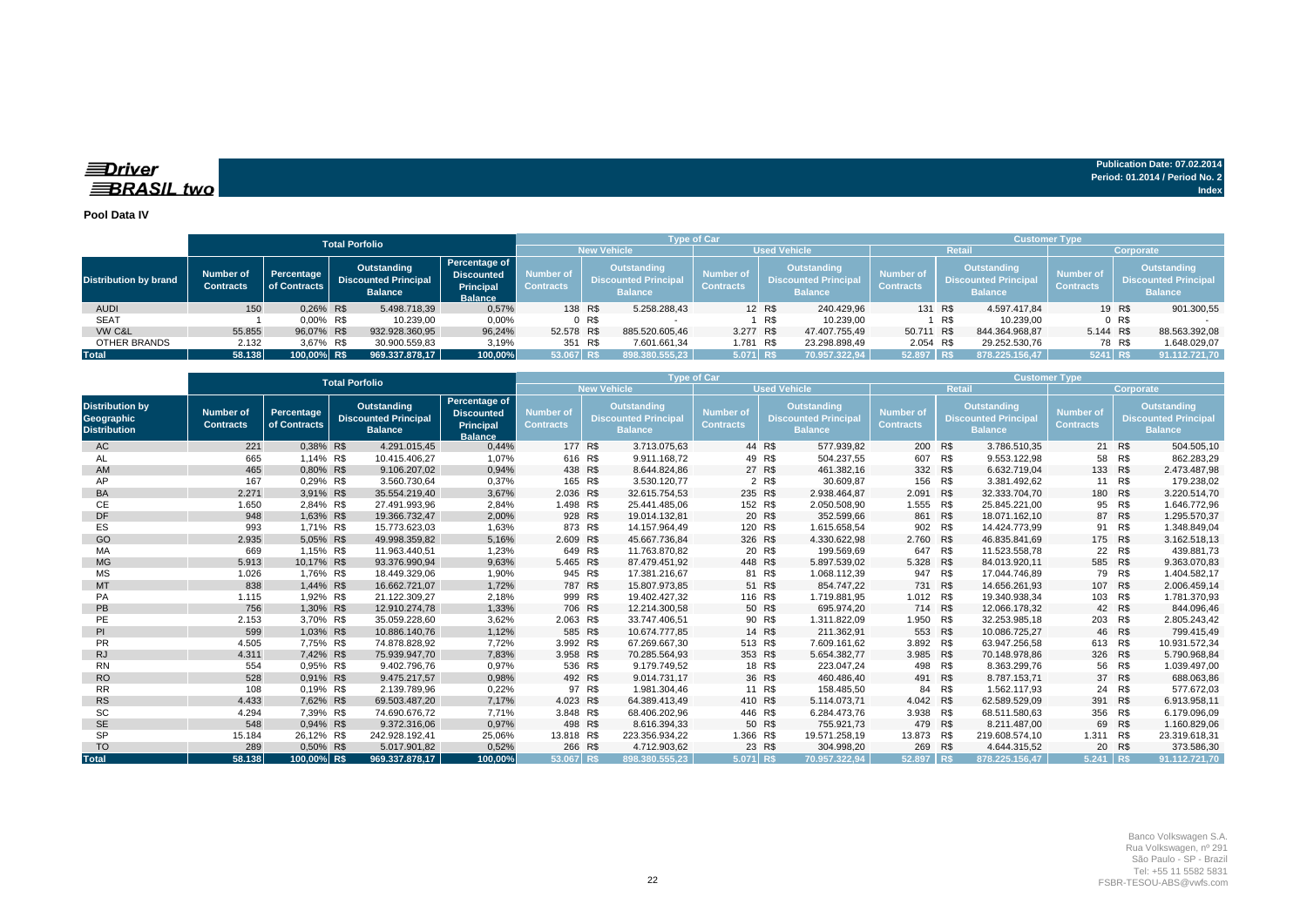#### $\equiv$ Driver **BRASIL** two

#### **Pool Data V**

|                                         |                     |                                      | <b>Total Porfolio</b>      |                                                              |                                                                   |                                                                                                                                                                                                                     | <b>Type of Car</b> |                                      |                                                                     |                  | <b>Customer Type</b>                 |                     |                                                                     |                |           |        |                 |
|-----------------------------------------|---------------------|--------------------------------------|----------------------------|--------------------------------------------------------------|-------------------------------------------------------------------|---------------------------------------------------------------------------------------------------------------------------------------------------------------------------------------------------------------------|--------------------|--------------------------------------|---------------------------------------------------------------------|------------------|--------------------------------------|---------------------|---------------------------------------------------------------------|----------------|-----------|--------|-----------------|
|                                         |                     |                                      |                            |                                                              |                                                                   |                                                                                                                                                                                                                     |                    | <b>New Vehicle</b>                   |                                                                     |                  | <b>Used Vehicle</b>                  | Retail<br>Corporate |                                                                     |                |           |        |                 |
| <b>Distribution by Brand</b><br>& Model | <b>Model</b>        | <b>Number of</b><br><b>Contracts</b> | Percentage<br>of Contracts | Outstanding<br><b>Discounted Principal</b><br><b>Balance</b> | Percentage of<br><b>Discounted</b><br>Principal<br><b>Balance</b> | Outstanding<br><b>Outstanding</b><br><b>Number of</b><br><b>Number of</b><br><b>Discounted Principal</b><br><b>Discounted Principal</b><br><b>Contracts</b><br><b>Contracts</b><br><b>Balance</b><br><b>Balance</b> |                    | <b>Number of</b><br><b>Contracts</b> | <b>Outstanding</b><br><b>Discounted Principal</b><br><b>Balance</b> |                  | <b>Number of</b><br><b>Contracts</b> |                     | <b>Outstanding</b><br><b>Discounted Principal</b><br><b>Balance</b> |                |           |        |                 |
| VW                                      | <b>AMAROK</b>       | 1.505                                | 2,59% R\$                  | 48.085.063,17                                                | 4,96%                                                             | 1.482 R\$                                                                                                                                                                                                           |                    | 47.264.751,20                        |                                                                     | 23 R\$           | 820.311,97                           | 1.165 R\$           |                                                                     | 35.892.834,91  | 340 R\$   |        | 12.192.228,26   |
|                                         | <b>BORA</b>         | 19                                   | 0.03% R\$                  | 280.902,28                                                   | 0,03%                                                             |                                                                                                                                                                                                                     | 4 R\$              | 45.090,72                            |                                                                     | 15 R\$           | 235.811,56                           |                     | 17 R\$                                                              | 226.146,75     |           | 2 R\$  | 54.755,53       |
|                                         | <b>CROSSFOX</b>     | 1.190                                | 2,05% R\$                  | 24.472.047,09                                                | 2,52%                                                             | 1.092 R\$                                                                                                                                                                                                           |                    | 22.654.983,18                        |                                                                     | 98 R\$           | 1.817.063,91                         | 1.150 R\$           |                                                                     | 23.677.881,76  |           | 40 R\$ | 794.165,33      |
|                                         | <b>FOX</b>          | 12.744                               | 21,92% R\$                 | 201.663.226,80                                               | 20,80%                                                            | 12.147 R\$                                                                                                                                                                                                          |                    | 192.609.831,13                       | 597 R\$                                                             |                  | 9.053.395,67                         | 12.265 R\$          |                                                                     | 194.396.185,05 | 479 R\$   |        | 7.267.041,75    |
|                                         | <b>FUSCA</b>        | 12                                   | 0,02% R\$                  | 404.342,31                                                   | 0,04%                                                             |                                                                                                                                                                                                                     | 12 R\$             | 404.342,31                           |                                                                     | 0 R\$            |                                      |                     | 10 R\$                                                              | 328.891,43     |           | 2 R\$  | 75.450,88       |
|                                         | GOL                 | 22.942                               | 39,46% R\$                 | 343.994.428,70                                               | 35,49%                                                            | 21.475 R\$                                                                                                                                                                                                          |                    | 326.428.198,97                       | 1.467 R\$                                                           |                  | 17.566.229,73                        | 20.893 R\$          |                                                                     | 316.291.638,02 | 2.049 R\$ |        | 27.702.790,68   |
|                                         | <b>GOLF</b>         | 601                                  | 1,03% R\$                  | 12.847.182,12                                                | 1,33%                                                             | 497 R\$                                                                                                                                                                                                             |                    | 11.014.483,24                        | 104 R\$                                                             |                  | 1.832.698,88                         | 527 R\$             |                                                                     | 11.217.044,11  | 74 R\$    |        | 1.630.138,01    |
|                                         | <b>JETTA</b>        | 547                                  | 0,94% R\$                  | 15.381.674,77                                                | 1,59%                                                             | 518 R\$                                                                                                                                                                                                             |                    | 14.607.148,56                        |                                                                     | 29 R\$           | 774.526,21                           | 468 R\$             |                                                                     | 13.003.307,41  |           | 79 R\$ | 2.378.367,36    |
|                                         | <b>KOMBI</b>        | 934                                  | 1,61% R\$                  | 17.348.841,41                                                | 1,79%                                                             | 828 R\$                                                                                                                                                                                                             |                    | 15.754.351,25                        | 106 R\$                                                             |                  | 1.594.490,16                         | 368 R\$             |                                                                     | 6.747.548,29   | 566 R\$   |        | 10.601.293,12   |
|                                         | <b>NEW BEETLE</b>   | 6                                    | 0.01% R\$                  | 66.031,63                                                    | 0,01%                                                             |                                                                                                                                                                                                                     | 4 R\$              | 39.336,43                            |                                                                     | 2 R\$            | 26.695,20                            |                     | 6 R\$                                                               | 66.031,63      |           | 0 R\$  |                 |
|                                         | <b>PARATI</b>       | 115                                  | 0,20% R\$                  | 1.196.539,84                                                 | 0,12%                                                             | 76 R\$                                                                                                                                                                                                              |                    | 717.254,75                           |                                                                     | 39 R\$           | 479.285,09                           |                     | 70 R\$                                                              | 727.856,67     |           | 45 R\$ | 468.683,17      |
|                                         | PASSAT              | 42                                   | 0,07% R\$                  | 1.220.445,49                                                 | 0,13%                                                             |                                                                                                                                                                                                                     | 36 R\$             | 1.006.595,62                         |                                                                     | 6 R\$            | 213.849,87                           |                     | 30 R\$                                                              | 865.611,58     |           | 12 R\$ | 354.833,91      |
|                                         | <b>POLO</b>         | 384                                  | 0,66% R\$                  | 6.770.784,89                                                 | 0,70%                                                             | 311 R\$                                                                                                                                                                                                             |                    | 5.737.795,01                         |                                                                     | 73 R\$           | 1.032.989,88                         | 365 R\$             |                                                                     | 6.390.846,94   |           | 19 R\$ | 379.937,95      |
|                                         | POLO CLASSIC        | $\overline{1}$                       | 0,00% R\$                  | 1.669,80                                                     | 0,00%                                                             |                                                                                                                                                                                                                     | 0 R\$              |                                      |                                                                     | 1 R\$            | 1.669,80                             |                     | 1 R\$                                                               | 1.669,80       |           | 0 R\$  |                 |
|                                         | POLO SEDAN          | 762                                  | 1,31% R\$                  | 14.539.592,59                                                | 1,50%                                                             | 632 R\$                                                                                                                                                                                                             |                    | 12.608.595,86                        | 130 R\$                                                             |                  | 1.930.996,73                         | 708 R\$             |                                                                     | 13.443.755,86  |           | 54 R\$ | 1.095.836,73    |
|                                         | <b>SANTANA</b>      | 9                                    | 0,02% R\$                  | 77.465,33                                                    | 0,01%                                                             |                                                                                                                                                                                                                     | 0 R\$              | $\sim$                               |                                                                     | 9 R\$            | 77.465,33                            |                     | 9 R\$                                                               | 77.465,33      |           | 0 R\$  |                 |
|                                         | <b>SAVEIRO</b>      | 2.911                                | 5,01% R\$                  | 50.864.162,57                                                | 5,25%                                                             | 2.776 R\$                                                                                                                                                                                                           |                    | 48.659.427,75                        | 135 R\$                                                             |                  | 2.204.734,82                         | 2.084 R\$           |                                                                     | 37.271.272,07  | 827 R\$   |        | 13.592.890,50   |
|                                         | <b>SPACECROSS</b>   | 223                                  | 0,38% R\$                  | 5.187.056,19                                                 | 0,54%                                                             | 213 R\$                                                                                                                                                                                                             |                    | 4.928.093,63                         |                                                                     | 10 R\$           | 258.962,56                           | 214 R\$             |                                                                     | 4.854.970,70   |           | 9 R\$  | 332.085,49      |
|                                         | <b>SPACEFOX</b>     | 1.489                                | 2,56% R\$                  | 27.691.111,70                                                | 2,86%                                                             | 1.335 R\$                                                                                                                                                                                                           |                    | 25.010.423,47                        | 154 R\$                                                             |                  | 2.680.688,23                         | 1.413 R\$           |                                                                     | 26.221.972,01  |           | 76 R\$ | 1.469.139,69    |
|                                         | <b>TIGUAN</b>       | 210                                  | 0,36% R\$                  | 5.694.437,24                                                 | 0,59%                                                             | 207 R\$                                                                                                                                                                                                             |                    | 5.606.040,43                         |                                                                     | 3 R\$            | 88.396,81                            | 180 R\$             |                                                                     | 4.824.120,14   |           | 30 R\$ | 870.317,10      |
|                                         | <b>TOUAREG</b>      | $\overline{3}$                       | 0.01% R\$                  | 181.196,55                                                   | 0,02%                                                             |                                                                                                                                                                                                                     | 3 R\$              | 181.196,55                           |                                                                     | 0 R\$            |                                      |                     | 1 R\$                                                               | 66.316,89      |           | 2 R\$  | 114.879,66      |
|                                         | VOYAGE              | 9.205                                | 15,83% R\$                 | 154.933.424,13                                               | 15,98%                                                            | 8.929 R\$                                                                                                                                                                                                           |                    | 150.215.931,05                       | 276 R\$                                                             |                  | 4.717.493,08                         | 8.766 R\$           |                                                                     | 147.744.867,17 | 439 R\$   |        | 7.188.556,96    |
|                                         | <b>OTHER VW</b>     |                                      | 0,00% R\$                  | 26.734,35                                                    | 0,00%                                                             |                                                                                                                                                                                                                     | 1 R\$              | 26.734,35                            |                                                                     |                  |                                      |                     | 1 R\$                                                               | 26.734,35      |           |        |                 |
| <b>Sub-Total VW</b>                     |                     | 55.855                               | 96.07% R\$                 | 932.928.360.95                                               | 96.24%                                                            | 52.578 RS                                                                                                                                                                                                           |                    | 885.520.605.46                       | 3.277 R\$                                                           |                  | 47.407.755,49                        | 50.711 R\$          |                                                                     | 844.364.968.87 | 5.144 RS  |        | 88.563.392.08   |
| Audi                                    | A1                  | 37                                   | 0,06% R\$                  | 861.774,38                                                   | 0,09%                                                             |                                                                                                                                                                                                                     | 36 R\$             | 815.619,87                           |                                                                     | 1 R\$            | 46.154,51                            |                     | 35 R\$                                                              | 825.014,70     |           | 2 R\$  | 36.759,68       |
|                                         | A3                  | 24                                   | 0,04% R\$                  | 764.000,24                                                   | 0,08%                                                             |                                                                                                                                                                                                                     | 15 R\$             | 612.476,29                           |                                                                     | 9 R\$            | 151.523,95                           |                     | 21 R\$                                                              | 607.631,50     |           | 3 R\$  | 156.368,74      |
|                                         | A4                  | 58                                   | 0,10% R\$                  | 2.225.716,53                                                 | 0,23%                                                             |                                                                                                                                                                                                                     | 56 R\$             | 2.182.965,03                         |                                                                     | 2 R\$            | 42.751,50                            |                     | 50 R\$                                                              | 1.887.752,80   |           | 8 R\$  | 337.963,73      |
|                                         | A <sub>5</sub>      | 8                                    | 0.01% R\$                  | 529.217.29                                                   | 0,05%                                                             |                                                                                                                                                                                                                     | 8 R\$              | 529.217.29                           |                                                                     | 0 R\$            |                                      |                     | 5 R\$                                                               | 339.163,19     |           | 3 R\$  | 190.054,10      |
|                                         | Q3                  | 20                                   | 0,03% R\$                  | 974.452,13                                                   | 0,10%                                                             |                                                                                                                                                                                                                     | 20 R\$             | 974.452,13                           |                                                                     | 0 R\$            |                                      |                     | 17 R\$                                                              | 794.297,83     |           | 3 R\$  | 180.154,30      |
|                                         | Q <sub>5</sub>      | -1                                   | 0,00% R\$                  | 39.001,46                                                    | 0,00%                                                             |                                                                                                                                                                                                                     | 1 R\$              | 39.001,46                            |                                                                     | 0 R\$            |                                      |                     | 1 R\$                                                               | 39.001,46      |           | 0 R\$  |                 |
|                                         | <b>TT</b>           | $\overline{2}$                       | 0,00% R\$                  | 104.556,36                                                   | 0,01%                                                             |                                                                                                                                                                                                                     | 2 R\$              | 104.556,36                           |                                                                     | 0 R\$            | $\overline{\phantom{a}}$             |                     | 2 R\$                                                               | 104.556,36     |           | 0 R\$  | $\sim$          |
| <b>Sub-Total Audi</b>                   |                     | 150                                  | 0,26% R\$                  | 5.498.718,39                                                 | 0,57%                                                             | 138 R\$                                                                                                                                                                                                             |                    | 5.258.288.43                         |                                                                     | 12 R\$           | 240.429.96                           | 131 R\$             |                                                                     | 4.597.417,84   |           | 19 R\$ | 901.300.55      |
| Seat                                    | <b>IBIZA</b>        | $\overline{1}$                       | 0,00% R\$                  | 10.239,00                                                    | 0,00%                                                             |                                                                                                                                                                                                                     |                    |                                      |                                                                     | 1 R\$            | 10.239,00                            |                     | 1 R\$                                                               | 10.239,00      |           |        |                 |
| <b>Sub-Total Seat</b>                   |                     |                                      | $0.00\%$ R\$               | 10.239,00                                                    | 0,00%                                                             |                                                                                                                                                                                                                     | 0 RS               | <b>Contract</b>                      |                                                                     | 1 R <sub>s</sub> | 10.239,00                            |                     | 1 R <sub>s</sub>                                                    | 10.239,00      |           | 0 R    | <b>Contract</b> |
| Other Brands                            | <b>Other Brands</b> | 2.132                                | 3,67% R\$                  | 30.900.559,83                                                | 3,19%                                                             | 351 R\$                                                                                                                                                                                                             |                    | 7.601.661,34                         | 1.781 R\$                                                           |                  | 23.298.898,49                        | 2.054 R\$           |                                                                     | 29.252.530,76  |           | 78 R\$ | 1.648.029,07    |
| <b>Sub-Total Other Brands</b>           |                     | 2.132                                | 3,67% R\$                  | 30.900.559.83                                                | 3,19%                                                             | 351 R\$                                                                                                                                                                                                             |                    | 7.601.661.34                         | $1.781$ R\$                                                         |                  | 23.298.898.49                        | $2.054$ R\$         |                                                                     | 29.252.530.76  |           | 78 R\$ | 1.648.029.07    |
| Total                                   |                     | 58.138                               | 100,00% R\$                | 969.337.878,17                                               | 100,00%                                                           | 53.067 R\$                                                                                                                                                                                                          |                    | 898.380.555.23                       | 5.071 R\$                                                           |                  | 70.957.322.94                        | 52.897 R\$          |                                                                     | 878.225.156,47 | 5.241 R\$ |        | 91.112.721,70   |